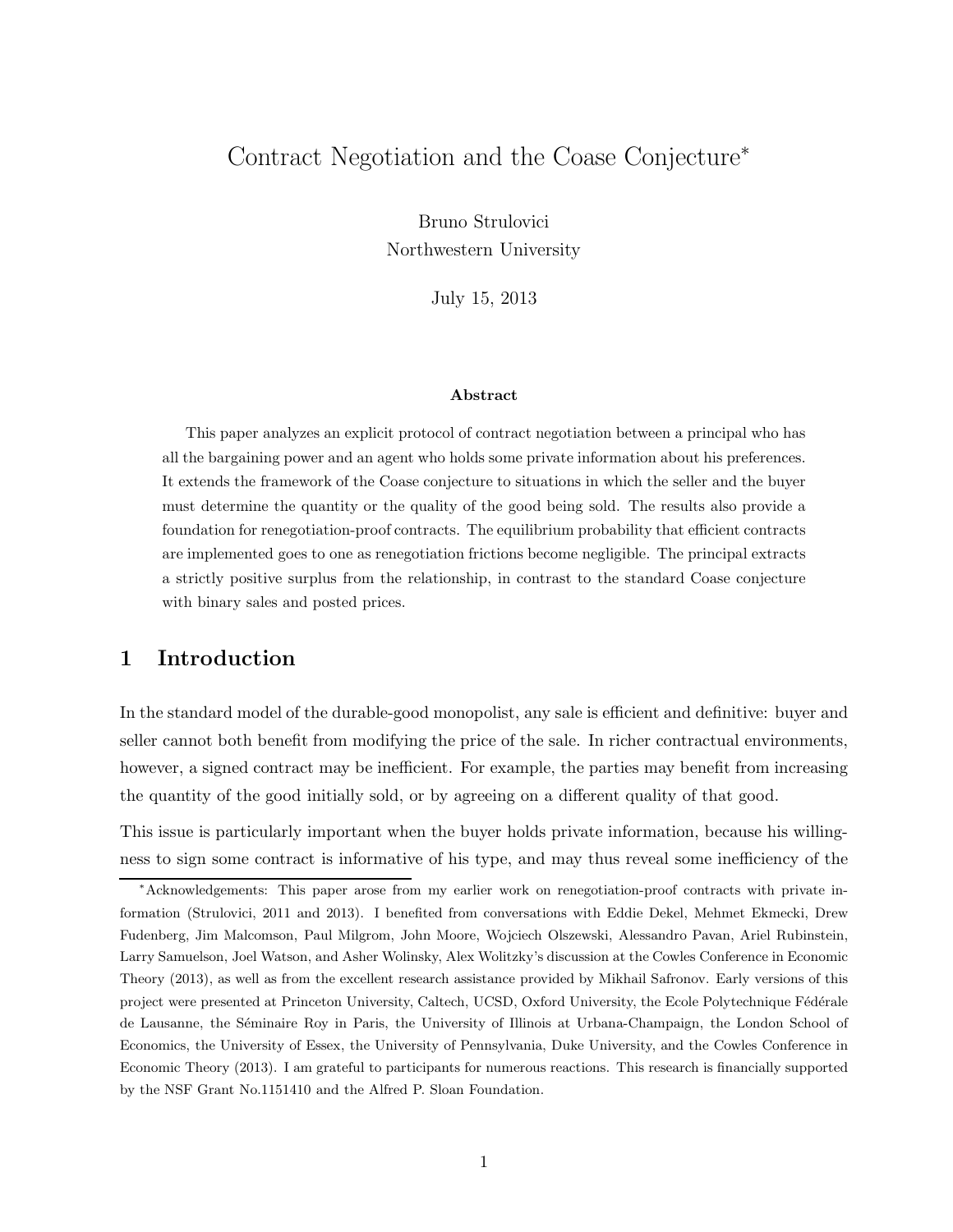contract just signed. This, in turn, prompts the seller to propose a new contract, and may distort the buyer's ex ante incentives to accept any given contract.

Contract renegotiation with a privately informed agent has traditionally been studied from two different angles. The first approach is axiomatic, and focuses on "renegotiation-proof" contracts.<sup>[1](#page-1-0)</sup> It essentially *assumes* that renegotiation leads to an efficient contract, even when one party holds private information. The second approach focuses on simple renegotiation protocols, in which the principal gets a single shot at renegotiating the contract, by making a take-it-or-leave-it offer. This approach typically results in inefficient contracts.[2](#page-1-1)

The second approach seems incomplete: what, in reality, should prevent the principal from proposing a new contract after learning the inefficiency of the current contract? This paper studies a more flexible negotiation protocol, in which the principal is allowed to propose a new contract following any incoming information about the agent's type. Put differently, the principal cannot commit not to renegotiate a contract.

While such flexibility seems necessary to guarantee ex post efficiency, proving that it is sufficient raises complex issues. To appreciate the difficulty, consider again the standard durable-good monopolist. Efficiency, in that context, means that the good is sold without delay, and was established by Gul, Sonnenschein, and Wilson (1986) as the discount rate, or breakdown probability, goes to zero.<sup>[3](#page-1-2)</sup> The proof is sophisticated even in this simple contractual environment, where each contract amounts to a single posted price. The key question is to determine whether the seller can benefit from distorting the allocation of the low-valuation buyer (i.e., by inefficiently delaying the sale) to extract some rent from the high-valuation buyer. In richer environments, the question is more complex because i) the signature of any contract may be followed by further negotiations (e.g., contractual covenants, changes in quantities or qualities may be added), ii) the principal may benefit

<span id="page-1-0"></span><sup>1</sup> See Dewatripont (1989), Maskin and Tirole (1992), Battaglini (2007), Maestri (2012), and Strulovici (2011, 2013). A similar approach has been used to study renegotiation in repeated games with complete information by Bernheim and Ray (1989) and Farrell and Maskin (1989).

<span id="page-1-1"></span><sup>&</sup>lt;sup>2</sup>See Hart and Tirole (1988) and Fudenberg and Tirole (1990). Wang (1998) considers a more flexible protocol, in which the principal proposes contracts until an agreement is reached. Such protocol leaves a high commitment power to the principal, since he cannot renegotiate any agreement. Indeed, Wang's main result is that, with this protocol, the principal achieves the full commitment allocation, which is also ex post inefficient.

<span id="page-1-2"></span><sup>3</sup>The result is shown for the "gap" case and the "no gap" case under some Lipschitz condition on the distribution of types, for weak Markov equilibria (see also Sobel and Takahashi (1983) and Fudenberg, Levine, and Tirole (1985)). Ausubel and Deneckere (1989) show that the conjecture can fail when more general equilibria are allowed. The analysis of the Coase conjecture has been extended to various environments: interdependent values (Deneckere and Liang (2006)), flow of new buyers (Fuchs and Skrzypacz (2010)), and outside options for the buyer (Board and Pycia (2013)). All these models focus on the case in which the buyer can only buy one unit of the good, and a single quality of the good is available.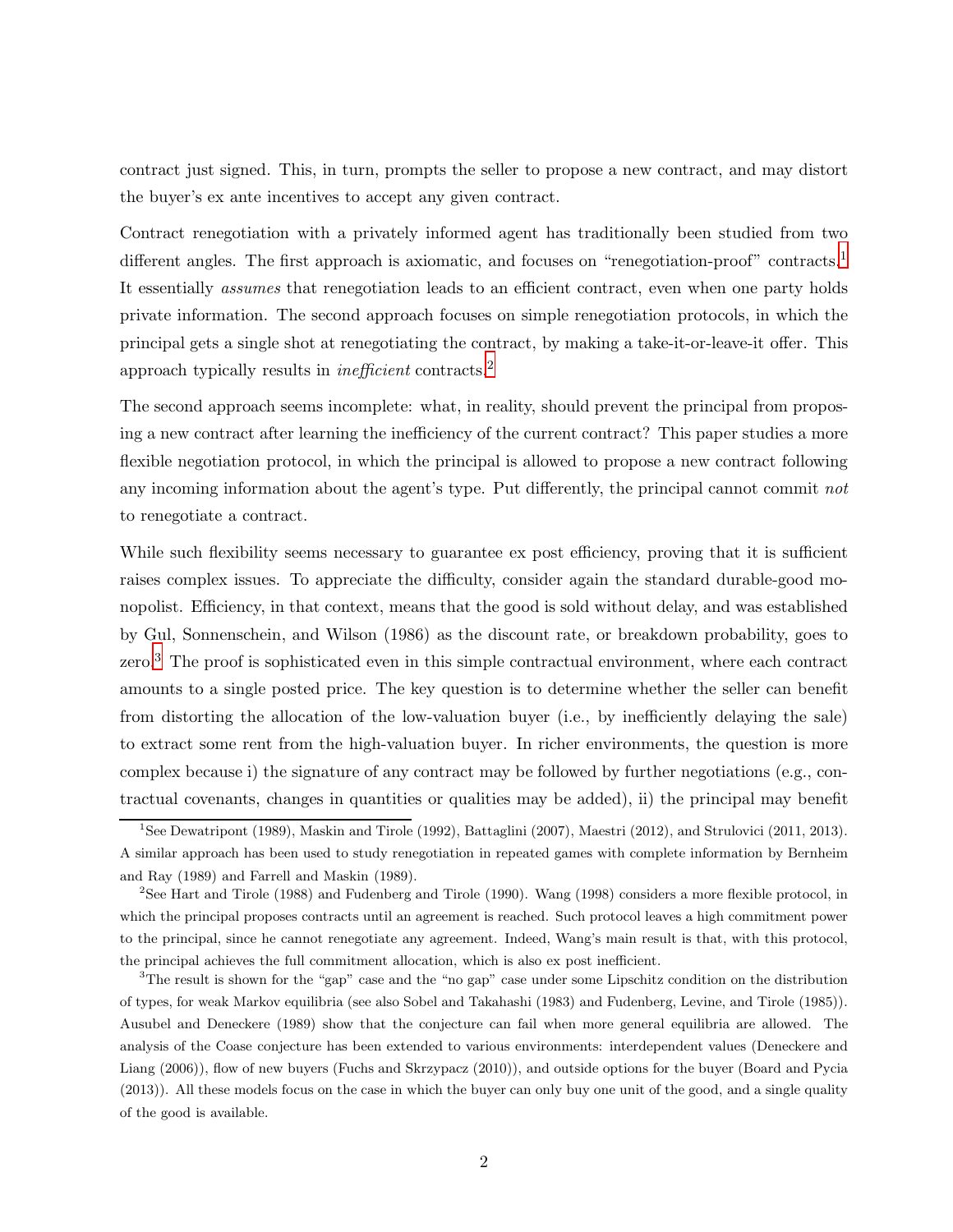from proposing multiple new contracts at each round instead of single one,<sup>[4](#page-2-0)</sup> iii) each type of the agent can randomize over all such contracts, and iv) in many contracting problems, the utility of the agent need not be linear or even separable in the contract components.

This paper analyzes a flexible negotiation protocol with the following properties. At each round, the principal can propose a menu of contracts (round zero starts with a single default contract, which may correspond to the absence of a prior relationship, to some status quo, or to some unmodeled previous play). The agent then chooses a contract from that menu, or holds on to the last accepted contract. At the end of each round, negotiations break down exogenously with a fixed probability  $\eta$ , in which case the last accepted contract is implemented. The breakdown probability captures negotiation frictions: when it is equal to 1, the protocol reduces to full commitment, and the principal typically distorts the allocation of one type of the agent, creating some ex post inefficiency. The model focuses on a binary type structure, which satisfies a single crossing condition. As a result, there is common knowledge of gains from renegotiation: as long as the types of the agent have not been fully separated, there is a strictly positive surplus to be extracted.

The main finding of the paper is that, as  $\eta$  goes to zero, all PBE outcomes of the negotiation game converge to an immediate, separating agreement, in which each type of the agent gets an ex-post efficient and, hence, renegotiation-proof contract (i.e., P could not benefit from renegotiating the outcome of the game, if given an extra opportunity to do so). Those type-specific contracts are the same across all PBEs, and are easily characterized. Moreover, the principal always extracts, in equilibrium, some surplus from the relationship. The closer to efficiency the initial contract is for one type of the agent, and the more surplus the principal can extract from the other type. To illustrate this point, consider a situation in which the initial contract is almost efficient for  $L$ , say. In that case, there is little room for renegotiation with  $L$ . This implies, intuitively, that  $H$  cannot gain much from pretending to be  $L$ , and receives almost no rent. More precisely,  $H$ 's rent converges to zero as the initial contract becomes efficient for L.

This rent-extraction pattern stands in sharp contrast with the surplus allocation obtained in the standard Coase conjecture with binary types. In that setting, the seller receives a profit  $v_L - c$ from the sale, where  $v<sub>L</sub>$  is the valuation of the low-type buyer and c is the seller's marginal cost; the high-valuation buyer gets a rent  $v_H - v_L$  from the sale; the initial contract corresponds to the no-trade allocation (i.e., the seller holds the good). As one reduces  $v<sub>L</sub>$ , keeping other parameters unchanged, the surplus from trade conditional on facing  $L, v_L - c$ , gets smaller, and thus the initial no-trade contract becomes more efficient for L. However, this does not improve the seller's ability to extract surplus from H. In fact, the seller's expected profit,  $v_L - c$ , diminishes with  $v_L$  and is

<span id="page-2-0"></span> ${}^{4}$ For example, the principal may propose one contract for each type of the agent.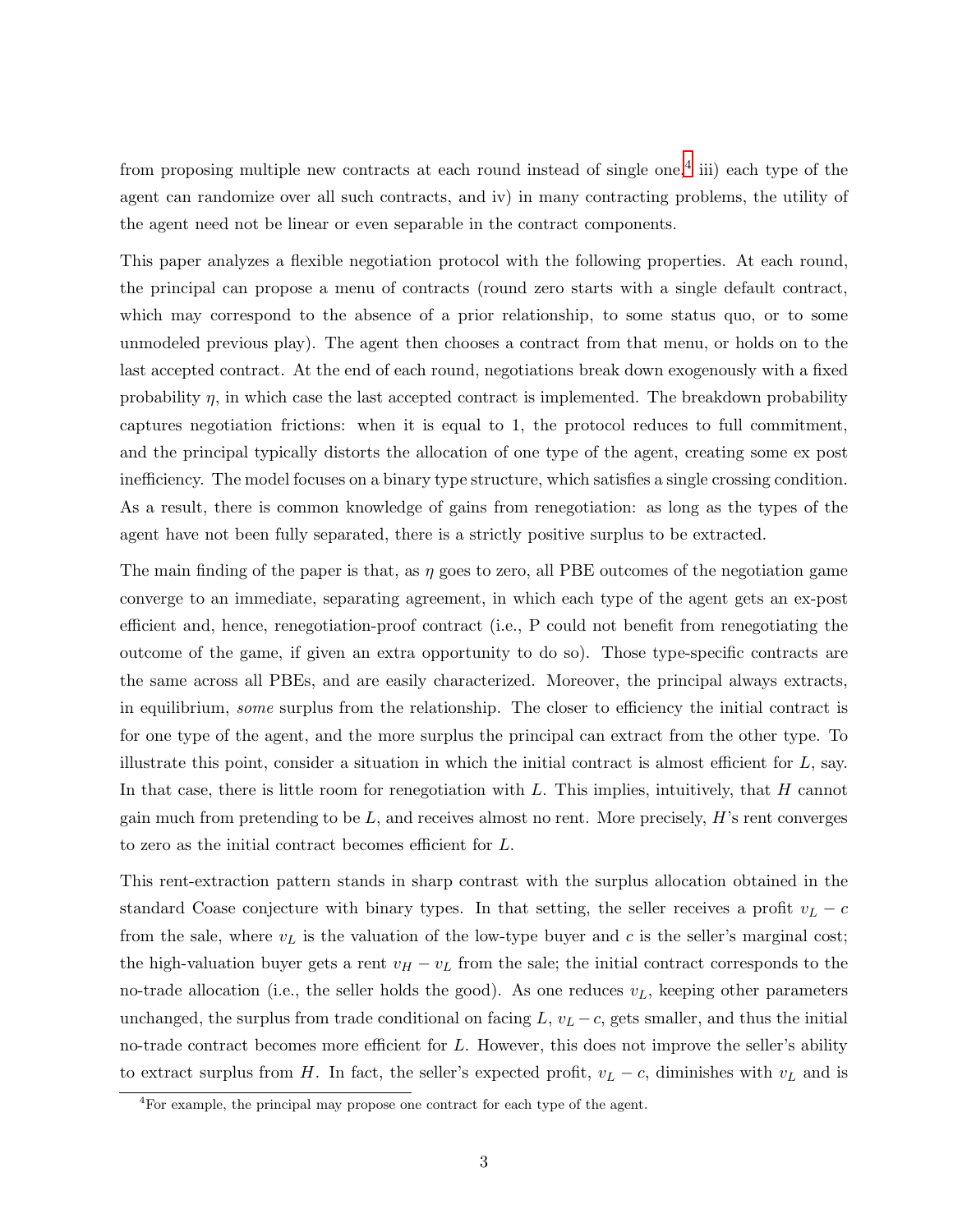discontinuous as  $v<sub>L</sub>$  reaches c, since in that case the seller can credibly charge H its valuation  $v<sub>H</sub>$ . This discontinuity of the standard Coase conjecture does not arise here. This suggests that the seller's inability to extract any rent in the "gap" case of the Coase conjecture depends on the very specific contractual environment (binary sale, price posting) in which it has been analyzed.

One interpretation of the efficiency result is that renegotiation provides a dynamic implementation, without commitment, of efficient allocations. The fact that almost efficient contracts are proposed immediately implies that in equilibrium, renegotiation has little impact on the contracts that are proposed initially, even though the *possibility* of renegotiation plays a major role on the contracts that are initially proposed. This suggests that one should not infer that renegotiation plays a minor role on equilibrium outcomes, even though the observed renegotiation activity seems negligible.

At a broader level, this paper analyzes a dynamic screening problem and bears some resemblance with the literature on reputation, in which some players are trying to determine whether other players have a "commitment" type.[5](#page-3-0) Compared to this literature, the present analysis differs in several ways: i) the "actions" of the players (the types) are endogenous, because the principal chooses which contracts the agent chooses from in each round, ii) the state space is large, because it includes the last accepted contract, in addition to the principal's belief, and iii) all types of the agent are strategic. The richer state space, in particular, requires specific tools, and the use of a number of inequalities which combine the nonlinear geometry of the problem (as captured by the agent's and the principal's utility over the contract space) with the incentives of the players.

Finally, a distinct contribution of the paper is to establish the existence of a PBE for a negotiation game with a (relatively) rich contract space. In the present setting, backward induction techniques cannot be applied. Instead, the proof takes a two-step approach: first, prove the existence of an equilibrium in an auxiliary game of perfect information between the principal and the high type of the agent, based on Harris (1985). Second, use that equilibrium to construct an equilibrium of the negotiation game with private information.

# 2 Setting and Overview of the Results

There are two players, a principal  $(P)$  and an agent  $(A)$  who negotiate a contract lying in some compact and convex subset  $\mathcal{C}$  of  $\mathbb{R}^2$ .

The agent has a utility function  $u_{\theta}: \mathcal{C} \to \mathbb{R}$  where  $\theta \in \{L, H\}$  denotes his type, and P has a cost

<span id="page-3-0"></span><sup>5</sup> See Fudenberg and Levine (1989), Schmidt (1993), Abreu and Gul (2000), Cripps et al. (2005), and Atakan and Ekmekci (2012).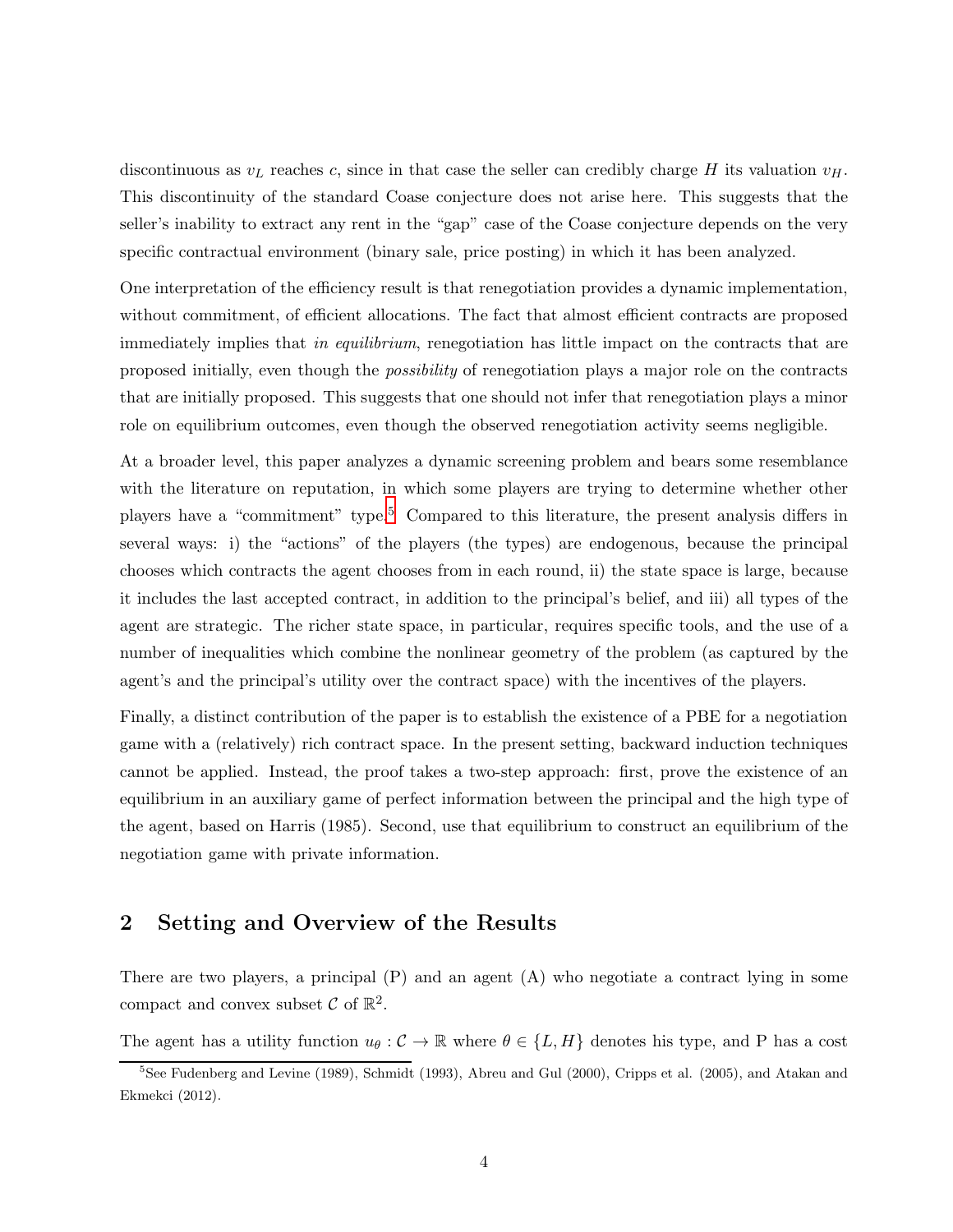function  $Q: \mathcal{C} \to \mathbb{R}$ . It is assumed throughout that i)  $u_L$ ,  $u_H$  and Q are strictly increasing and twice continuously differentiable, ii) for each  $\theta$ ,  $u_{\theta}$  is concave and its iso-level curves are not linear on any convex subset of their domain,<sup>[6](#page-4-0)</sup> and iii)  $Q$  is convex.

A contract  $C = (x_1, x_2) \in \mathcal{C}$  is  $\theta$ -efficient if it is the cheapest contract providing  $\theta$  with some given utility level. For each  $\theta$ , let  $\mathcal{E}_{\theta}$  denote the set of interior  $\theta$ -efficient contracts, i.e., at which  $\theta$ 's iso-utility curve and P's iso-cost curve are tangent.

The functions  $u_L$  and  $u_H$  satisfy a standard single-crossing property: iso-utility curves of L are steeper than those of H at their intersection point. This implies that the efficiency curve  $\mathcal{E}_L$  lies to the lower right of  $\mathcal{E}_H$ . C can therefore be partitioned into three regions separated by the efficiency curves. Contracts in the inner region are said to be in the No Rent configuration, while contracts below  $\mathcal{E}_L$  (above  $\mathcal{E}_H$ ) are in the H-Rent (L-Rent) configuration. H will denote the set of contracts in the  $H$ -Rent configuration. To rule out pathological cases, it is assumed that the efficiency curves  $\mathcal{E}_L, \mathcal{E}_H$  are upward sloping. To guarantee the applicability of differential techniques, it is further assumed that for any contract C in the H-Rent or L-Rent configuration, the  $\theta$ -efficient contract that gives  $\theta$  the same utility as C lies on  $\mathcal{E}_{\theta}$ .<sup>[7](#page-4-1)</sup>

The situation is represented on Figure [1](#page-5-0) in the context of a trade application (other applications are described later in this section). C represents and Edgeworth box, delimited by the sum of endowments of the agent and the principal. A contract C represents the agent's final allocation, and the status quo  $R_0$  represents the endowment of the agent, before any trade.

### The Negotiation Game

The game unfolds as follows: the agent's type is privately known, initially, and  $\beta_0 = Pr(\theta = H)$ characterizes P's prior about  $\theta$ . The game starts with an initial contract  $R_0 \in \mathcal{C}$  representing some status quo, the absence of a prior relationship, or the result of some earlier play. There are countably many potential rounds, indexed by  $n \in \mathbb{N}$ . At each round n, P can propose a menu  $M_n$  of contracts in C. We assume that the number of contracts in  $M_n$  is bounded above by some

<span id="page-4-0"></span><sup>&</sup>lt;sup>6</sup>This assumption, satisfied in the applications discussed below, holds if iso-utility curves have a nonzero curvature. It is used in Lemma [12](#page-39-0) to guarantee that at any tangency point of an iso-utility and an iso-cost curve, the curves do not stay "stuck" together as one moves away from the tangency point, and is made for convenience, to avoid dealing with multiple cases. The curvature at  $x_0 \in \mathbb{R}$  of a real-valued function  $f: x \mapsto f(x)$  is equal to  $|f''(x_0)|/(1+(f'(x_0))^2)^{3/2}$ .

<span id="page-4-1"></span><sup>&</sup>lt;sup>7</sup>If the utility and cost functions are defined on some upper orthant  $\mathcal{O} = [\ell_1, +\infty) \times [\ell_2, +\infty)$  containing  $\mathcal{C}$ , one can always extend C to a larger subset C' of  $\mathcal O$  so as to satisfy this assumption. This is for example achieved by taking C' to be the smallest rectangle including C and such that  $\mathcal{E}_L$  (resp.  $\mathcal{E}_H$ ) hits the boundary of C' on its right (resp. upper) edge.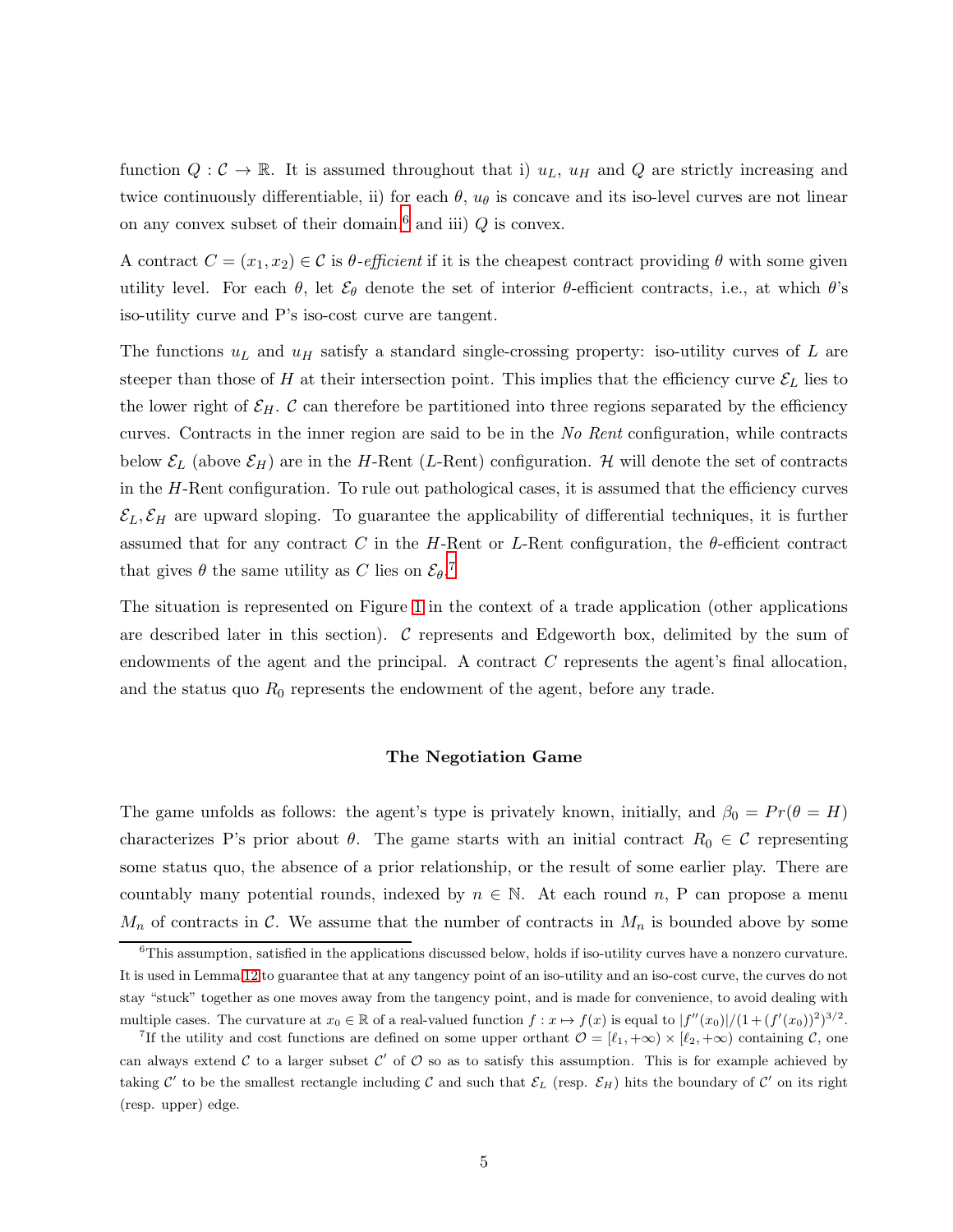

<span id="page-5-0"></span>Figure 1: Setting (trade interpretation)

constant  $G \geq 2$  that is arbitrary but fixed throughout the game. The agent chooses an item of  $M_n$ or holds on to the last accepted contract,  $R_n$ . Any mixed strategy over the choice set  $M_n \cup \{R_n\}$  is allowed. The contract  $R_{n+1}$  that is selected by the agent becomes the new reference. At the end of each round, renegotiation breaks down with probability  $\eta \in (0,1]$  and the last accepted contract,  $R_{n+1}$ , is implemented. Otherwise, negotiation moves on to the next round.

Letting  ${R_n}$  denote the stochastic process of contracts entering each round n, the agent's expected utility is equal to  $V_{\theta} = E[\sum_{n\geq 0} (1-\eta)^n \eta u_{\theta}(R_{n+1})]$ , while P's expected cost is  $\mathcal{Q} = E[\sum_{n\geq 0} (1-\eta)^n \eta u_{\theta}(R_{n+1})]$  $\eta$ )<sup>n</sup> $\eta Q(R_{n+1})$ ].

The parameter  $\eta$  represents the *negotiation friction*. The objective of this paper is to characterize the PBEs of the game as the friction  $\eta$  goes to zero, under the following assumption. Let  $\beta_n$  denote the probability, at the beginning of round n, that P assigns to type  $H$ .

<span id="page-5-2"></span><span id="page-5-1"></span>ASSUMPTION 1 (NO EXPANDING SUPPORT) If  $\beta_n \in \{0, 1\}$ , then  $\beta_m = \beta_n$  for all  $m \geq n$ .

THEOREM 1 For each  $\eta \in (0,1]$ , there exists a PBE satisfying Assumption [1.](#page-5-1)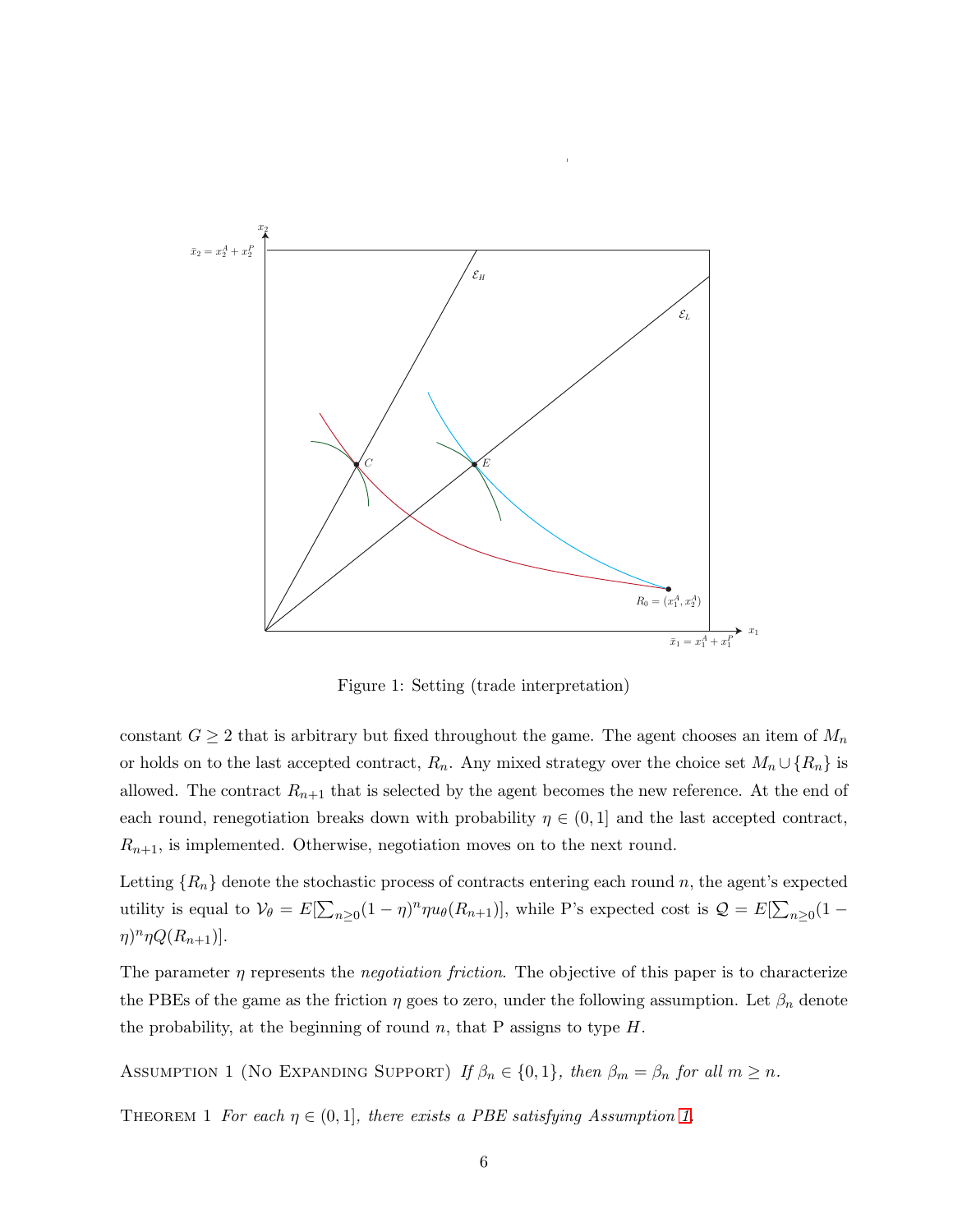

<span id="page-6-0"></span>Figure 2: Renegotiation outcomes

For any contract  $R \in \mathcal{C}$ , let  $(E_H(R), E_L(R))$  denote the cheapest pair of H- and L-efficient contracts such that each type  $\theta \neq \theta'$  weakly prefers  $E_{\theta}(R)$  to  $E_{\theta'}(R)$  and to R. That pair is well defined: if R is in the No-Rent configuration,  $E_{\theta}(R)$  is simply the  $\theta$ -efficient contract that gives  $\theta$  the same utility as R. If R is in the H-Rent configuration, then  $E_L(R)$  is similarly defined, while  $E_H(R)$ is the H-efficient contract that gives H the same utility as  $E_L(R)$ . Because that contract gives a strictly higher utility to  $H$  than the initial contract  $R$ ,  $H$  must be getting a positive rent in any equilibrium, hence the name of that configuration. A symmetric construction obtains if R is instead in the L-Rent configuration. Figure [2](#page-6-0) represents these concepts for the case of CRRA utility functions and a linear cost function, and where C is the Cartesian product  $[0, \bar{x}_1] \times [0, \bar{x}_2]$ .

<span id="page-6-2"></span>THEOREM 2 Consider any initial contract  $R_0$  and belief  $\beta_0$ , and fix any  $\varepsilon > 0$ . There exists  $\bar{\eta}(\varepsilon) > 0$ such that the following statements hold for any  $\eta \leq \bar{\eta}(\varepsilon)$  and corresponding PBE:

A) The expected utility of each type  $\theta$  is bounded below by  $u_{\theta}(E_{\theta}(R_0)) - \varepsilon$ .

B) The probability that each type  $\theta$  gets a contract within a distance<sup>[8](#page-6-1)</sup>  $\varepsilon$  of  $E_{\theta}(R_0)$  when renegotiation

<span id="page-6-1"></span><sup>&</sup>lt;sup>8</sup>The statement holds for any norm on  $\mathbb{R}^2$ .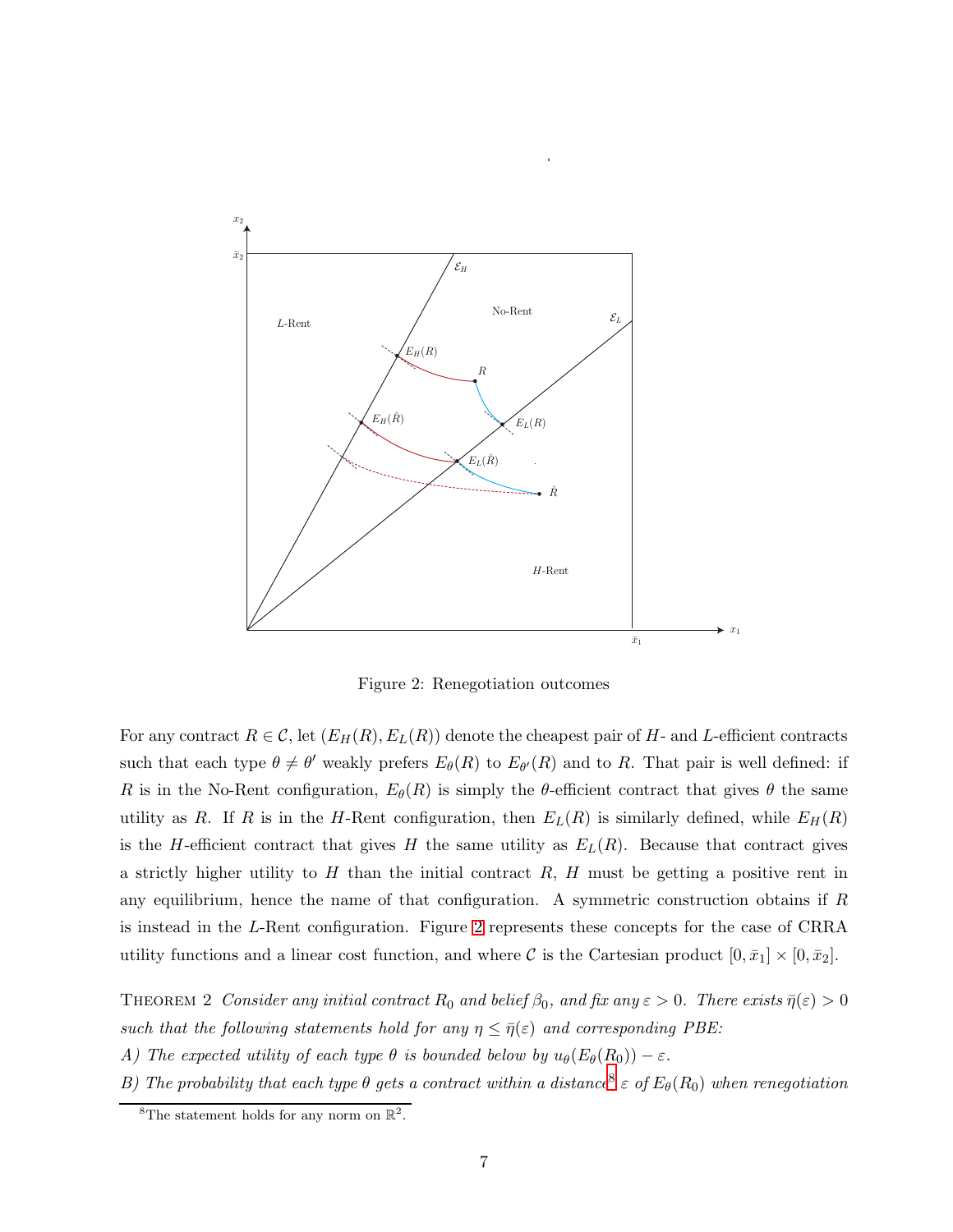breaks down is greater than  $1 - \varepsilon$ .

Statement B implies that the outcomes of renegotiation must get arbitrarily close to ex-post efficiency as the renegotiation friction  $\eta$  goes to zero, since each contract  $E_{\theta}(R_0)$  is  $\theta$ -efficient. The statement is a relatively straightforward consequence of Statement A, to which the quasi-totality of the proof is devoted.

Theorem [2](#page-6-2) implies that P always gets some of the surplus from negotiation. When the contract is in the No-Rent configuration, P extracts all the surplus. Even when  $R_0$  is in the H-Rent configuration, P gets the surplus from negotiation that he would obtain only facing  $L$ , but also extracts some additional surplus in case he is facing  $H$ . Strikingly, the surplus extracted from  $H$  is increasing as L's utility change so as to make the initial contract closer to efficiency: at the limit, if  $R_0$  is L-efficient, P extracts all the surplus from renegotiating  $R_0$  with H.

### Applications

1. **Durable Good Monopolist.** Agent A is a buyer with quasi-linear utility  $u_{\theta}(C) = \theta \bar{u}(x_2) + x_1$ , where  $x_2$  is the quantity of the good sold by P,  $x_1$  is A's cash holding, and u is his concave utility function.<sup>[9](#page-7-0)</sup> The initial contract  $R_0$  is equal to  $(0, \bar{x}_2)$  where  $\bar{x}_1$  is A's initial wealth. P's cost is  $Q(x_1, x_2) = cx_2 + x_1$ , where  $c > 0$  is the marginal cost for producing the good and  $x_2$  captures, formally, how much wealth "P leaves to  $A$ ".<sup>[10](#page-7-1)</sup>

2. Labor Contract. P is a potential employer and A is a worker.  $-x_2$  represents A's effort and  $x_1$  is his wage. A gets utility  $u_\theta(C) = \theta \psi(-x_2) + x_1$ , where the cost  $\psi$  of effort is increasing in its argument, and  $\theta$  is a worker-specific cost of effort. The status quo  $R_0 = (0, 0)$  represents unemployment, while P's profit is  $\Pi(x_1, x_2) = -Q(x_1, x_2) = -x_2p - x_1$ , where  $p > 0$  is the unit price of the good.

3. Consumption Smoothing and Insurance. There are two periods and a single good. The dimensions of C represent A's consumption in each period. P is a social planner or a bank who can help the agent smooth his consumption. The type  $\theta$  may be a privately known patience/discount factor, or a distribution parameter that describes how likely the agent is to value the good in the second period. For example  $u(x_1, x_2) = v(x_1) + \theta v(x_2)$  or  $u(x_1, x_2) = v(x_1) + E[w(x_2, \tilde{\rho})|\theta]$  where  $\tilde{\rho}$ 

<span id="page-7-0"></span><sup>&</sup>lt;sup>9</sup>The iso-level curves of  $u_{\theta}$  do not have linear pieces, as long as the second derivative  $\bar{u}$  is strictly negative, as is easily checked. A similar condition applies to  $\psi$  in the next application.

<span id="page-7-1"></span><sup>&</sup>lt;sup>10</sup>In effect, P's profit is  $\Pi(t, x_2) = t - cx_2$ , where t is how much the agent pays P. Letting  $t = \bar{x}_1 - x_1$ , we obtain the formulation in terms of the cost function Q.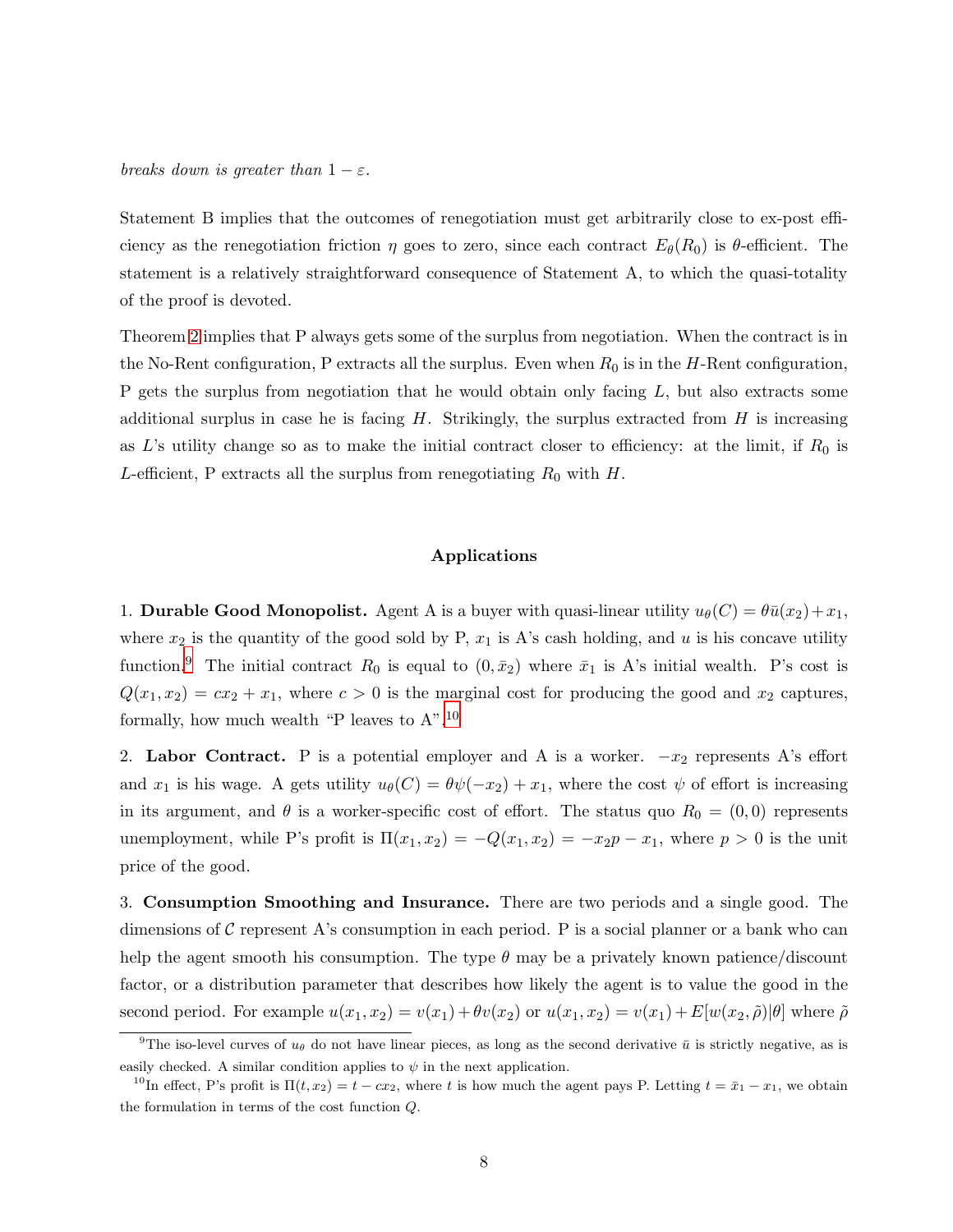is a taste shock whose distribution FOSD increases in  $\theta$  and w is supermodular.  $R_0$  is A's autarkic income stream.  $Q(x_1, x_2) = p_1 x_1 + p_2 x_2$ , where  $p_t$  is the market price for the good in period t.

4. Trade. More generally, the model describes a trade environment in which the dimensions of C represent distinct goods, with  $x_i$  denoting the quantity of good i consumed by A. Type L cares more about the first good than the second, relative to  $H$ . P has convex preferences, and  $Q$  is the negative of a utility function representing those preferences.  $R_0$  denotes the agent's initial holdings of the goods.

### Overview of the proofs

The remaining of this section provides a short introduction and discussion of the proofs in this paper.

The proof of Theorem [2](#page-6-2) begins with three cases of increasing complexity.

1) If the type of the agent is known (and given Assumption [1\)](#page-5-1), the problem reduces to a bargaining problem with perfect information in which P has all the bargaining power. The equilibrium outcome is essentially unique, with P extracting the entire surplus from renegotiation.

2) If the initial contract  $R_0$  is efficient for one type, say  $L$ , P cannot extract any surplus from that type. This gives him some commitment power with respect to the other type: intuitively, H knows that there is nothing to be gained from mimicking  $L$ , since  $L$ 's allocation won't move. This intuition is simplistic, however: couldn't *both* types gain from P's attempt to extract surplus from  $H$ ? While showing that P extracting all the gain from renegotiation with  $H$  constitutes an equilibrium, showing that this is the *only* equilibrium is more complicated.

3) When  $R_0$  is in the No-Rent configuration, the basic intuition is similar to Case 2), because the efficient contract that P wants to propose to each type is unattractive to the other type. The main difficulty is to show that P extracting all surplus from renegotiation is the unique equilibrium. The proof exploits Case 2) and is more definitely more complex. The argument derives upper bounds on P's expected cost over all PBEs, and works out its implications for the continuation utility of each type.

Those preliminary results hold for any friction level. The harder part of the proof, by far, is to show that efficiency obtains as the breakdown probability  $\eta$  goes to zero, when  $R_0$  is in the Lor H-Rent configuration. This result is clearly false for arbitrary  $\eta$ : if  $\eta = 1$ , in particular, the situation amounts to full commitment, and the optimum proposal involves distorting one of the two types. If, for example,  $R_0$  is the H-rent configuration, P will propose an inefficient contract to L in order to reduce  $H$ 's rent. L gets no rent and an inefficient allocation, while  $H$  gets a positive rent and an efficient allocation. These observations are standard in the contracting literature with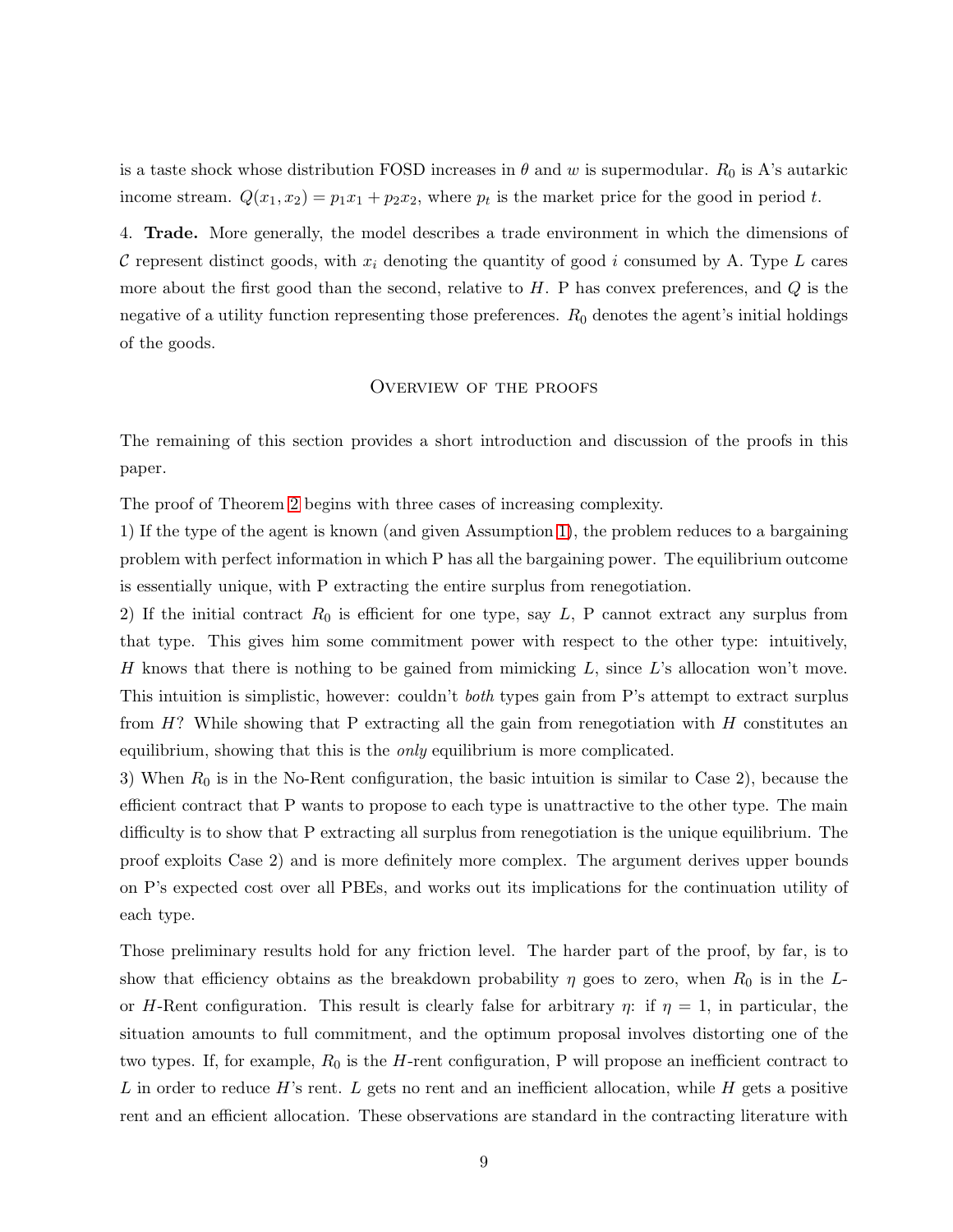commitment, and their proofs are omitted.

#### Coasian dynamics and its limits

The first part of the argument is similar to the proof of the Coase conjecture (Gul et al., 1986). Suppose that  $R_0$  is in the H-Rent configuration. To avoid giving too much rent to H, P tries to exploit H's concern about getting an early inefficient breakdown and resulting willingness to forego some of his rents. However, P is also harmed by such breakdowns. For the scheme to be attractive, H must therefore accept the low-rent contracts with sufficiently high probability. This, however, quickly leads to a very low posterior probability of facing  $H$ , which makes P want to jump to the efficient contract for L that entails leaving all the rent to  $H$ . As the breakdown probability goes to zero, this mechanism forces  $P$  to leave all the rent to  $H$ , as in the Coase conjecture.

A major complication arises, however, owing to the richer contract space and bargaining possibilities: P does not have to wait for H to accept low-rent contracts in order to reduce the breakdown inefficiency: he can also propose new contracts to  $L$  (and  $H$ ) that reduce this inefficiency. Unlike the standard analysis of the Coase conjecture, in which the seller is reduced to posting a single price at each period, here the principal can propose arbitrarily many contracts. In particular, P could have L accept gradually more efficient contracts for  $L$ , and  $H$  randomize between those contracts and low-rent H-efficient contracts. Thus, the situation is neither one of "gap" or "no gap" configuration: here the gap may diminish gradually as the principal proposes contracts that are increasingly more efficient for L. Addressing this difficulty is the core of the proof, and the strategy to do so is described at the beginning of Section [4.](#page-11-0)[11](#page-9-0)

### Equilibrium existence and the lack of backward induction

Because of the richness of the contract space, it is impossible to use backward induction to characterize equilibrium behavior near efficiency (unlike in the Coase conjecture with binary types, where setting the price at  $L$ 's valuation is optimal for low enough probabilities of facing  $H$ ). This prevents the use of constructive proofs for the existence of an equilibrium.

Instead, equilibrium existence is shown in two steps. In the first step, the setting is simplified to a

<span id="page-9-0"></span> $11$ To pursue the comparison with the Coase conjecture, the seller could propose *probabilities* of getting the good: the high valuation buyer would buy the good at a high price with some probability. With the remaining probability he, like the low-valuation buyer, would buy a small probability of getting the good, which would gradually increase over time. In general, there is no guarantee that proposing only two contracts at each round is without loss of generality. As Bester and Strausz (2001) have shown that the set of implementable outcomes can require more "messages" (or contracts) than the number of types of the agent. Since we consider all equilibria, their modified revelation principle for optimal contracts without commitment cannot be applied here. The extent to which that principle applies to models with an infinite horizon is also unclear.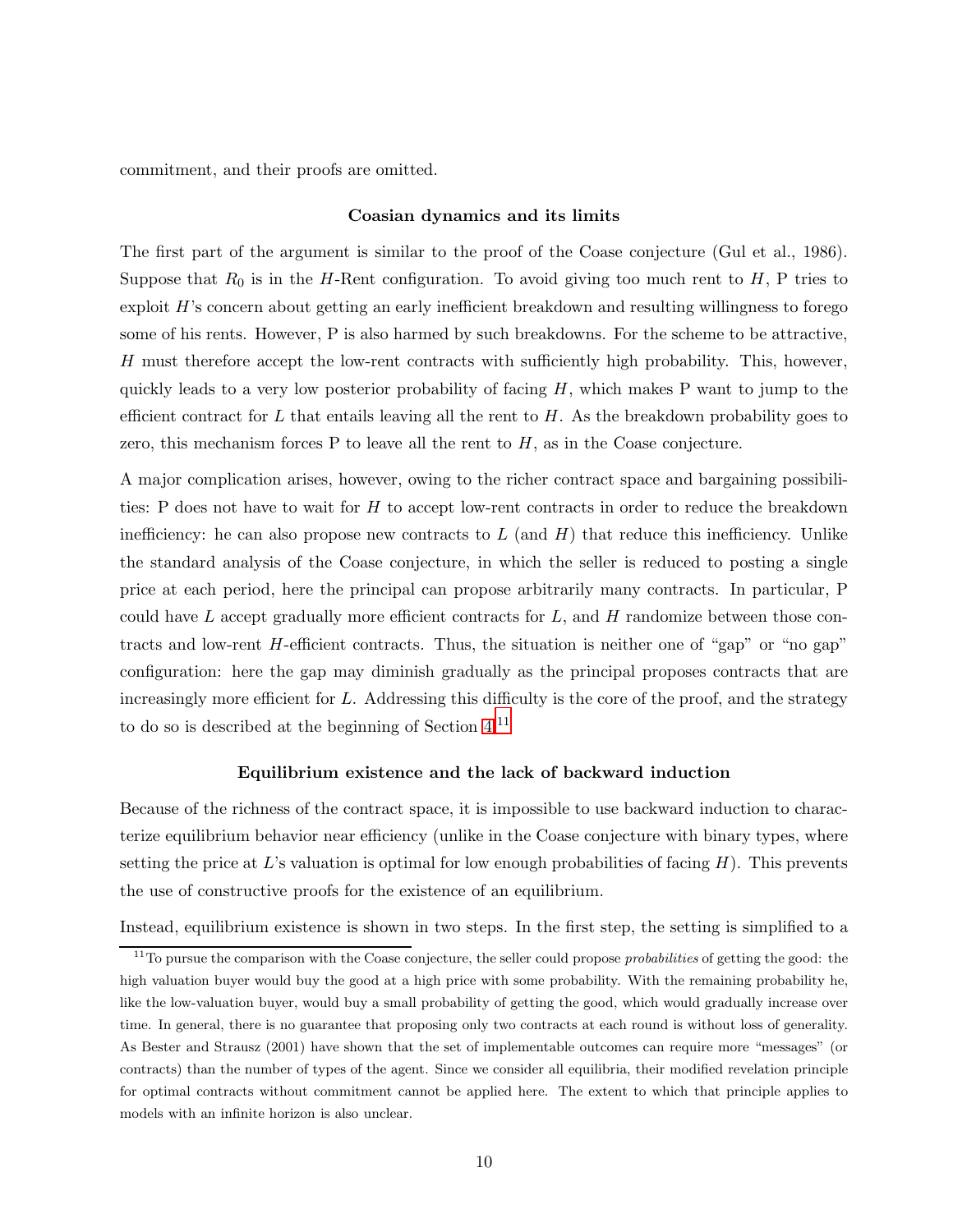game between P and  $H$ , and  $L$ 's behavior is taken as given: in period n, P proposes two contracts,  $R_{n+1}$  and  $C_n$ ; H randomizes between the two contracts, while L accepts  $R_{n+1}$  with probability 1. This simpler auxiliary game satisfies the assumptions of the main theorem in Harris (1985), which guarantees that it has an equilibrium. The second step builds on the equilibrium of the auxiliary game to construct a PBE of the original game.

## <span id="page-10-3"></span><span id="page-10-0"></span>3 Results holding for all friction levels

PROPOSITION 1 The following holds for any PBE and  $\eta$ :

- i) If the prior  $\beta$  puts probability 1 on some type  $\theta$ , P immediately proposes the  $\theta$ -efficient contract that leaves  $\theta$ 's utility unchanged and  $\theta$  accepts it.
- ii) If  $R_0$  is  $\theta$ -efficient, P immediately proposes  $E_{\theta}(R_0)$  ( $\theta' \neq \theta$ ), and  $\theta'$  accepts it.
- iii) If  $R_0$  is in the No-Rent configuration, P immediately proposes  $E_L(R_0)$  and  $E_H(R_0)$ , and each type  $\theta$  accepts  $E_{\theta}(R_0)$ .
- iv) If  $R_0$  is in the H-Rent (L-Rent) configuration, H's (L's) expected utility is bounded above by  $u_H(E_H(R_0))$   $(u_L(E_L(R_0)))$ .

The next result is crucial for the analysis: for any PBE and round  $n$ , P can always propose the contracts  $E_H(R_n)$  and  $E_L(R_n)$  and have them accepted by types H and L, respectively. This deviation puts an upper bound on P's continuation cost as a function of the current contract  $R_n$ . The deviation will henceforth simply be referred to as the "jump."

<span id="page-10-2"></span>LEMMA 1 (JUMP) If  $R_n$  is in the H-Rent configuration and P proposes the contracts  $E_H(R_n)$  and  $E_L(R_n)$ , with  $E_H(R_n)$  augmented by an arbitrarily small amount  $\varepsilon > 0$ , then H accepts  $E_H(R_n)$ with probability 1 and L accepts  $E_L(R_n)$  with probability 1. Therefore, P's continuation cost is bounded above by  $\overline{Q}_n = \beta_n Q(E_H(R_n)) + (1 - \beta_n) Q(E_L(R_n))$ 

<span id="page-10-1"></span>*Proof.* The result follows from Part iv) of Proposition [1:](#page-10-0)  $E_H(R_n)$  plus any small amount gives a strictly higher utility to  $H$  than what he can get under any continuation utility, and also gives him strictly more utility than  $E_L(R_n)$ . Therefore, H accepts the contract with probability 1. Because L strictly prefers  $E_L(R_n)$  to  $E_H(R_n)$  in the H-Rent configuration, and because the agent's type is revealed in round n unless L takes the strictly suboptimal contract  $E_H(R_n)$ , it is optimal for L to  $\mathrm{accept}\; E_L(R_n).$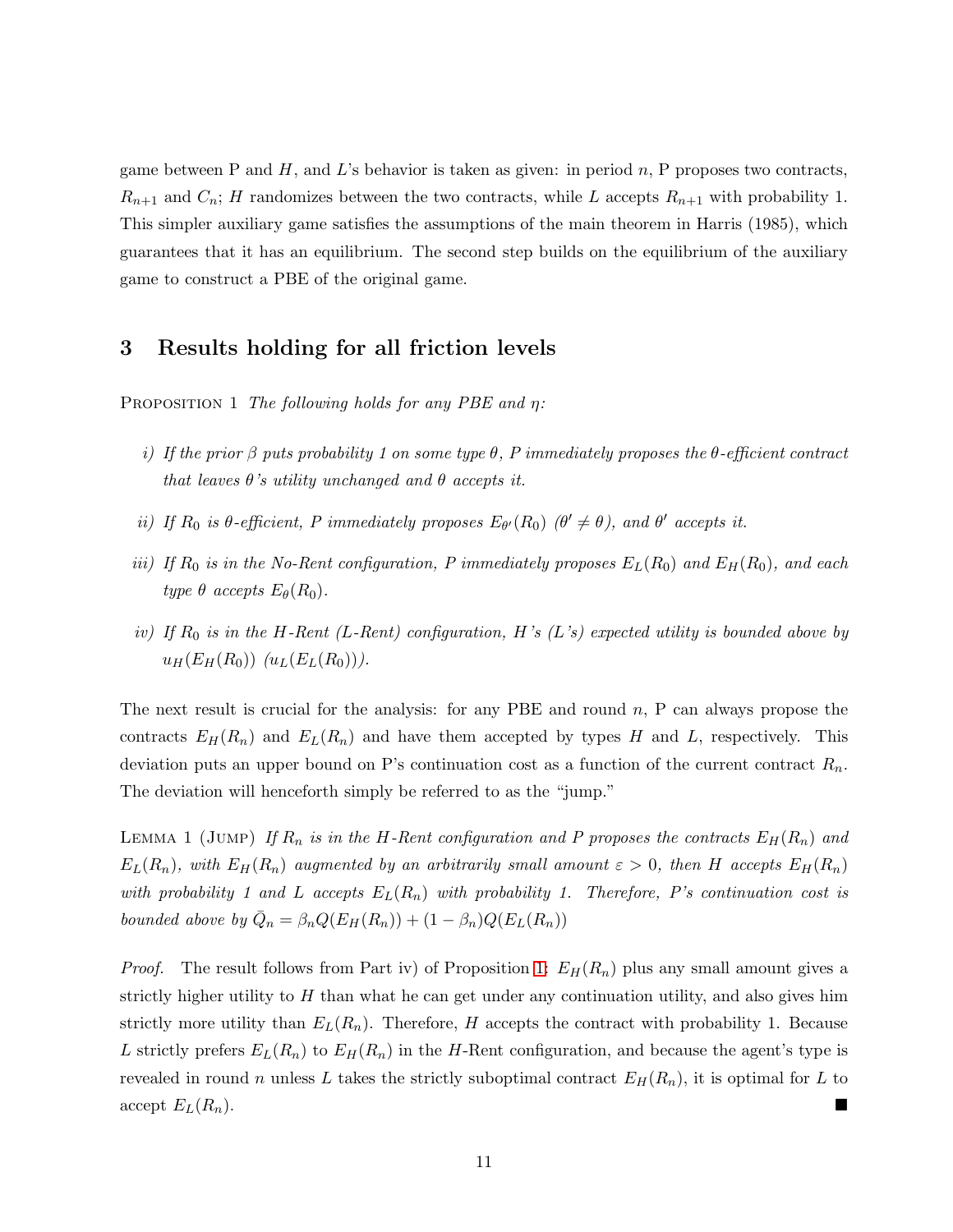LEMMA 2 If  $R_0$  is in the H-Rent configuration, then in any PBE, L accepts only contracts that are in the H-Rent configuration.

Given any PBE, any contract sequence  $\{R_n\}$  that is accepted by L with positive probability (until the exogenous negotiation breakdown) will be called a **choice sequence**. When  $R_0$  is in the H-Rent configuration, choice sequences will play a particular role: we will see that, without loss of generality, any accepted contract sequence is a choice sequence, until  $H$  accepts an  $H$ -efficient contract. Moreover, choice sequences have several important properties. First, as indicated by Lemma [2,](#page-10-1) any choice sequence consists of contracts that are in the H-Rent configuration. Other properties are described by the following proposition.

<span id="page-11-1"></span><span id="page-11-0"></span>PROPOSITION 2 Suppose that  $R_0$  is in the H-Rent configuration. Along any choice sequence  $\{R_n\}$ i)  $\beta_n$  converges to zero, and ii)  $R_n$  converges to an L-efficient contract, denoted  $\bar{C}_L$ .

# 4 Proof of Theorem [2](#page-6-2)

Without loss of generality, it suffices to prove the theorem when  $R_0$  is in the H-Rent configuration: Proposition [1](#page-10-0) already addresses the case in which  $R_0$  is in the No-Rent configuration, and the  $L$ -Rent configuration can be proved by symmetry. Let us thus assume that  $R_0 \in \mathcal{H}$ . From Lemma [2,](#page-10-1) L accepts only contracts in  $\mathcal{H}$ . Moreover, any contract  $C_n$  that is only accepted by H with positive probability can be replaced by an H-efficient contract  $\tilde{C}_n$  that gives H the same utility, without affecting anyone's incentive (assuming that H accepts  $\tilde{C}_n$  with the same probability as he was accepting  $C_n$ ) and reduces P's cost. Therefore, we can without loss of generality focus on PBEs in which P only proposes, at each round, a number of contracts in  $H$ , and the H-efficient contract that gives  $H$  his continuation utility. This assumption is maintained throughout the analysis.

### Organization of the proof

The proof of Theorem [2](#page-6-2) (Part A) proceeds by contradiction. We suppose that there exists  $\varepsilon > 0$ , a decreasing sequence  $\{\eta_m\}_{m\in\mathbb{N}}$  of breakdown probabilities that converges to zero, and a PBE associated to each  $\eta_m$  for which H's expected utility  $u_H(0)$  at round 0 is below  $u_H(E_H(0)) - \varepsilon$ . (Throughout,  $u_{\theta}(n)$  will denote  $\theta$ 's continuation utility at the beginning of round n.)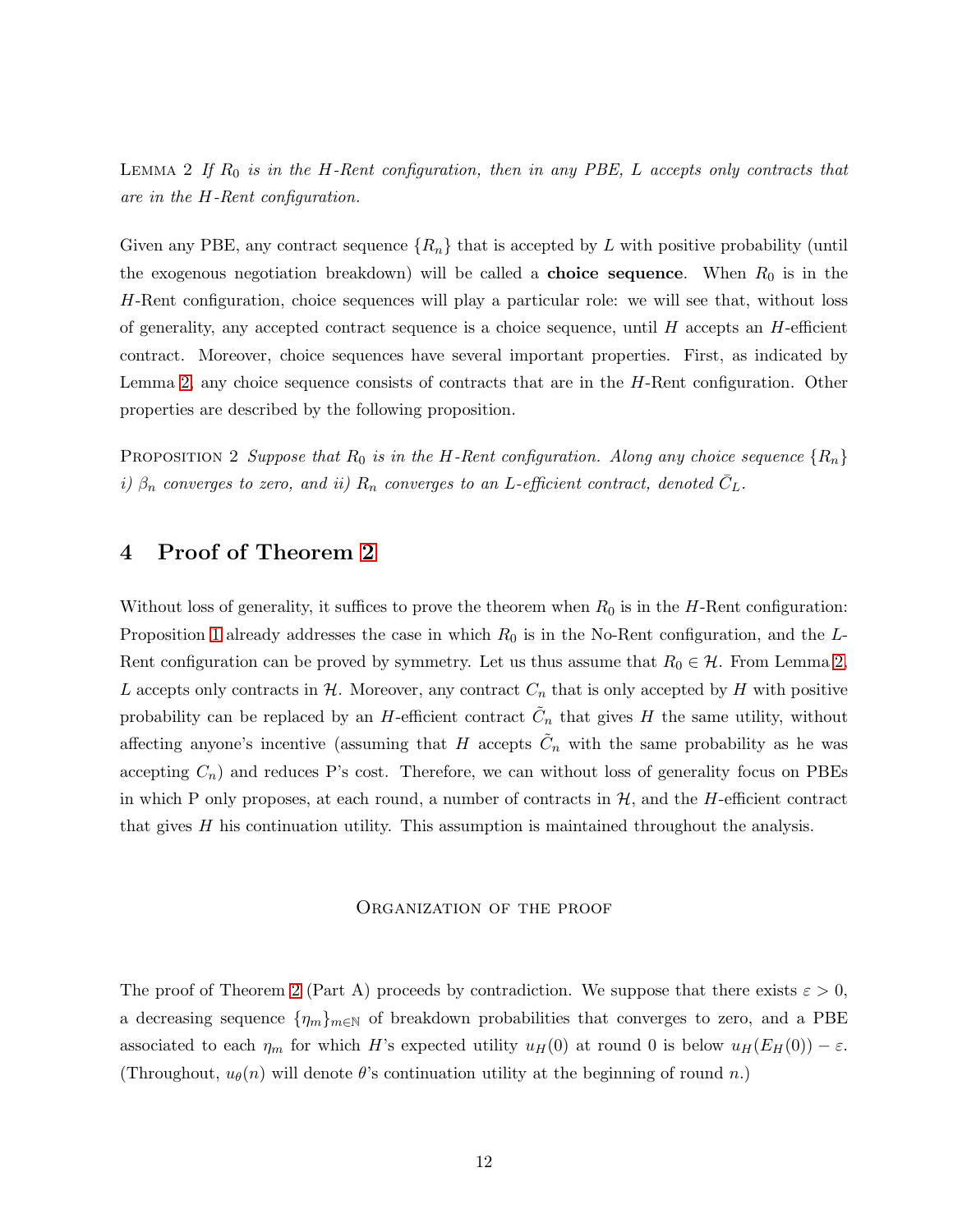In what follows, we focus entirely on that sequence of η's and corresponding PBEs. The expression "as  $\eta$  goes to zero" will refer to the elements of that sequence and corresponding PBEs.<sup>[12](#page-12-0)</sup>

The difference  $w_0 = u_H(E_H(0)) - u_H(0)$  can be thought of as a *rent extraction index* for type H. It defines how much rent P is extracting from H, relative to the immediate jump:  $u_H(0)$  is H's continuation utility while  $u_H(E_H(0))$  is the maximal utility that P can give H in any equilibrium, as shown by Proposition [1,](#page-10-0) part iv).

The proof consists of the following steps.

Step 1: For each PBE of the sequence, show that one can construct a choice sequence ending at some finite round  $\tilde{N}$  for which the *augmented* rent extraction index,

$$
\bar{w}_{\tilde{N}} = \max_{m \leq \tilde{N}} \{ u_H(E_H(\tilde{m})) \} - u_H(\tilde{N}),
$$

is of order *n*, and there exists  $d > 0$  such that either

- a)  $\beta_{\tilde{N}} \geq \eta^d$  and  $w_0 \leq \hat{w}\sqrt{\eta}$ , where  $\hat{w} > 0$  is exogenous, or
- b)  $\beta_{\tilde{N}} < \eta^d$ .

Proving that step is the object of Part I below. Of course, Case a) above implies that  $w_0$  could not have been greater than  $\varepsilon$ , for  $\eta$  small enough. Therefore, it suffices to rule out Case b).

**Step 2:** Show that, in Case b), there must exist a round  $N \geq \tilde{N}$  for which  $\bar{w}_N \leq \frac{\eta D}{2a}$  $\frac{\partial D}{\partial a}$  but  $\bar{w}_N \geq w\eta$ and  $\beta_N \leq \eta^d$ , for some exogenous constants  $a, D, \psi$ . This is done in Part II.

**Step 3:** Show that at round N, one must have  $\bar{w}_N \leq \bar{w}\eta^{1+d}$  for some  $\bar{w} > 0$ . This contradicts, for  $\eta$  small enough, the inequality of Step 2 involving  $w$ , which rules out Case b). (Part III).

Once Part A) of Theorem [2](#page-6-2) has been proven, showing Part B) is relatively straightforward. The implication is shown in Appendix [F.](#page-46-0)

### PART I: MACRO LEVEL

The strategy of the proof is to build a sequence of *blocks* (each consisting of finitely many rounds), and choice sequence going through these blocks, with the following properties: i) within each

<span id="page-12-0"></span><sup>&</sup>lt;sup>12</sup>Without loss of generality we focus on  $\varepsilon$  small enough so that the constant  $D(2\varepsilon)$  defined in the Appendix (see [\(39\)](#page-42-0)), is strictly positive.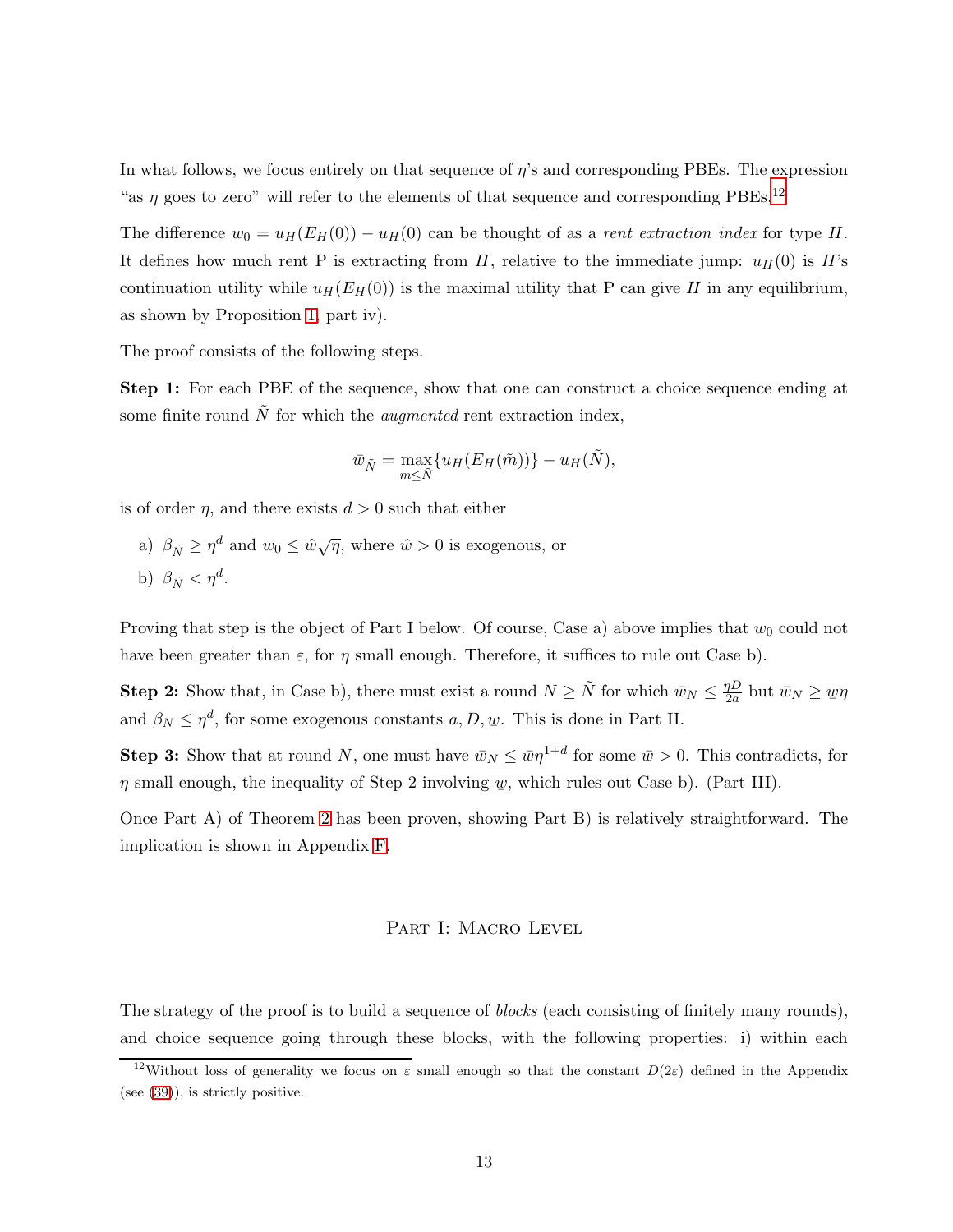block, for the PBE to be profitable to P compared to an immediate jump,  $H$  must accept  $H$ efficient contracts with a high enough probability, which drives the posterior  $\beta$  closer to zero, by a controlled amount, and ii) P's potential gain, conditional on facing type  $H$ , shrinks geometrically across blocks. This construction ends at some terminal block,  $K$ , such that P's maximal potential gain on H is of order  $\eta$ , and the posterior  $\beta(K)$  is bounded above by  $g^K \beta_0$  for some factor  $g < 1$ . When  $\beta(K) > \eta^d$  for some power  $d > 0$  that is judiciously chosen, this yields an upper bound on the number K of blocks which, by using the geometric series backwards, implies that the initial gain on H must have been small as well, for  $\eta$  small enough, contradicting the existence of a sequence  ${\eta_m}$  and corresponding PBEs for which the initial rent index  $w_0$  always exceeds  $\varepsilon$ . The ulterior parts (Parts II and III) of the proof establish that  $\beta(K) > \eta^d$  is the only viable case when  $\eta$  is small enough.

We begin the proof by the following observation. For any round  $n$  and choice sequence up to round n, let  $\bar{e}_n = \max\{u_H(E_H(R_m)) : m \leq n\}$  and  $\bar{w}_n = \bar{e}_n - u_H(n)$ .

<span id="page-13-0"></span>**Notation** Throughout the analysis, variables with upper bars, such as  $\bar{w}_n$ , refer to specific rounds, while variables with hats, such as  $\hat{w}_k$  refer to specific blocks (so for example,  $\hat{w}_k = \bar{w}_{n(k)}$ , where  $n(k)$  is the round ending block k, cf. infra).

LEMMA 3 If  $u_H(E_H(R_0)) > u_H(0) + \varepsilon$ , there exists a choice sequence and a round  $n_0$  such that i)  $\beta_{n_0} \leq \beta_0$  and ii)  $\bar{w}_{n_0} \in [\varepsilon/2, \varepsilon]$ .

Block 1 starts at the round  $n_0$  guaranteed by Lemma [3,](#page-13-0) so that  $\bar{w}_{n_0} = \bar{e}_{n_0} - u_H(n_0) \in (\varepsilon/2, \varepsilon)$ . Let  $\hat{u}_0 = u_H(n_0)$ ,  $\hat{e}_0 = \bar{e}_{n_0}$ , and  $\hat{\beta}_0 = \beta_{n_0} \leq \beta_0$ . We construct the end of Block 1 as follows. First, define  $\hat{u}_1$  by

$$
\frac{\hat{e}_0 - \hat{u}_0}{\hat{u}_1 - \hat{u}_0} = t > 1
$$

where t is a fixed threshold, greater than 1, to be determined shortly. Also let  $n_1 = \inf\{n : u_H(n) \geq 1\}$  $\hat{u}_1$  denote the first round at which H's continuation utility exceeds the threshold  $\hat{u}_1$ . Because  $\hat{u}_1$  <  $\hat{e}_0$ , Lemma [14,](#page-41-0) in the Appendix, guarantees that  $n_1$  is finite with probability 1, as it implies that  $u_H(R_n)$  must eventually exceed any utility level  $\hat{u}_1$  such that  $\hat{u}_1 < \max\{u_H(E_H(R_m)) : m \leq n_0\},$ along any choice sequence, as  $n$  gets large enough.

Block 1 finishes at round  $n_1$ . To get a control on how much the posterior must have dropped within that block, let  $\mu_0$  denote the probability, evaluated at round  $n_0$ , that H accepts only contracts in H until round  $n_1$  (i.e., the probability that H does not fully reveal himself). Lemma [15,](#page-41-1) in the Appendix, shows that there must exist a *pushdown* choice sequence such that, upon observing that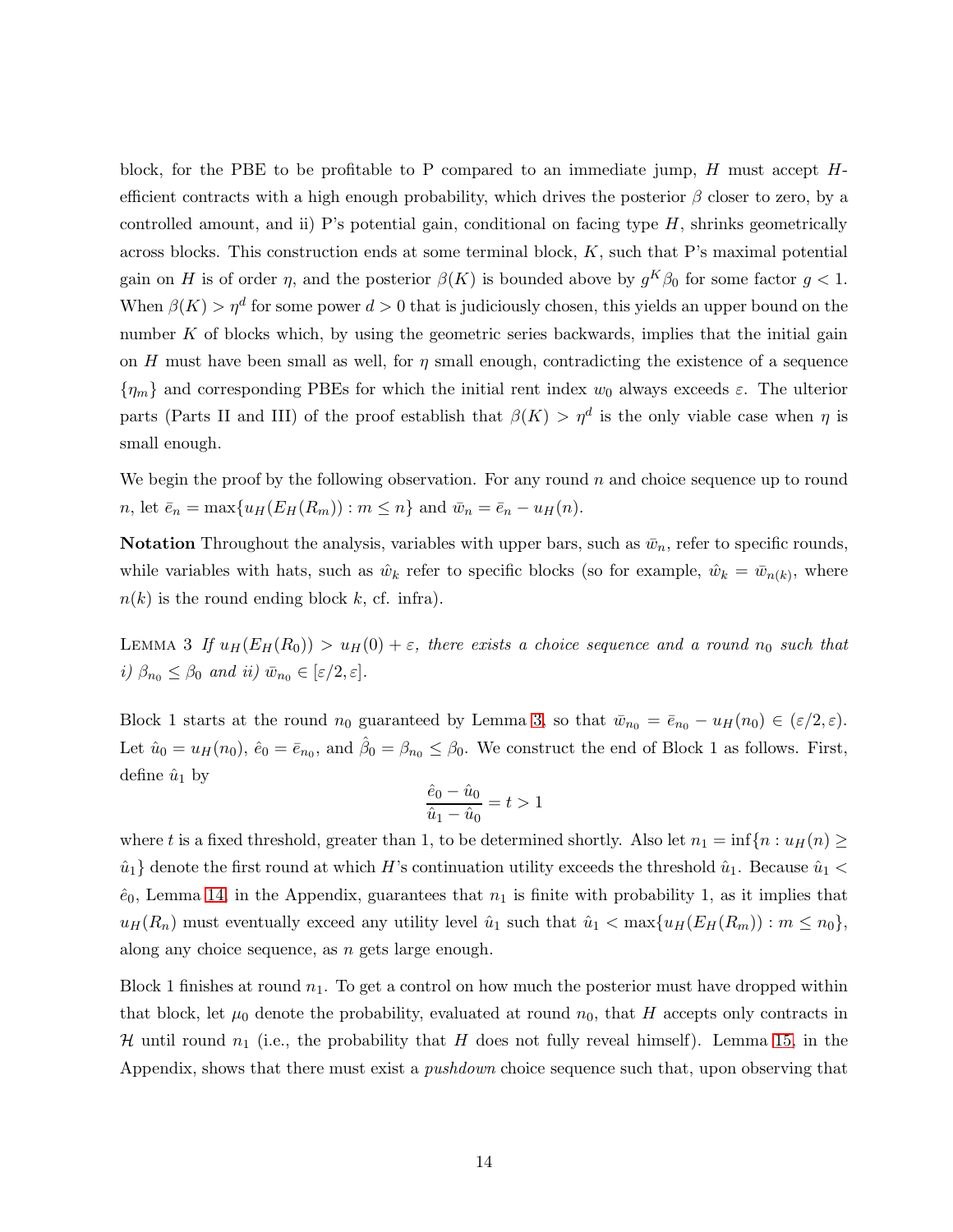sequence up to  $\hat{u}_1$ , the posterior probability  $\hat{\beta}_1$  of facing H satisfies

<span id="page-14-4"></span>
$$
\hat{\beta}_1 \le \frac{\hat{\beta}_0 \mu_0}{\hat{\beta}_0 \mu_0 + (1 - \hat{\beta}_0)}.
$$
\n(1)

At round  $n_0$ , P can always jump to  $(E_H(R_{n_0}), E_L(R_{n_0}))$ , by Lemma [1.](#page-10-2) To sustain the PBE, therefore, the *net gain* from continuing the PBE and extracting some rent from  $H$ , compared to the immediate jump, must outweigh the *net loss* resulting from a negotiation breakdown at an inefficient contract. While the gain only pertains to  $H$ , the loss concerns both  $L$  and  $H$ . The argument below exploits only the loss on  $H$ . (The loss on  $L$  is exploited in later parts of the proof of Theorem [2.](#page-6-2))

<span id="page-14-2"></span>We now compute an upper bound on this gain and a lower bound on the loss. Comparing these bounds will yield an upper bound on P's posterior belief of facing  $H$  after the first block, following the pushdown choice sequence. To do so, we start with the following lemma:

LEMMA 4 Along any choice sequence, H's continuation utility at round n,  $u_H(n)$ , is nondecreasing in n, and satisfies  $u_H(n+1) - u_H(n) \leq \eta \Delta_H$  where  $\Delta_H = \max_{C \in \mathcal{C}} u_H(C) - \min_{C \in \mathcal{C}} u_H(C)$ .

*Proof.* Given the current contract  $R_n$  at round n, let  $R_{n+1}$  denote any contract chosen by H with positive probability among  $R_n \cup \{M_n\}$ . H's utility satisfies the dynamic equation<sup>[13](#page-14-0)</sup>

<span id="page-14-3"></span>
$$
u_H(n) = \eta u_H(R_{n+1}) + (1 - \eta) u_H(n+1). \tag{2}
$$

Therefore,  $u_H(n)$  is a convex combination of  $u_H(R_{n+1})$  and  $u_H(n+1)$ . Because H can always hold forever on to  $R_{n+1}$ , in all rounds  $m \geq n$ ,  $u_H(n+1)$  is bounded below by  $u_H(R_{n+1})$ . Combining these observations yields  $u_H(n) \le u_H(n+1)$ . Moreover, we have  $u_H(n+1) - u_H(n) = \eta(u_H(n+1))$  $1) - u_H(R_{n+1})$ , which implies that the second claim of the lemma. The intuition for this part is simple: if the utility jump was higher between two rounds,  $H$  would prefer to wait until the next round rather than accept any contract today.

The net gain, between rounds  $n_0$  and  $n_1$ , is bounded above by  $\hat{\beta}_0(1-\mu_0)a(\hat{e}_0-\hat{u}_0)$  for some Lipschitz constant  $a > 0$ . Indeed,  $\hat{\beta}_0(1 - \mu_0)$  is the probability that the agent is of type H and that he accepts some  $H$ -efficient contract at some round of the first block. Because  $H$  accepts only H-efficient contract that give him at least his continuation utility,<sup>[14](#page-14-1)</sup> and because that continuation utility is nondecreasing, by Lemma [4,](#page-14-2) the smallest utility that  $P$  can give  $H$  when singling him out

<span id="page-14-0"></span><sup>&</sup>lt;sup>13</sup>More generally, H's utility satisfies the Bellman equation  $u_H(n) = \max_{R \in \{R_n\}\cup M_n} \{ \eta u_H(R) + (1 - \eta) u_H(n+1) \}.$ Equation [\(2\)](#page-14-3) then follows for all contracts that are optimal for  $H$  in round n.

<span id="page-14-1"></span><sup>&</sup>lt;sup>14</sup>Indeed, by accepting such contract, H reveals his type, and his continuation utility is exactly the one provided by the last accepted contract, by Proposition [1,](#page-10-0) Part i).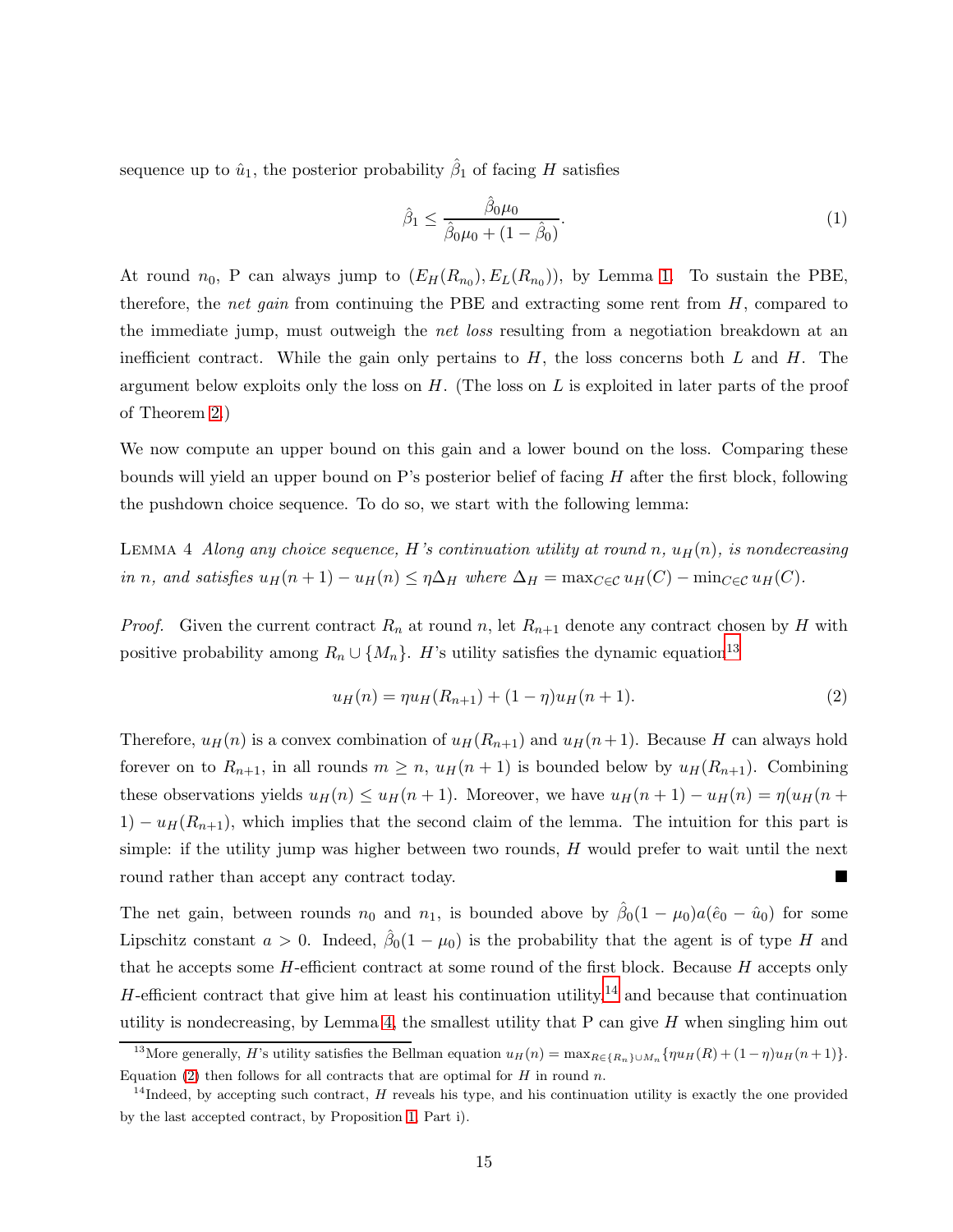within that first block, is  $\hat{u}_0$ . By contrast,  $\hat{e}_0$  is an upper bound on the utility that P provides to H if chooses the immediate jump. Therefore, the maximum rent that P can extract from H is  $\hat{e}_0 - \hat{u}_0$ . The constant  $a$  is a Lipschitz constant that bounds utility differences for  $H$  along the  $H$ -efficient curve  $\mathcal{E}_H$  in terms cost differences for P along that curve. That constant is based on the cost and utility functions Q and  $u_H$  along  $\mathcal{E}_H$  and is derived in the Appendix (Lemma [10\)](#page-37-0).

Similarly, the expected net gain made after round  $n_1$ , but seen from round  $n_0$ , is bounded above by  $\hat{\beta}_0 \mu_0 a(\hat{e}_0 - \hat{u}_1)$ , because  $\hat{\beta}_0 \mu_0$  is the probability of facing H and of reaching round  $n_1$ , and  $\hat{u}_1$  is the smallest utility that P must provide to H at any round following  $n_1$ .

To get a lower bound on the net loss, the intuition is that, as long as H accepts contracts in  $\mathcal{H}$ , he is getting contracts that are inefficient, and hence costly to P relative to the immediate jump to  $E_H(R_{n_0})$  (indeed, those contracts are far away from H's efficiency line, since they are to the right of L's efficiency line, which is itself to the right of H's efficiency line). The Appendix (Lemma [16\)](#page-42-1) shows that there exists a constant  $D > 0$  that gives a lower bound on this loss whenever the rent index at the beginning of each block is less than  $2\varepsilon$ , which is without loss of generality (see Remark [2](#page-42-2)) in the Appendix). We also need to compute the probability that a breakdown occurs between rounds  $n_0$  and  $n_1$ . The key, here, is to observe that H's utility can only jump upwards, at each round, by at most  $\eta \Delta_H$ , by Lemma [4.](#page-14-2) Therefore, there must be at least  $n(1) = \lfloor (\hat{u}_1 - \hat{u}_0)/\eta \Delta_H \rfloor$  steps to get to  $\hat{u}_1$ , for any choice sequence.

Therefore, the breakdown probability is bounded below by  $15$ 

$$
1 - (1 - \eta)^{n+1} = 1 - \exp\left(\frac{n(1)\ln(1 - \eta)}{2}\right) \geq -\frac{n(1)\ln(1 - \eta)}{2} - \frac{1}{2}n(1)^2(\ln(1 - \eta))^2.
$$

Because the gain is of order  $\varepsilon$ , which is small, while the loss conditional on a breakdown is of order D, the probability of a breakdown must be of order  $\varepsilon$ , which means that  $n(1) \ln(1 - \eta)$  must also be small. The quadratic term is therefore negligible. Moreover, because we are focusing on the case where  $\eta$  is small,  $\ln(1-\eta)$  can be approximated by  $-\eta$ . Combining these bounds on gains and losses yields $^{16}$  $^{16}$  $^{16}$ 

$$
\beta a [(\hat{e}_0 - \hat{u}_0)(1 - \mu_0) + (\hat{e}_0 - \hat{u}_1)\mu_0] \ge \beta \mu_0 D \frac{\hat{u}_1 - \hat{u}_0}{\Delta_H}.
$$
 (3)

<span id="page-15-0"></span><sup>&</sup>lt;sup>15</sup>The inequality comes from the standard inequality  $1 - \exp(x) \geq -x - x^2/2$ , valid for all  $x \leq 0$ , which may be shown as follows. The function  $x \mapsto \exp(x) - 1 - x - \frac{x^2}{2}$  $\frac{e^2}{2}$  vanishes at 0, as do its first and second derivatives. Since its third derivative is positive (equal to  $exp(x)$ ), its first derivative is convex and, from the previous observations, must have a minimum at zero. This implies that the function itself is increasing and, since it vanishes at 0, that it is negative for  $x \leq 0$ .

<span id="page-15-1"></span><sup>&</sup>lt;sup>16</sup>For expositional simplicity, the "floor" operator is dropped. This change is negligible because  $n(1)$  is large, since  $\hat{u}_1 - \hat{u}_0 = \frac{1}{t}(\hat{e}_0 - \hat{u}_0) \gg \eta \Delta_H$ , for  $\eta$  small. That observation applies to each block k constructed: see Footnote [19.](#page-17-0)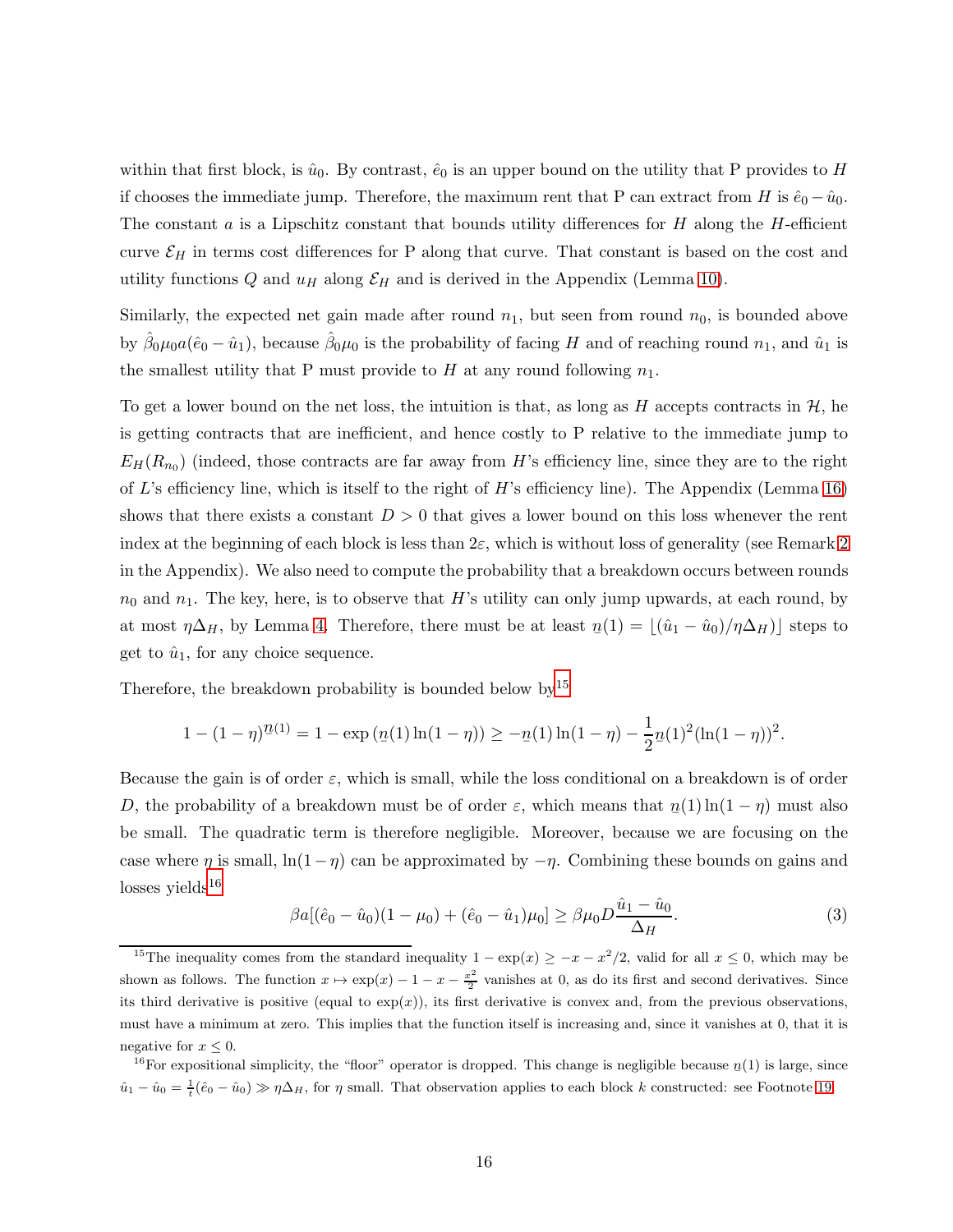Recall that  $\hat{u}_1$  was defined in terms of an undertermined threshold t. We now define t by<sup>[17](#page-16-0)</sup>

$$
t^2 = \frac{a + D/\Delta_H}{a} > 1.
$$

With this value of  $t$ , we have

$$
\mu_0 \le \frac{a}{a + D/\Delta_H} \frac{\hat{e}_0 - \hat{u}_0}{\hat{u}_1 - \hat{u}_0} = t^{-1}.
$$

Combining this inequality with [\(1\)](#page-14-4) implies that, upon observing the constructed choice sequence until round  $n_1$ , the posterior  $\hat{\beta}_1$  satisfies

$$
\hat{\beta}_1 \le \frac{\mu_0 \hat{\beta}_0}{\mu_0 \hat{\beta}_0 + (1 - \hat{\beta}_0)} \le \hat{\beta}_0 \frac{t^{-1}}{\hat{\beta}_0 t^{-1} + (1 - \hat{\beta}_0)} = g \hat{\beta}_0.
$$

where  $g = \frac{t^{-1}}{\beta_0 t^{-1} + t^2}$  $\frac{t^{-1}}{\beta_0 t^{-1} + (1-\beta_0)}$ . (We also use the inequality  $\hat{\beta}_0 \leq \beta_0$ .) Because  $t^{-1} < 1$ , g is strictly less than 1. We have thus achieved our goal of guaranteeing that the posterior  $\hat{\beta}_1$  drops by some fixed factor along the first block, for some choice sequence.

To initiate the second block, we use the value  $\hat{u}_1$  that was defined as part of Block 1.<sup>[18](#page-16-1)</sup> The actual value of  $u_H(n_1)$  may be slightly above  $\hat{u}_1$ , but by no more than  $\Delta_H \eta$ , by Lemma [4.](#page-14-2) The level  $\hat{e}_1 = \max_{m \leq n_1} \{ u_H(E_H(R_m)) \}$  is the maximum value that H gets if P jumps at any round  $m \leq n_1$ along the particular choice sequence constructed so far. Having defined  $\hat{u}_1$  and  $\hat{e}_1$ , we define  $\hat{u}_2$ , similarly to the first block, by

$$
\frac{\hat{e}_1 - \hat{u}_1}{\hat{u}_2 - \hat{u}_1} = t.
$$

Let  $\mu_1$  denote the probability, at round  $n_1$ , following the observation of the pushdown choice sequence used for Block 1, that H takes a contract in H at all rounds  $n \geq n_1$  until  $\hat{u}_2$  is reached. Repeating the previous analysis, there exists a pushdown choice sequence for Block 2 such that, upon observing that sequence up to  $\hat{u}_2$ , the probability  $\hat{\beta}_2$  of facing H satisfies  $\hat{\beta}_2 \leq$  $\hat{\beta}_{1}\mu_{1}$  $\frac{\beta_1\mu_1}{\hat{\beta}_1\mu_1+(1-\hat{\beta}_1)}$ . Let  $n_2$  denote the round at which  $\hat{u}_2$  is first exceeded. By a similar analysis to the used for the first block, we have

$$
\hat{\beta}_2 \le \frac{\mu_1 \hat{\beta}_1}{\mu_1 \hat{\beta}_1 + (1 - \hat{\beta}_1)} \le \hat{\beta}_1 \frac{t^{-1}}{\hat{\beta}_1 t^{-1} + (1 - \hat{\beta}_1)} \le g^2 \hat{\beta}_0.
$$

The value of  $\hat{e}_2$  is determined by the pushdown sequence of the second block, by  $\hat{e}_2 = \max_{m \leq n_2} \{u_H(E_H(R_m))\}$ along the pushdown sequence.

<span id="page-16-0"></span> $17D$  is defined independently of t (and of this entire block construction), so there is no circularity in the definition.

<span id="page-16-1"></span><sup>&</sup>lt;sup>18</sup>The next block is defined only following the pushdown choice sequence that we constructed in Block 1: what matters to us is to understand what happens along a particular choice sequence constructed by piecing together pushdown sequences constructed for each block.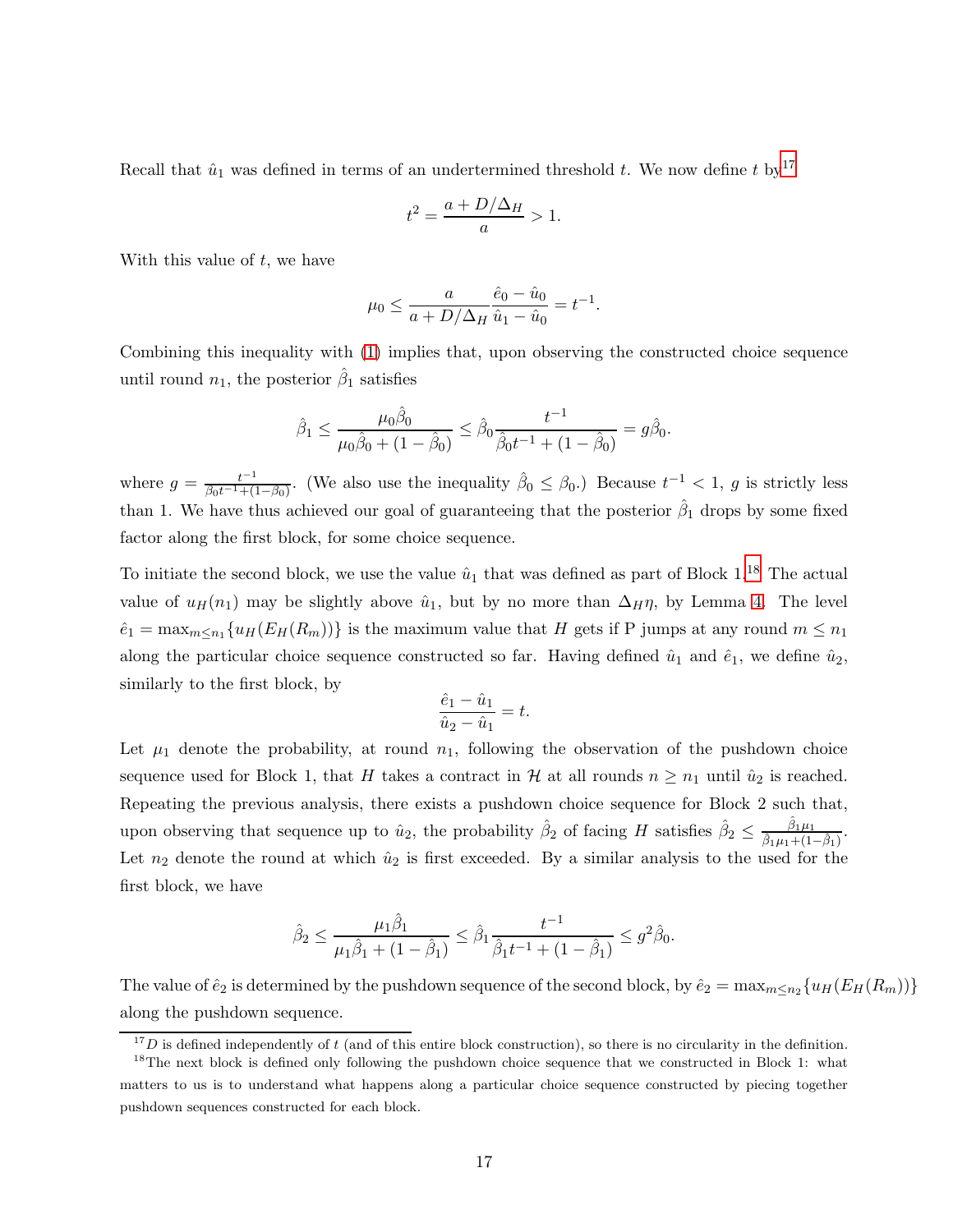By induction, this defines a sequence of blocks indexed by  $k$ . To each block  $k$  corresponds a terminal round,  $n_k$ , as well as values  $\hat{u}_k, \hat{e}_k$  and  $\hat{\beta}_k = \beta_{n_k}$ , which is P's belief at the end of the  $k^{th}$  block following the pushdown sequences. Upon observing the pushdown choice sequence across blocks 1 to  $k$ , we get

$$
\hat{\beta}_k \le g^k \hat{\beta}_0 \le g^k \beta_0.
$$

To determine the terminal block, let K denote the smallest k such that  $\hat{e}_k - \hat{u}_k < \bar{W}\eta$  for some constant  $\bar{W}$  such that  $\bar{W} > \max\{\frac{t-1}{t}(1 + \Delta_H), \frac{\hat{W}}{t\Delta_H}\}$  $\frac{\hat{W}}{t\Delta_H}$ } where  $\hat{W}$  is an arbitrarily large constant.<sup>[19](#page-17-0)</sup> Such a block must exist, because  $\hat{w}_k = \hat{e}_k - \hat{u}_k$  converges to zero, by Lemma [14,](#page-41-0) part ii). Let  $\rho$  be defined by  $g^{-\rho} = \frac{t}{t-1}$  $\frac{t}{t-1}$ . Since the ratio is greater than 1,  $\rho$  is strictly positive. Also let  $d=\frac{1}{2}\min\{\frac{1}{\rho}$  $\frac{1}{\rho}, 1$   $\in (0, 1/2]$ .

<span id="page-17-1"></span>As mentioned at the outset, the key to proving Theorem [2](#page-6-2) is the following proposition, whose proof is the object of Parts II and III.

PROPOSITION 3 There exists  $\tilde{\eta} > 0$  such that  $\hat{\beta}_K > \eta^d$  for all  $\eta < \tilde{\eta}$ .

Taking Proposition [3](#page-17-1) as given for now, we compute an upper bound on the initial rent, by backward induction. For each block  $k \leq K$ , we have

$$
\hat{e}_K - \hat{u}_k = (\hat{e}_K - \hat{u}_{k+1}) + (\hat{u}_{k+1} - \hat{u}_k) \leq (\hat{e}_K - \hat{u}_{k+1}) + \frac{1}{t-1}(\hat{e}_k - \hat{u}_{k+1}) \leq \frac{t}{t-1}(\hat{e}_K - \hat{u}_{k+1}).
$$

By construction, moreover,  $\hat{e}_K - \hat{u}_K \leq \bar{W}\eta$ , which implies that

$$
\hat{e}_K - \hat{u}_0 \le \left(\frac{t}{t-1}\right)^K \bar{W}\eta. \tag{4}
$$

Since  $\hat{\beta}_K \ge \eta^d$  and  $\hat{\beta}_K \le g^K \hat{\beta}_0 < 1$ , we must also have

$$
\frac{1}{g^K}\eta^d\leq 1.
$$

Combining these inequalities yields

$$
\hat{e}_K - \hat{u}_0 \le \left(\frac{t}{t-1}\right)^K \bar{W}\eta = \bar{W}\eta \left(\frac{1}{g}\right)^{\rho K} \le \eta \bar{W}\eta^{-\rho d} \le \bar{W}\eta^{1/2}.
$$

Since  $\hat{e}_K \ge \hat{e}_0$ , this shows that  $\hat{e}_0 - \hat{u}_0 = O(\eta^{1/2})$  which contradicts the existence of the sequence of  $\{\eta_m\}$ , converging to zero, and corresponding PBEs for which  $\hat{e}_0 - \hat{u}_0 \in (\varepsilon/2, \varepsilon)$ .

<span id="page-17-0"></span><sup>&</sup>lt;sup>19</sup>The number of rounds in each block  $k \leq K$  is bounded below by  $\frac{\hat{u}_k - \hat{u}_{k-1}}{\Delta_H \eta} \geq \frac{1}{t \Delta_H \eta} (\hat{e}_{k-1} - \hat{u}_{k-1}) \geq \frac{\bar{W}\eta}{t \eta \Delta_H} = \hat{W}$ , which can be made arbitrarily large by choosing  $\hat{W}$  appropriately. The reason for choosing  $\bar{W} > \frac{t-1}{t}(1 + \Delta_H)$  is explained at the beginning of Part II.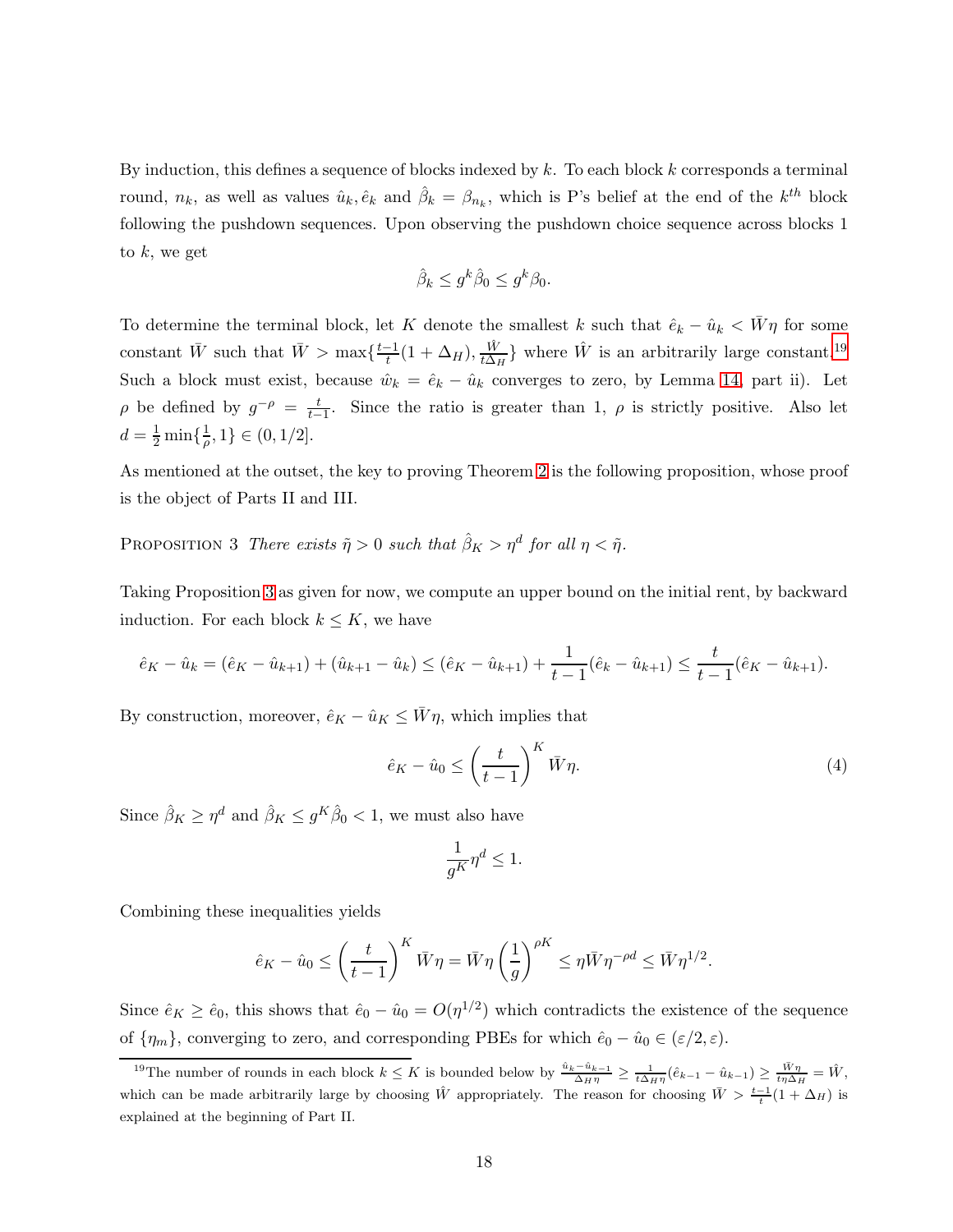### PART II: MICRO LEVEL

This part, and the next, prove Proposition [3](#page-17-1) above. Suppose, by contradiction, that  $\hat{\beta}_K < \eta^d$ . By definition of K, the previous block K – 1 must satisfy  $\hat{e}_{K-1} - \hat{u}_{K-1} > \bar{W}\eta$ . This implies that<sup>[20](#page-18-0)</sup>

<span id="page-18-2"></span>
$$
\hat{w}_K = \hat{e}_K - \hat{u}_K \ge W \eta \tag{5}
$$

where  $W = \frac{t-1}{t} \overline{W}$ . Since we chose  $\overline{W} > \frac{t}{t-1}(1 + \Delta_H)$ , we have  $W > 1 + \Delta_H$ . Combining this with Lemma [4,](#page-14-2) we obtain, for the augmented index evaluated at round  $n(K)$ ,<sup>[21](#page-18-1)</sup>

$$
\hat{w}_K = \hat{e}_K - u_H(n(K)) \ge (W - \Delta_H)\eta \ge \eta.
$$
\n<sup>(6)</sup>

If  $\hat{w}_K \leq \frac{D\eta}{2a}$  $\frac{D\eta}{2a}$ , Proposition [5](#page-22-0) (Part III) implies that  $\hat{w}_K \leq \hat{w}\eta^{1+d}$ , which contradicts [\(6\)](#page-18-2) for  $\eta$  small enough, ruling out this case.

The objective of the present part is to solve the remaining case, for which  $\hat{w}_K \in \left(\frac{D\eta}{2a}\right)$  $\frac{D\eta}{2a}; \bar{W}\eta$ ). We will analyze the dynamics of  $\beta_n$  and  $\bar{w}_n$  along some appropriate choice sequence between the levels  $\hat{w}_K$  and  $\frac{\eta D}{2a}$ , and establish the following result.

<span id="page-18-4"></span>PROPOSITION 4 Let  $N \ge n(K)$  denote the first round for which  $\bar{w}_N \le \frac{\eta D}{2a}$  $rac{\eta D}{2a}$ . Then, 1.  $\frac{\eta D}{2a} - \bar{w}_N = o(\eta)$ 2.  $\beta_N = O(\eta^d)$ .

The objective of this part is, therefore, to build a bridge between Parts I and III, showing that if  $\hat{\beta}_K < \eta^d$ , there must exist a choice sequence and a round N, to which the contradiction argument of Part III can be applied.

To construct a choice sequence that yields 1. and 2., we start by expressing P's IC constraint, at each round n. For each  $R_{n+1} \in M_n \cup \{R_n\}$ , let  $\mu_n^{\theta}(R_{n+1})$  denote the probability that  $\theta$  accepts  $R_{n+1}$ . Also let  $E_{\theta}(n) = E_{\theta}(R_n)$ . Because P can always jump to  $(E_L(n), E_H(n))$  by Lemma [1,](#page-10-2) P's IC constraint implies, as explained below, that

<span id="page-18-3"></span>
$$
w_n a \beta_n \geq \sum_{R_{n+1} \in (M_n \cup \{R_n\}) \cap \mathcal{H}} \beta_n \mu_n^H(R_{n+1}) \eta D + (1 - \beta_n) \mu_n^L(R_{n+1}) \eta (Q(R_{n+1}) - Q(E_L(n))) \tag{7}
$$

$$
= \sum_{R_{n+1} \in (M_n \cup \{R_n\}) \cap \mathcal{H}} \mu_n^L(R_{n+1}) \left[ \beta_n \mu_n(R_{n+1}) \eta D + (1 - \beta_n) \eta (Q(R_{n+1}) - Q(E_L(n))) \right], \quad (8)
$$

<span id="page-18-0"></span><sup>&</sup>lt;sup>20</sup>This inequality comes the fact that  $\hat{e}_{K-1} - \hat{u}_{K-1} = t(\hat{u}_K - \hat{u}_{K-1})$ , by construction of the blocks in Part I, and the fact that  $\hat{e}_K \geq \hat{e}_{K-1}$ .

<span id="page-18-1"></span><sup>&</sup>lt;sup>21</sup>The reason for using  $u_H(n(K))$  instead of  $\hat{u}_K$  is that H's continuation utility at round  $n(K)$  is need be exactly equal to  $\hat{u}_K$ : it is above it up to an increment that is bounded above by  $\Delta_H \eta$ .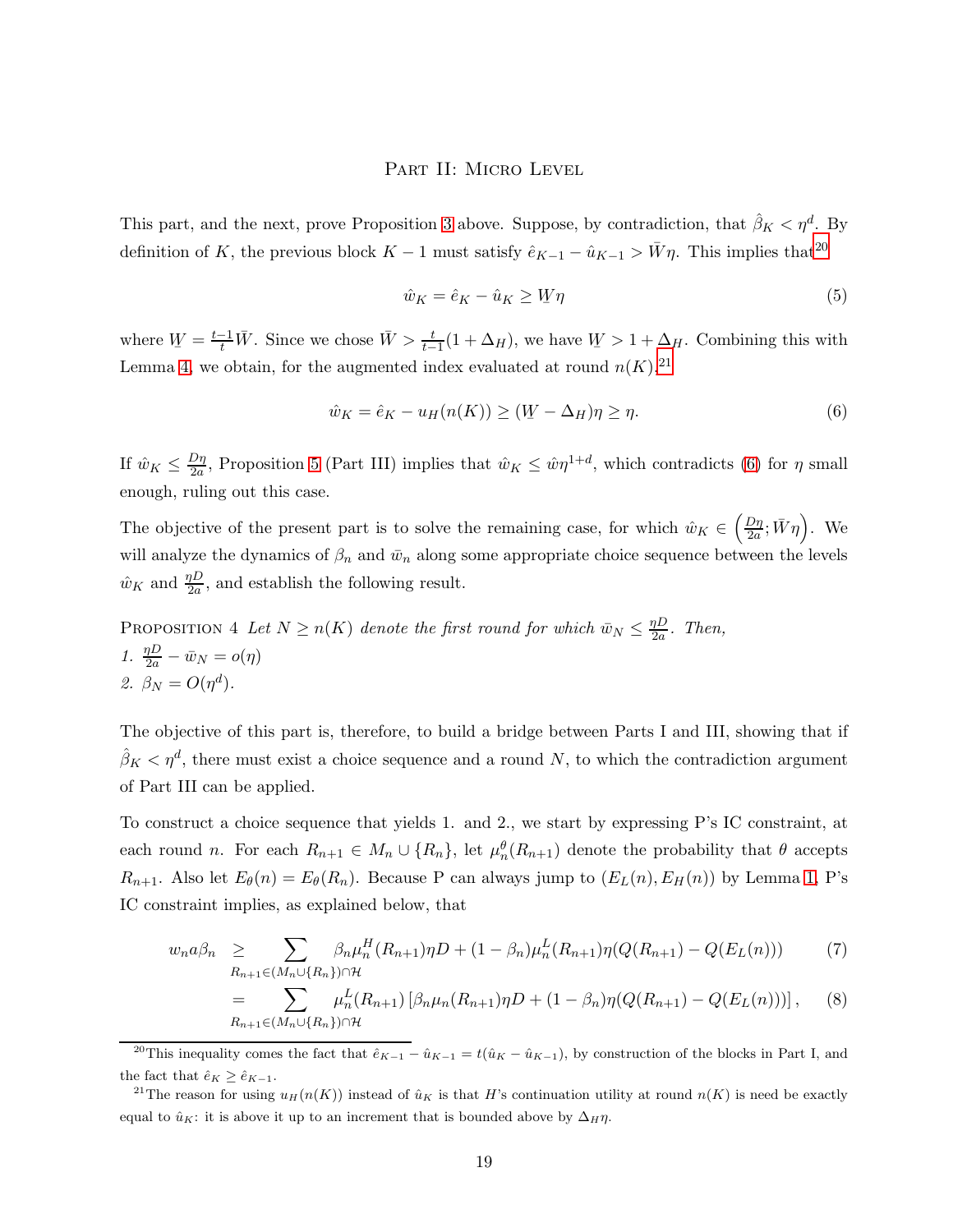where  $\mu_n(R_{n+1}) = \mu_n^H(R_{n+1})/\mu_n^L(R_{n+1})$  and D is the lower bound on the loss on H given in Lemma  $11.22$  $11.22$ 

The left-hand side of [\(7\)](#page-18-3) is an upper bound on the gain, relative to the immediate jump, made on the high type: given his continuation utility  $u_H(n)$ , the lowest achievable cost that provides this utility is the cost of the H-efficient contract that gives  $u_H(n)$ . From the technical Lemma [11,](#page-38-0) in the Appendix, this gain is bounded above by  $a(u_H(E_H(n)) - u_H(n)) = aw_n$  (that bound is computed using a 'best-case scenario' for P, in which  $H$  accepts with probability 1 the  $H$ -efficient contract  $C_n$  providing  $u_H(n)$ .<sup>[23](#page-19-1)</sup> The first term of the right-hand side is the net loss on H if he accepts a contract in the H-Rent configuration and, hence, far from efficient, in case a breakdown occurs at the end of round n. This loss is bounded by D as long as  $w_n \leq 2\varepsilon$ , which will be true along the choice sequence that we consider. The last term is the net loss on  $L$  in case of such a breakdown.

Proposition [4](#page-18-4) is based on the following lemma. Fix any positive integer  $N$ , positive constants β and  $\bar{w}$ , as well as a small positive  $\bar{\varepsilon}$ . Let  $y_n = u_H(E_H(n)) - u_H(R_{n+1})$ . The quantity  $y_n$ represents H's utility gap, for any choice  $R_{n+1}$ , between the immediate jump and his utility in case of a negotiation breakdown at round  $n$  (the breakdown occurs *after* the agent has chosen the new contract,  $R_{n+1}$ , which explains the index). This quantity  $y_n$  is important for the analysis, because it provides a control on the increments of  $w_n$  and makes sure that we do not overshoot the threshold  $\eta D$  $\frac{dD}{2a}$  by too much. Indeed, subtracting  $u_H(E_H(n))$  from [\(2\)](#page-14-3) and rearranging – and recalling that  $w_n = u_H(E_H(n)) - u_H(n)$  – leads, along any choice sequence, to<sup>[24](#page-19-2)</sup>

$$
w_{n+1} = w_n - \eta y_n + \eta w_{n+1} + (1 - \eta)(u_H(E_H(n+1)) - u_H(E_H(n))).
$$

<span id="page-19-3"></span>These concepts are represented on Figure [3](#page-20-0)

LEMMA 5 Consider a round  $\bar{n}$  such that  $\beta_{\bar{n}} \leq \bar{\beta}\eta^d$  and  $w_{\bar{n}} \leq \bar{w}\eta$ , and fix some positive integer  $\bar{N}$ and a small number  $\bar{\varepsilon} > 0$ , and let S denote the event that the agent chooses contracts at rounds  $n \in {\overline{n}}+1,\ldots,\bar{n}+\bar{N}$  such that  $y_n = O(\eta^{d/4})$ ,  $\beta_n \leq \beta_{\bar{n}} \bar{\varepsilon}^{-(n-\bar{n})}$ , and  $w_n \leq \bar{W}(\bar{N})$  for all round  $n \in \{\bar{n}, \ldots, \bar{n} + \bar{N}\}\$ , where  $\bar{W}(\bar{N})$  is independent of  $\eta$ . Then, for  $\eta$  small enough, the probability of S is greater than  $1 - k(\bar{N})\bar{\varepsilon}$ , where  $k(\bar{N})$  is independent of  $\bar{\varepsilon}$  and  $\eta$ .

<span id="page-19-0"></span><sup>&</sup>lt;sup>22</sup>We can assume without loss of generality that  $\mu_n^L(R_{n+1})$  is strictly positive for all  $R_{n+1} \in (M_n \cup \{R_n\}) \cap \mathcal{H}$ : first, if any contract in that set is not chosen with any probability, we can construct an equilibrium in which those contracts are removed. And if any contract  $R'_{n+1}$  in that set is chosen only by H with positive probability, then Proposition [1](#page-10-0) implies that H gets the H-efficient contract C that gives him the same utility as  $R'_{n+1}$ , so that the equilibrium can be modified by having P propose C instead of  $R'_{n+1}$ . That change reduces P's cost and does not affect incentives.

<sup>&</sup>lt;sup>23</sup>This is an upper bound on the gain, since  $C_n$  is the cheapest way of providing H with his continuation utility.

<span id="page-19-2"></span><span id="page-19-1"></span><sup>&</sup>lt;sup>24</sup>Equation [\(36\)](#page-38-0) in the Appendix shows that  $w_{n+1}(1 - b\beta_{n+1}) \geq w_n - \eta y_n$ , which is simpler to work with.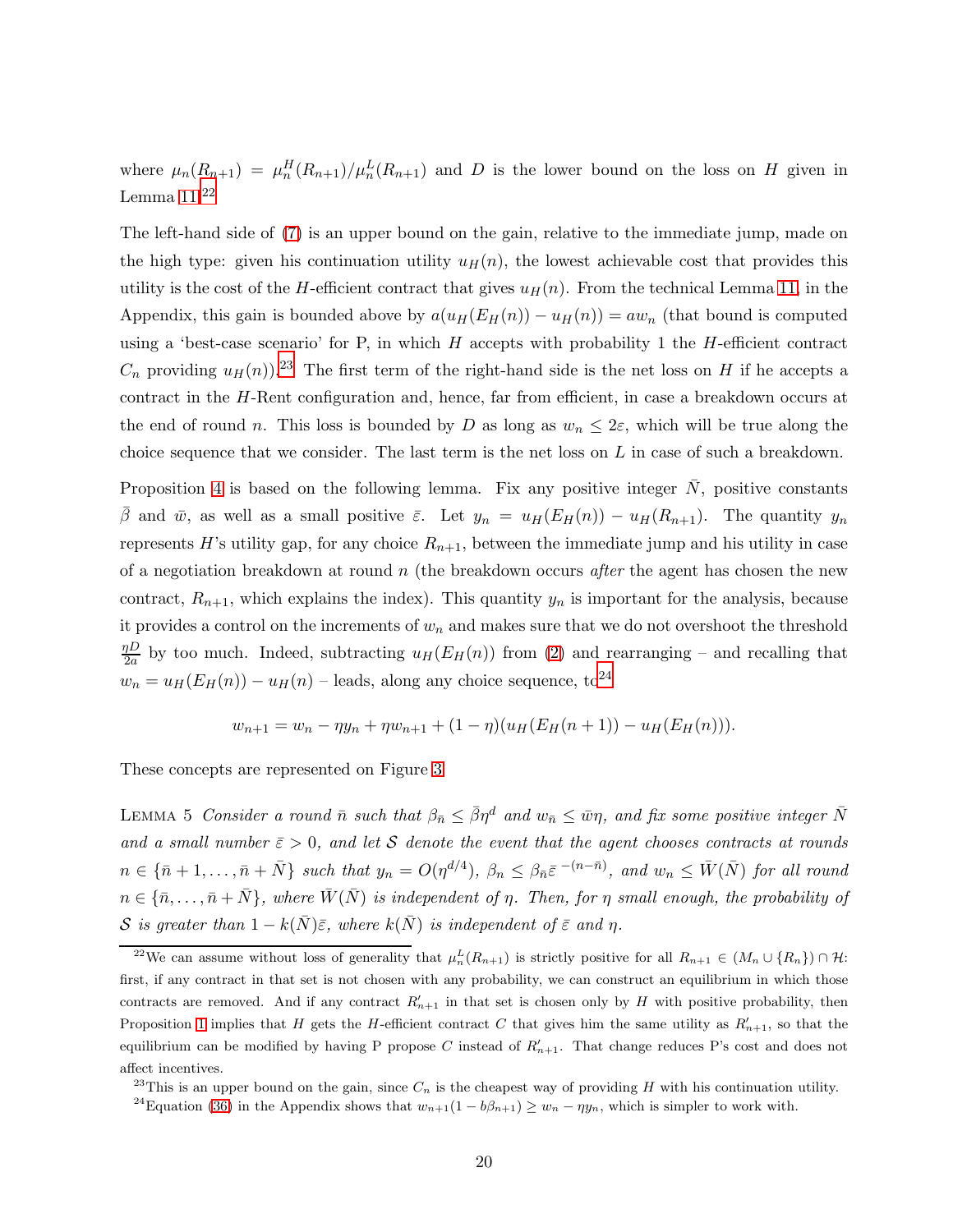

<span id="page-20-0"></span>Figure 3: Concepts

We will now modify the analysis of Part I to study blocks consisting of  $\bar{N}$  rounds, indexed by  $\bar{n} + 1$ to  $\bar{n} + \bar{N}$ , where  $\bar{N}$  will be determined shortly. The first such block starts with  $\bar{n} = n(K)$ , the second of these blocks starts with  $\bar{n} = n(K) + \bar{N}$ , etc. These blocks are different from those of Part I, because the number  $\bar{N}$  of rounds in each block is fixed and, unlike the blocks of Part I, H's utility at the end of each block is not precisely controlled.

The analysis of Part I is modified as follows. First, notice that P's IC constraint at round  $\bar{n}$ , looking ahead over the next  $\bar{N}$  rounds, must satisfy

$$
\beta_{\bar{n}}a\left\{(1-\mu_{\bar{n}})(e_{\bar{n}}-u_H(\bar{n}))+\mu_{\bar{n}}(e_{\bar{n}}-E[u_H(\bar{n}+\bar{N})])\right\}\geq \beta_{\bar{n}}\mu_{\bar{n}}D\eta\bar{N}-\beta_{\bar{n}}\delta_Qk(\bar{N})\bar{\varepsilon},
$$

where  $\mu_{\bar{n}}$  is the probability, seen from round  $\bar{n}$ , that H rejects all H-efficient contracts between rounds  $\bar{n}$  and  $\bar{n}+\bar{N}$ . The argument for this equation is the same as before, the only difference being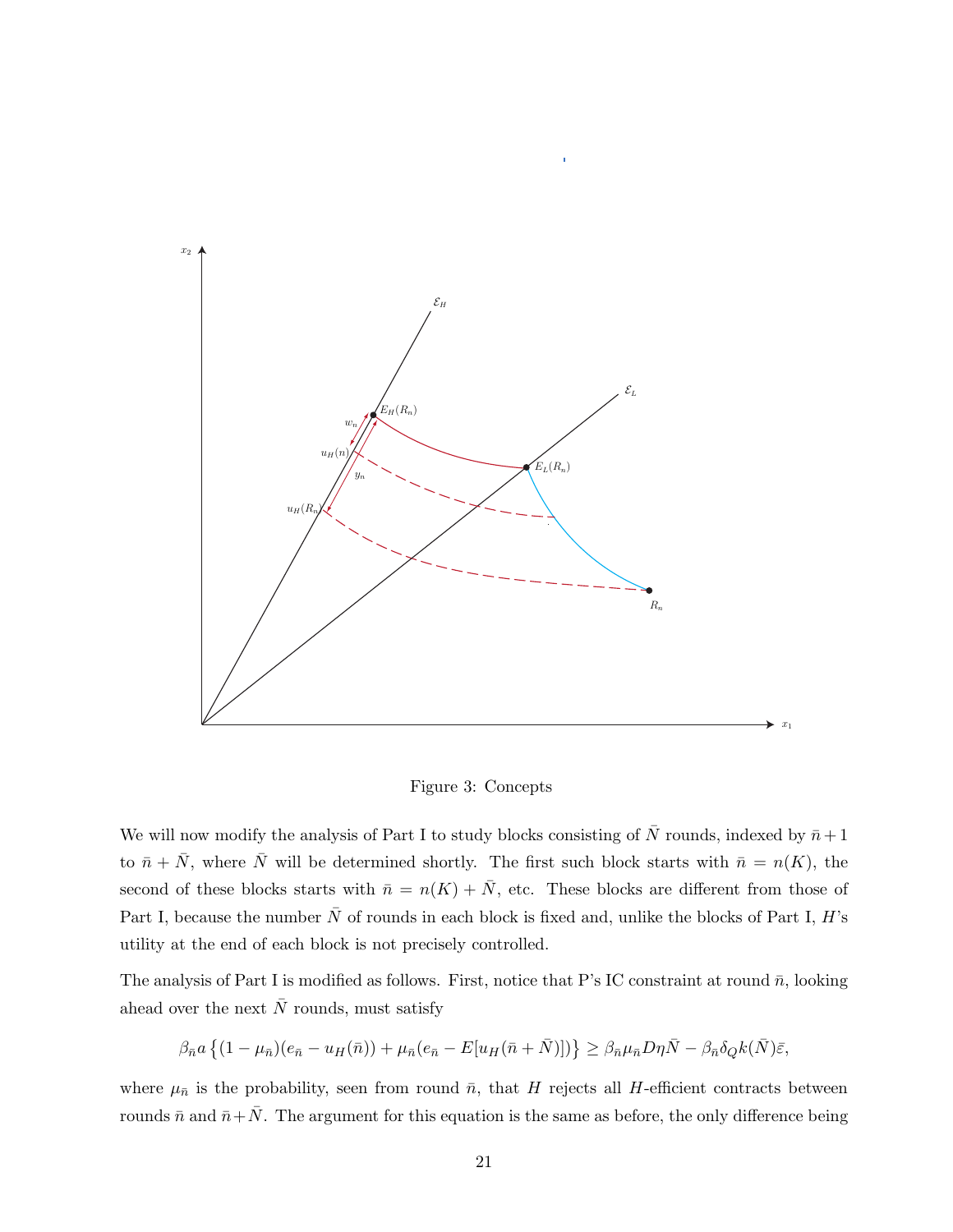that we are now taking the expectation of  $u_H(\bar{n} + \bar{N})$  because we do not know its value (before, we had precisely defined the end of the block as the first time that  $u_H$  crosses some level, but now  $\bar{N}$  is exogenous). The loss D is valid with probability  $1 - k(\bar{N})\varepsilon$  because  $w_n$  is small throughout the block with that probability, by Lemmas [5,](#page-19-3) and the lower bound on the loss then follows from Lemma [16.](#page-42-1) For the remaining probability, whatever cost is incurred by P, conditional on facing  $H$ , is bounded above by some constant. The difference between  $D$  and that constant is taken into account by the last term, where  $\delta_Q > 0$  is independent of  $\eta, \bar{N}, \bar{\varepsilon}$ 

This implies that

$$
\mu_{\bar{n}} \le \frac{a(e_{\bar{n}} - u_H(\bar{n})) + \delta_Q k(\bar{N})\bar{\varepsilon}}{a(E[u_H(\bar{n} + \bar{N})] - u_H(\bar{n})) + D\eta\bar{N}} \le \frac{a\bar{W} + \delta_Q k(\bar{N})\bar{\varepsilon}}{D\bar{N}},
$$

where the second inequality comes from the fact that  $u_H$  is nondecreasing across all paths which implies, taking expectations, that  $Eu_H(\bar{n} + \bar{N}) \geq u_H(\bar{n})$ , and from the fact that  $\bar{w}_{\bar{n}} \leq \bar{W}\eta$  (this inequality holds for all blocks of Part II, without loss of generality, see Remark [1](#page-22-1) below). Now let  $\mu_{\bar{n}}^{S}$  (resp.  $\mu_{\bar{n}}^{B}$ ) denote the probability that H rejects all H-efficient contracts, conditional on the event S (resp. conditional on its complement, B), and let  $p_S$  (resp.  $p_B$ ) the probability of S (B). We have  $\mu_{\bar{n}} = p_S \mu_{\bar{n}}^S + p_B \mu_{\bar{n}}^B$ . Since  $p_S \geq 1 - k(\bar{N})\bar{\varepsilon}$ , we conclude that

$$
\mu_{\bar{n}}^{\mathcal{S}} \leq \frac{(a\bar{W}+\delta_Qk(\bar{N})\bar{\varepsilon})(1+k(\bar{N})\bar{\varepsilon})}{D\bar{N}}.
$$

We now choose  $\bar{\varepsilon}$  and  $\bar{N}$  so that this ratio is less than  $\frac{1}{2}$ : first choose  $\bar{N}$  so that  $\frac{a\bar{W}}{DN} < \frac{1}{8}$  $\frac{1}{8}$ , then choose  $\bar{\varepsilon}$  so as to get  $\frac{a\bar{W}k(\bar{N})\bar{\varepsilon}}{D\bar{N}} < \frac{1}{4}$  $\frac{1}{4}$  and  $\delta Q k(\bar{N}) \bar{\varepsilon} < a \bar{W}$ .

Proceeding as in Part I, there must exist a pushdown choice sequence within  $S$  such that the expost probability that H has not chosen an H-efficient contract is weakly less than  $\mu_n^{\mathcal{S}}$ . Therefore, along that sequence, we have i)  $y_n$  small, and ii)  $\beta_{\bar{n}+\bar{N}} \leq \frac{\beta_{\bar{n}}}{2}$  $\frac{2\pi}{2}$ : in other words, we have built a sequence over N rounds, starting from  $\bar{n}$ , such that  $y_n$  and  $\beta_n$  stay small, and ends up smaller than at the beginning.[25](#page-21-0)

Now starting from round  $n(K)$ , we build a sequence of blocks of this kind. Because  $\bar{w}_n$  converges to zero (Lemma [14,](#page-41-0) part ii)), it will eventually cross  $\frac{D\eta}{2a}$ . Let N denote the first round at which  $\bar{w}_N$  drops below that threshold. From [\(36\)](#page-38-0), in the Appendix, we have

$$
w_{n+1}(1-b\beta_{n+1}) \ge w_n - \eta y_n.
$$

<span id="page-21-0"></span><sup>&</sup>lt;sup>25</sup>Notice that  $\beta_n$  can increase up to  $\beta_{\bar{n}}\bar{\varepsilon}^{-\bar{N}}$  along such a block. However, because  $\bar{N}$  is fixed, it still remains of order  $O(\eta^d)$  along the sequence, and drops in any case below  $\beta_{\bar{n}}/2$  when round  $\bar{n}+\bar{N}$  is reached, for the pushdown sequence.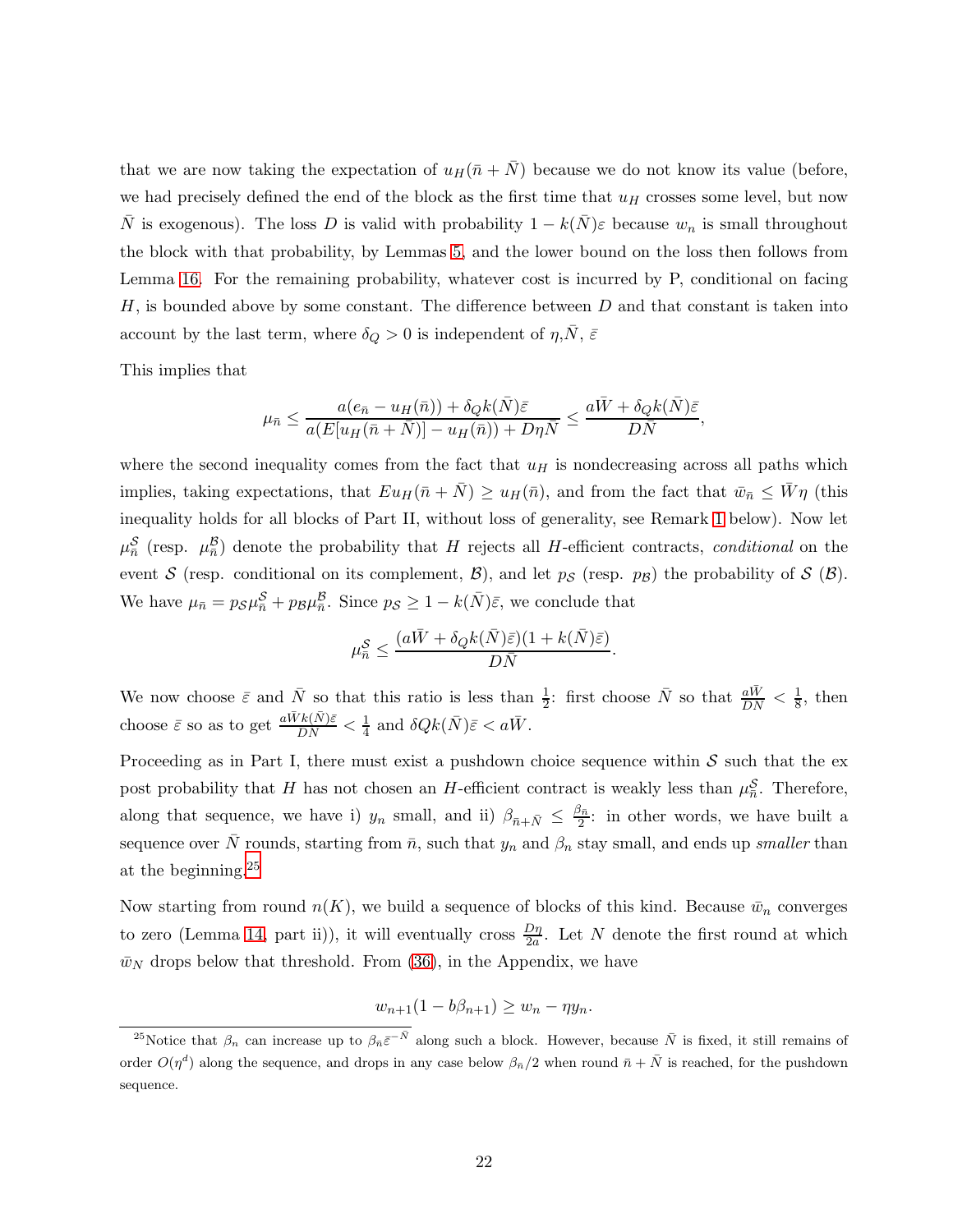The blocks were constructed in such a way that  $y_n = O(\eta^{d/4})$  and  $\beta_n$  remains  $O(\eta^d)$  at each round of each block. Applying these observations to round  $N-1$ , we obtain

$$
w_N - w_{N-1} \ge -o(\eta).
$$

Finally, we have

$$
\bar{w}_N - \bar{w}_{N-1} = (w_N - w_{N-1}) + (\max\{e_k : k \le N\} - e_N) - (\max\{e_k : k \le N-1\} - e_{N-1})
$$
  
\n
$$
\ge -o(\eta) - (e_N - e_{N-1})
$$

The difference in parentheses is bounded above by  $\frac{\alpha\beta_{N-1}}{1-\beta_{N-1}}w_{N-1} = o(\eta)$ , from [\(32\)](#page-38-0). Since  $\bar{w}_{N-1} >$  $\eta D$  $\frac{dD}{2a}$ , by construction of N, we conclude that

$$
\bar{w}_N \ge \bar{w}_{N-1} - o(\eta) \ge \frac{\eta D}{2a} - o(\eta) \ge \frac{\eta D}{3a}.
$$

<span id="page-22-1"></span>This concludes the proof of Proposition [4,](#page-18-4) and implies that we have reached a round N such that  $\bar{w}_N$  is above  $\hat{w}_N$  for some  $\hat{w} > 0$  independent of  $\eta$  and  $\beta_N = O(\eta^d)$ . Part III will show that this is impossible.

REMARK 1 It is a priori possible that  $\bar{w}_n$  goes above  $\bar{W}\eta$  at the end of some block constructed in this section. If that happens, the bound  $D = D(2\varepsilon)$  need not be valid. At the end of such block, should it occur,  $\beta_n$  is of order  $\eta^d \leq \beta_0$ . We can restart the blocks of Part I as if n were the initial round. Since  $\beta$  decreases along the blocks of Part I, we have to reach again a round at which  $\bar{w}_n$ drops below  $\bar{W}\eta$ . At that point we necessarily have  $\beta_n \leq \eta^d$ . Because  $\bar{w}_n$  converges to zero along any sequence (by Lemma [14\)](#page-41-0), and thus also along the sequences constructed through Parts I and II, the back and forth between blocks of Part I and Part II has to stop in finite time at some round N of the type above, i.e., with  $\bar{w}_N \in (\hat{w}\eta, \frac{\eta D}{2a})$  $\frac{pD}{2a}$ ) and  $\beta_N \leq \eta^d$ . Proposition [5](#page-22-0) of Part III then shows a contradiction with such block.

### <span id="page-22-0"></span>PART III: ASYMPTOTIC LEVEL

The goal of this section is to show the following proposition:

PROPOSITION 5 If one reaches a round N such that  $\beta_N \leq \eta^d$  and  $\bar{w}_N \leq \frac{\eta D}{2a}$  $\frac{\eta D}{2a}$ , then  $\bar{w}_N \leq \hat{w}\eta^{1+d}$ , for some constant  $\hat{w} > 0$  and  $\eta$  small enough.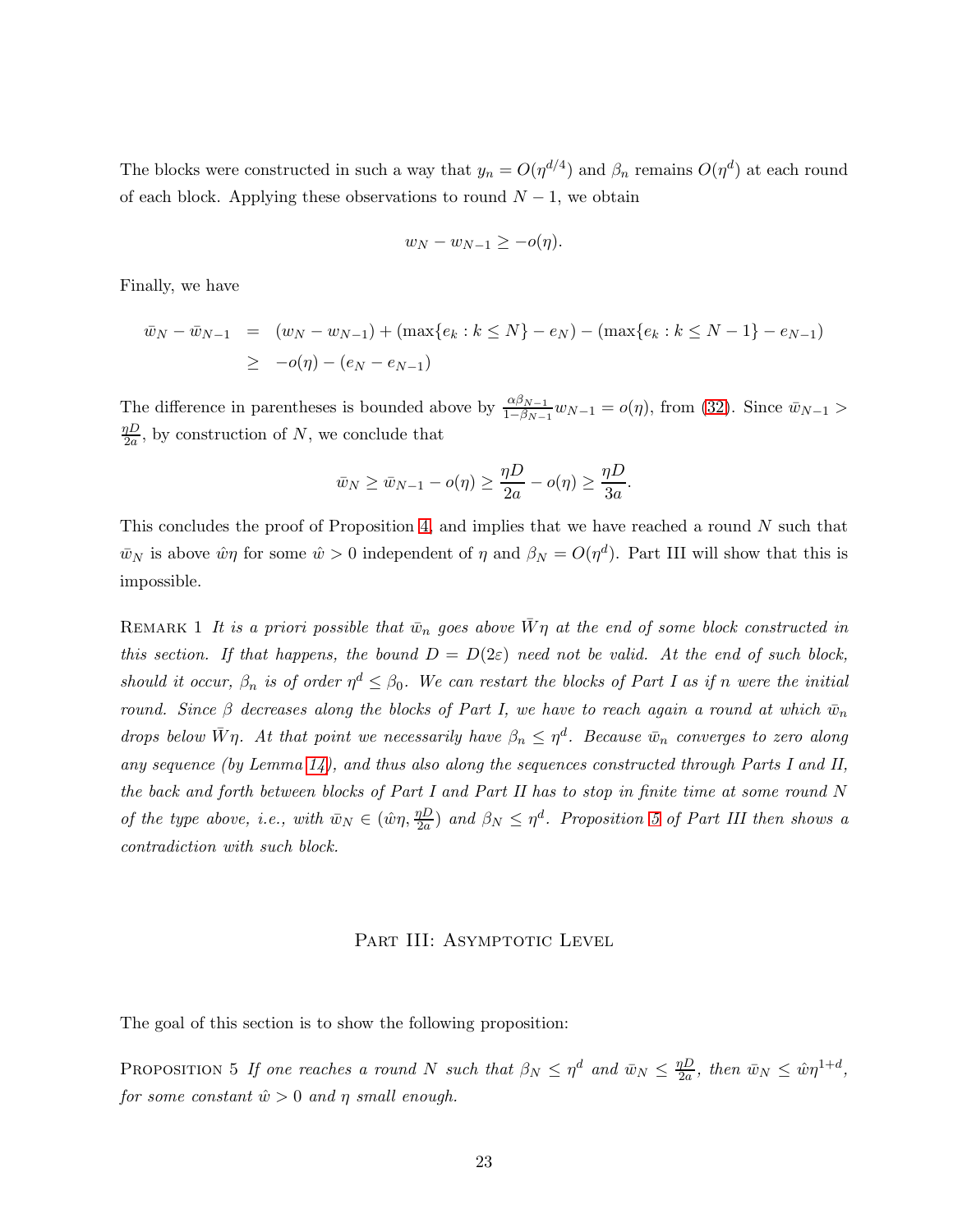The proof will proceed in three steps: 1) show that, starting from such a round, one can build a choice sequence along which  $\beta_n$  is decreasing and a version of P's ex ante IC constraint is also satisfied ex post, at each round. 2) Show that along such sequence, one must necessarily have  $w_n \leq \eta \beta_n c$  for all  $n \geq N$ , for some  $c > 0$  that depends on a, D but not on  $\eta$ . 3) Conclude with the desired inequality for  $\bar{w}_N$  by showing that  $\bar{w}_N - w_N = O(\eta^{1+2d})$  (Proposition [7\)](#page-27-0). Combining the last two observations, along with the fact that  $\beta_N \leq \eta^d$  will then prove Proposition [5.](#page-22-0)

The idea of the proof is again to derive, for a given PBE, an equation for the dynamics of the posterior belief  $\beta_n$ , based on an incentive compatibility condition for P. This time, however, there are no blocks: the equation is used for each single round, and exploits the losses on both types, H and L. For  $\eta$  small enough, this equation is then showed to contradict the convergence of  $w_n$  to zero, which has to hold for any PBE, by Proposition [2.](#page-11-1)

In the Appendix (Lemma [11\)](#page-38-0), it is shown that

<span id="page-23-0"></span>
$$
u_H(E_H(n+1) - u_H(E_H(n))) \ge -\hat{b}\beta_{n+1}w_{n+1} \tag{9}
$$

for some constant  $\hat{b} > 0$ . That equation comes from two observations. First, L's utility from the current contract  $R_n$  cannot decrease by too much between consecutive rounds. Indeed, recall that  $\beta_{n+1}$  is the probability of facing H in round  $n+1$ , while  $w_{n+1}$  is a measure of the maximum rent that P can extract from H at round  $n+1$ . If the product  $\beta_{n+1}w_{n+1}$  is small, it means that, comes round  $n+1$ , P has very little incentive to extract rents from H, which implies, intuitively, that his continuation strategy must be similar to what he would do if he only faced  $L$ , namely to jump to the L efficient contract  $E_L(R_{n+1})$ , which gives L utility  $u_L(R_{n+1})$ . Anticipating this, however, L is willing to forgo the current contract  $R_n$  only if  $R_{n+1}$  gives him a utility that is not much lower than  $R_n$ . The second observation is that the H-efficient contracts  $E_H(n)$  and  $E_H(n+1)$  are constructed based on the utility that L gets from  $R_n$  and  $R_{n+1}$ . A simple Lipschitz property, established in the Appendix, then yields [\(9\)](#page-23-0).

We also use the following relation between  $w_n$  and  $w_{n+1}$  (this is [\(37\)](#page-39-1), in the Appendix):

$$
w_{n+1} = w_n - \eta y_n + \eta w_{n+1} + (1 - \eta)(u_H(E_H(n+1)) - u_H(E_H(n))).
$$

Combining this inequality [\(35\)](#page-38-0), in the Appendix, yields

<span id="page-23-1"></span>
$$
(1 - \eta)w_{n+1} \ge w_n - \eta y_n - \hat{b}\beta_{n+1}w_{n+1}.
$$
\n(10)

In Part I, we focused on *pushdown* sequences, in order to relate P's ex ante incentive compatibility constraint with his ex post belief's about the agent. Here, similarly, we need to focus on particular choices by the agent that play a similar role.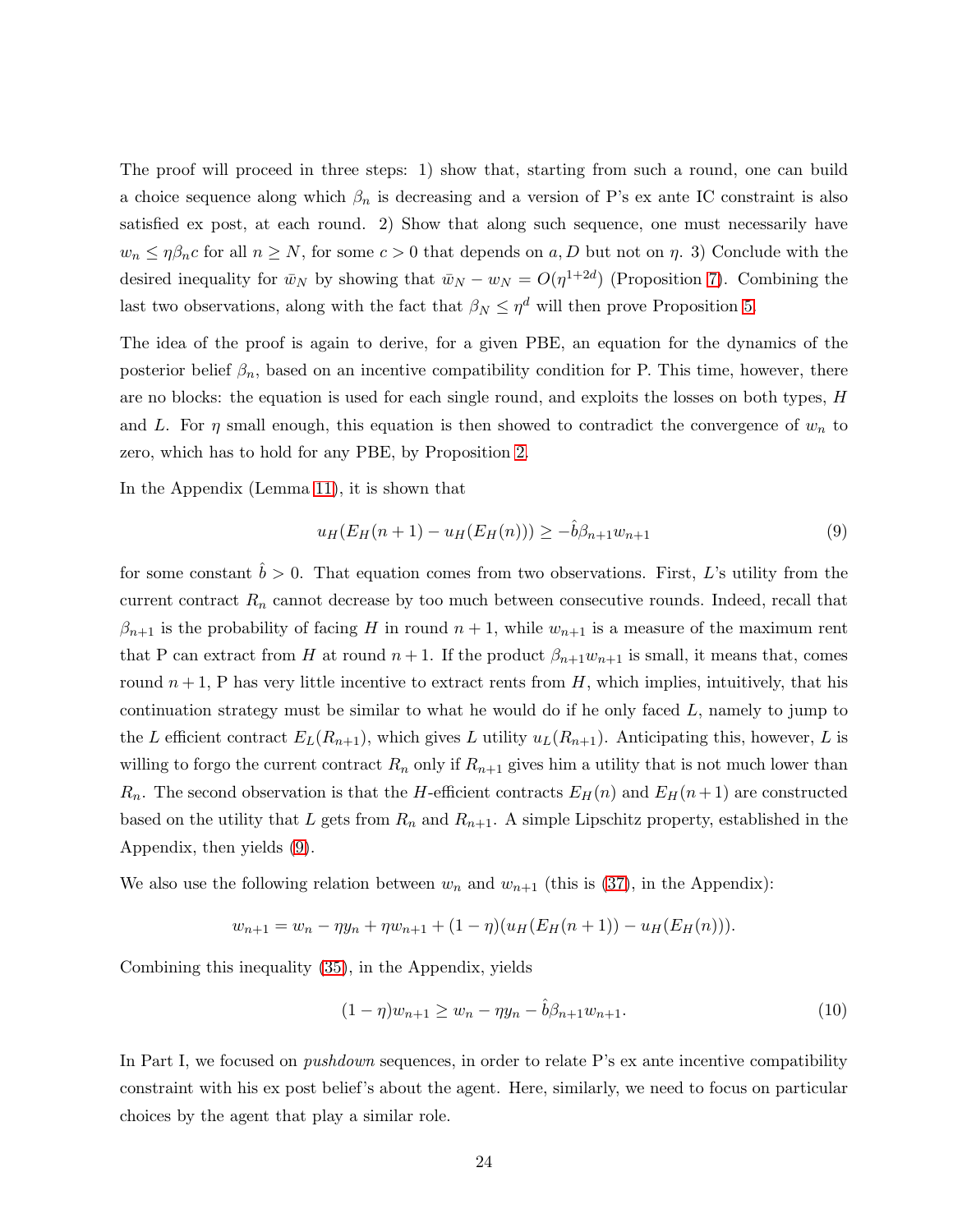To express P's IC constraint, recall from Part II that

$$
w_n a \beta_n \ge \sum_{R_{n+1} \in (M_n \cup \{R_n\}) \cap \mathcal{H}} \mu_n^L(R_{n+1}) \left[ \beta_n \mu_n(R_{n+1}) \eta D + (1 - \beta_n) \eta (Q(R_{n+1}) - Q(E_L(n))) \right], \tag{11}
$$

where  $\mu_n(R_{n+1}) = \mu_n^H(R_{n+1})/\mu_n^L(R_{n+1})$  and D is the lower bound on the loss on H given in Lemma [11.](#page-38-0)

In particular, the RHS of [\(11\)](#page-24-0) is a convex combination of terms indexed by  $R_{n+1}$ , and there must exist  $R_{n+1} \in (M_n \cup \{R_n\}) \cap \mathcal{H}$  such that

<span id="page-24-1"></span><span id="page-24-0"></span>
$$
w_n a \beta_n \ge \beta_n \mu_n(R_{n+1}) \eta D + (1 - \beta_n) \eta (Q(R_{n+1}) - Q(E_L(n))). \tag{12}
$$

Therefore, there exists a *continuation* of that choice sequence that satisfies [\(12\)](#page-24-1) for all  $n \ge n(K)$ . In what follows we entirely focus on that sequence, which will be called a **regular** choice sequence. To simplify notation let  $N = n(K)$ .

We split the IC constraint [\(12\)](#page-24-1) into two parts, in a way that allows us to modify P's belief  $\beta_n$  to achieve tractability. The first step is to note that  $Q(R_{n+1})-Q(E_L(n)) \geq Q(E_L(n+1))-Q(E_L(n)) \geq$  $-k\beta_{n+1}w_{n+1}$ , where the second inequality comes [\(34\)](#page-38-0) of Lemma [11](#page-38-0) in the Appendix. To simplify notation, let  $\mu_n = \mu_n(R_{n+1})$ . Equation [\(12\)](#page-24-1) implies that

<span id="page-24-3"></span>
$$
\beta_n w_n a \ge \beta_n \mu_n \eta D - \eta k \beta_{n+1} w_{n+1},
$$

which may be re-expressed as

$$
\mu_n \le \frac{w_n a}{\eta D} + k \frac{\beta_{n+1}}{\beta_n D} w_{n+1}.
$$
\n(13)

<span id="page-24-2"></span>The first step, in order to exploit this equation, is to show that  $\beta_n$  is small and decreasing along that sequence for  $n \geq N$ . More precisely, we will prove the following lemma.

LEMMA 6 There exists  $\hat{\eta} > 0$  and  $\hat{w} > 0$  such that for  $\eta < \hat{\eta}$  and  $n \ge N$ , i)  $\beta_n$  is decreasing in n, ii)  $\mu_n$  is bounded above by 3/4, and iii)  $w_n$  is bounded above by  $\hat{w}\eta$ .

As seen in Lemma  $6 \frac{\beta_{n+1}}{\beta_n} \leq \mu_n(1+\epsilon) \leq \frac{3}{4}$  $\frac{3}{4}(1+\epsilon)$ . Hence, the second term in the right-hand side of equation [\(13\)](#page-24-3) is of order  $w_{n+1}$ , while its first term is of order  $\frac{w_n}{\eta}$ . Since  $w_{n+1}$  is bounded above by  $w_n\left(1+\frac{\alpha\beta_n}{1-\beta_n}\right)$  , from [\(33\)](#page-38-0) in the Appendix, the last term is negligible compared to the first one. Therefore, by slightly increasing a, whose specific value does not matter in any case for the proof, we get

<span id="page-24-5"></span>
$$
\mu_n \le \frac{w_n a}{\eta D}, \qquad (IC_n^{LL})
$$
\n<sup>(14)</sup>

<span id="page-24-4"></span>Moreover, [\(12\)](#page-24-1) also implies that

$$
\beta_n w_n a \ge (1 - \beta_n) \eta (Q(R_{n+1}) - Q(E_L(n))) \qquad (IC_n^{LH})
$$
\n(15)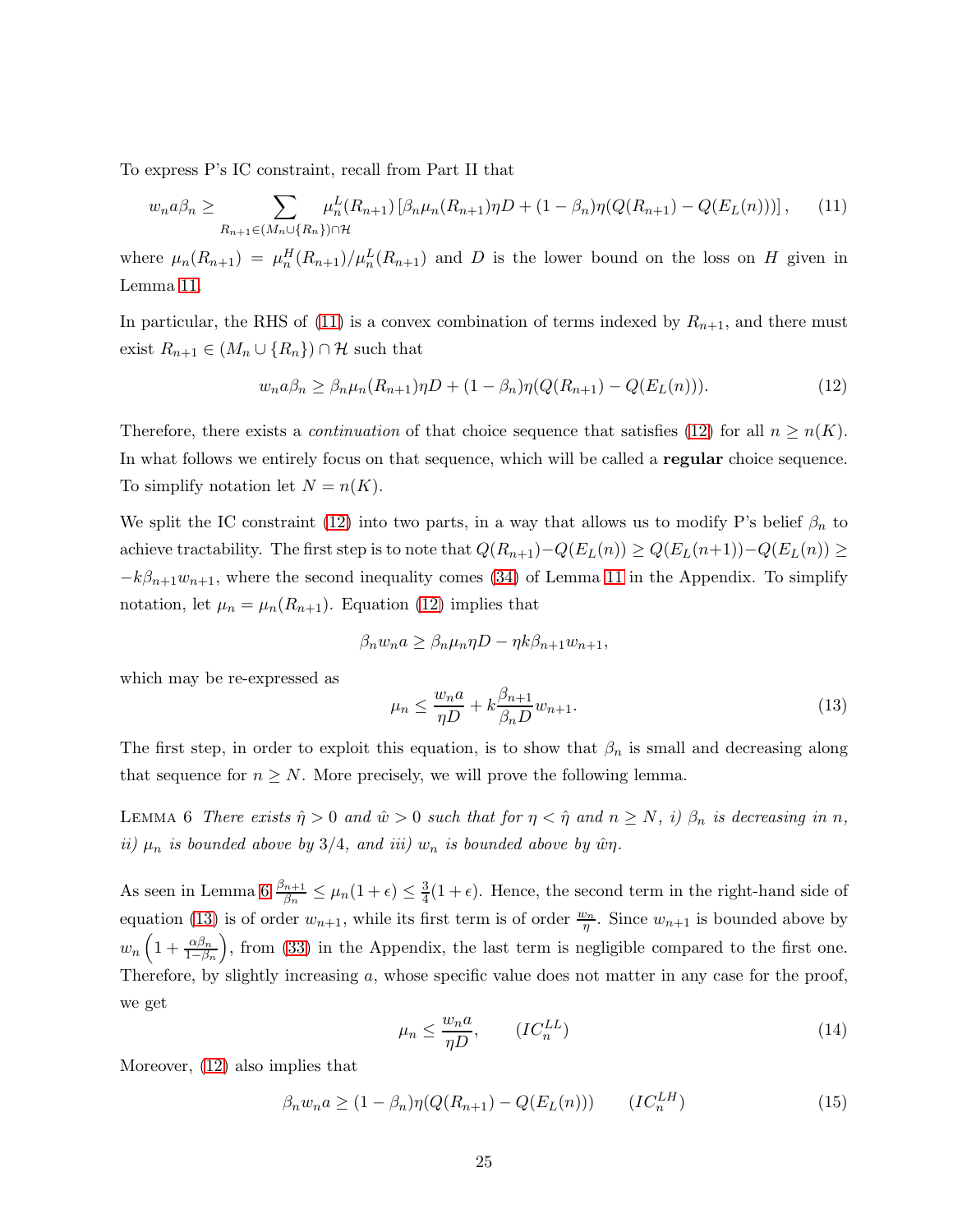### Relaxed Problem

We now introduce a relaxed problem, for rounds  $n \geq N$ , constructed in two steps. First, P's incentive constraint at each round  $n \geq N$  is weakened to the coupled inequalities [\(14\)](#page-24-4) and [\(15\)](#page-24-5). Clearly, if the initial sequence of contracts proposed by P and choices made by the agent formed a PBE, then the problem in which P's IC constraint is replaced by these two weaker equations must also have a solution.

The second step is as follows. If, starting from round N, one decreases  $\mu_N^L(R_{N+1})$  so that  $\mu_N =$  $\mu_N(R_{N+1}) = \frac{\mu_N^H(R_{n+1})}{\mu_N^L(R_{n+1})}$  $\frac{\mu_N^2(R_{n+1})}{\mu_N^L(R_{n+1})}$  is increased so as to satisfy [\(14\)](#page-24-4) as an equality,<sup>[26](#page-25-0)</sup> then then the posteriors  $\beta_n$ 's at all rounds  $n \geq N+1$  are increased as a result, by Bayesian updating. Therefore, P's IC constraint [\(15\)](#page-24-5) at future rounds is preserved (in fact, looser).<sup>[27](#page-25-1)</sup> After this is done, one can increase  $\mu_{N+1}(R_{N+2})$  (by decreasing  $\mu_N^L(R_{N+2})$ ) so as to make  $IC_{N+1}^{LL}$  tight, preserving IC constraints [\(15\)](#page-24-5) for  $n \geq N + 2$ , (without perturbing P's IC constraints at round N), etc. To simplify the notation, let  $\mu_n = \mu_n(R_{n+1})$ . Increasing  $\mu_n$  inductively for all  $n \geq N$ , this shows that the regular choice sequence, along with the new mixing probabilities for L and resulting belief sequence  $\{\beta_n\}_{n\geq N+1}$ is a solution to the relaxed problem with

<span id="page-25-2"></span>
$$
\mu_n = \frac{w_n a}{\eta D} \tag{16}
$$

The resulting regular sequence, with the new mixing probabilities and beliefs, is called the *relaxed* version of the initial sequence. Since only the agent's mixing probabilities were changed, the contracts proposed, the sequence  $w_n$ , and the limits  $\bar{C}_L, \bar{C}_H$  are unchanged. In particular, H's and L's incentives are unchanged. Since, also,  $w_n$  goes to zero, [\(14\)](#page-24-4) implies that  $\mu_n$  goes to zero and, hence, that  $\beta_n$  goes to zero along the relaxation.

As just argued, the relaxed problem, which consists of the incentive compatibility and dynamic equations arising along the relaxed regular sequence, must have a solution. The remainder of the proof shows that this is impossible, which will yield the desired contradiction. We do this by building a dynamic equation for  $\beta_n$ , in the relaxed problem, and show from that equation that  $w_n$ cannot converge to zero along the relaxed regular sequence, contradicting Proposition [2.](#page-11-1)

Multiplying both sides of [\(10\)](#page-23-1) by  $\frac{a}{\eta D}$ , and using [\(16\)](#page-25-2), we obtain for  $n \geq N$ 

<span id="page-25-3"></span>
$$
\mu_{n+1} \ge (1 - \eta)\mu_{n+1} = \mu_n - \frac{a}{D}y_n - \tilde{b}\beta_{n+1}.
$$
\n(17)

<span id="page-25-0"></span><sup>&</sup>lt;sup>26</sup>The interpretation would be that the principal erroneously becomes too optimistic, conditional on observing  $R_{n+1}$ , about the posterior probability of facing H.

<span id="page-25-1"></span><sup>&</sup>lt;sup>27</sup>At this point, we totally ignore the IC constraints outside of the regular sequence. Our point is only to show that a contradiction along that specific choice sequence.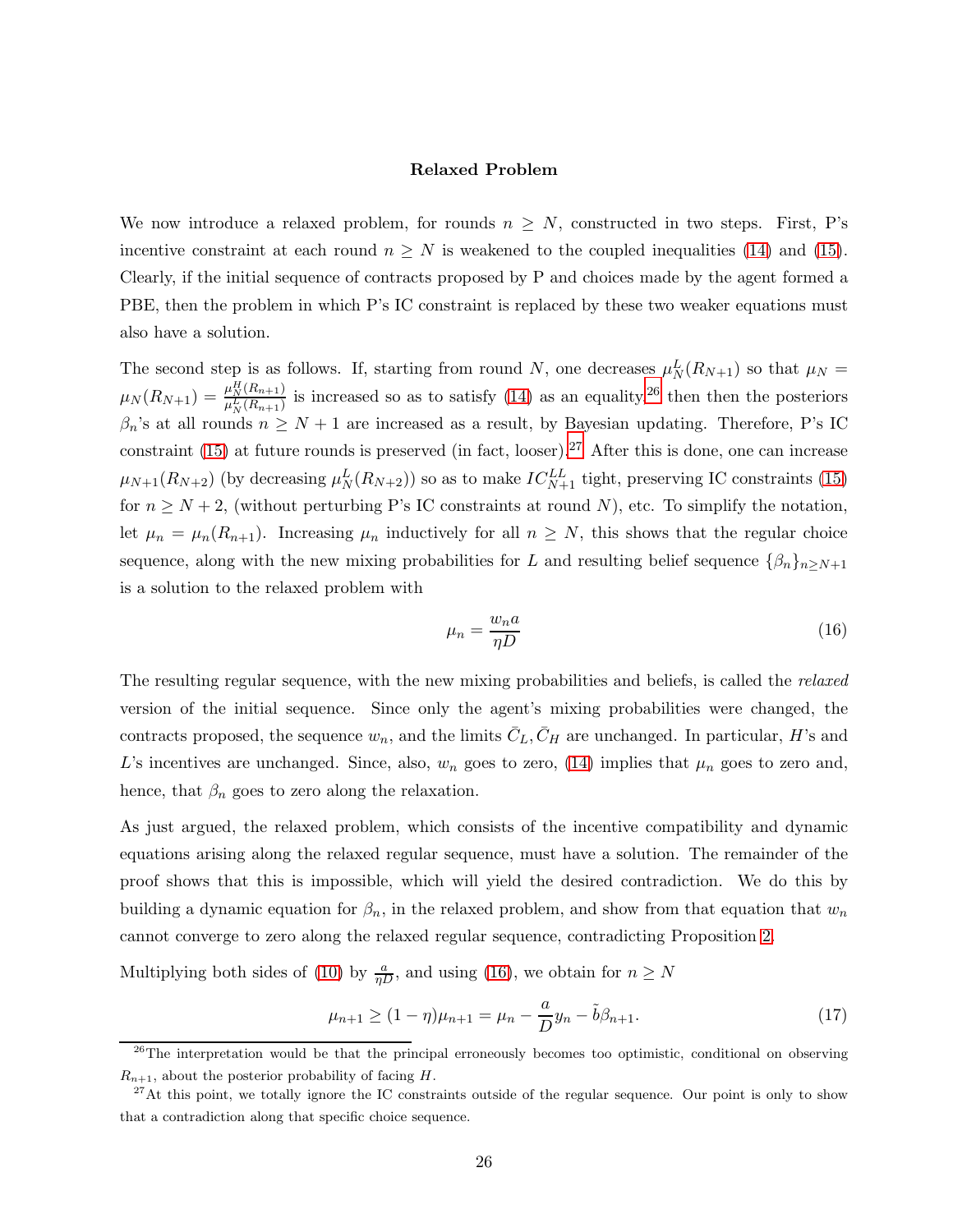for some constant  $\tilde{b} > 0$  (also using that  $w_n \leq \hat{w}$  for  $n \geq N$ , from Part iii) of Lemma [6\)](#page-24-2). The Bayesian updating equation

$$
\beta_{n+1} = \frac{\beta_n \mu^H(R_{n+1})}{\beta_n \mu^H(R_{n+1}) + (1 - \beta_n) \mu^L(R_{n+1})} = \frac{\beta_n \mu_n}{\beta_n \mu_n + (1 - \beta_n)}
$$

implies that  $28$ 

<span id="page-26-2"></span>
$$
\frac{\beta_{n+1}}{\beta_n} \ge \mu_n \ge \frac{\beta_{n+1}}{\beta_n} - \mu_n \beta_n + \mu_n O(\beta_n^2) \ge \frac{\beta_{n+1}}{\beta_n} - \beta_{n+1} + o(\beta_{n+1}).\tag{18}
$$

In the Appendix (equation [\(47\)](#page-45-0)), we will show that  $y_n^2 \n\t\leq$  $\bar{A}\beta_{n+1}$  $\frac{4\rho_{n+1}}{1-\beta_0}$ . Intuitively, this equation means that the loss on L in round n, which is of order  $\eta y_n^2$ , must be smaller than the gain on H, which is of order  $\beta_n w_n$  (i.e., the probability of facing H times the maximum gain).<sup>[29](#page-26-1)</sup>

Combining the upper bound on  $y_n^2$  with [\(17\)](#page-25-3) and [\(18\)](#page-26-2), we obtain the following dynamic equation for  $\beta_n$ , for all  $n \geq N$ :

$$
\frac{\beta_{n+2}}{\beta_{n+1}} \ge \frac{\beta_{n+1}}{\beta_n} - c\sqrt{\beta_{n+1}} - (1+\tilde{b})\beta_{n+1}
$$
\n(19)

where  $c = \frac{a}{L}$  $\frac{a}{D}\sqrt{\frac{\bar{A}}{1-\bar{A}}}$  $\frac{A}{1-\beta_0}$ . For  $\beta_{n+1}$  small enough, the last term is negligible compared to the next to last term, because  $\sqrt{\beta_{n+1}} \ll c$ . Therefore, by slightly increasing the value of c, whose precise value does not affect the proof, we obtain

<span id="page-26-3"></span>
$$
\frac{\beta_{n+2}}{\beta_{n+1}} \ge \frac{\beta_{n+1}}{\beta_n} - c\sqrt{\beta_{n+1}}.\tag{20}
$$

Let  $q_n = \frac{\beta_{n+1}}{\beta_n}$  $\int_{\beta_n}^{h+1}$ . We have  $\prod_0^n q_k = \frac{\beta_{n+1}}{\beta_0}$  $\frac{n+1}{\beta_0}$ . [\(20\)](#page-26-3) may be rewritten as

$$
q_{n+1} \ge q_n - c' \sqrt{\Pi_0^n q_k} \tag{21}
$$

<span id="page-26-4"></span>where  $c' = \sqrt{\beta_0}c$ . Because  $q_n$  is proportional to  $w_n$  and hence must converge to zero as n goes to  $\infty$ . The rest of this section shows, however, that  $\{q_n\}_{n\in\mathbb{N}}$  cannot converge to zero. Let  $\hat{c} = \frac{4c^2D}{a}$  $rac{p}{a}$ .

PROPOSITION 6 Along the regular choice sequence, we have  $w_n \leq c \eta \beta_n$  for all  $n \geq N$ .

<span id="page-26-6"></span>Proof. The proposition is based on the following two lemmas, which are proved in the Appendix. LEMMA 7 Suppose that there exist  $\hat{N} > N$  such that

<span id="page-26-5"></span>
$$
\beta_{\hat{N}+1} \ge 4c^2 \beta_{\hat{N}}^2,\tag{22}
$$

<span id="page-26-0"></span><sup>&</sup>lt;sup>28</sup>We have  $\frac{\beta_{n+1}}{\beta_n} = \mu_n \frac{1}{1-\beta_n(1-\mu_n)} = \mu_n(1+\beta_n(1-\mu_n)) + \mu_n O(\beta_n^2)$ . Rearranging yields the second inequality.

<span id="page-26-1"></span><sup>&</sup>lt;sup>29</sup>Dividing by  $\eta$ , we get  $y_n^2 \leq C \beta_n w_n/\eta$  for some constant C. Since  $w_n/\eta$  is proportional to  $\mu_n$  and  $\mu_n \beta_n$  is roughly equal to  $\beta_{n+1}$ , this gives some idea for how the equation was derived.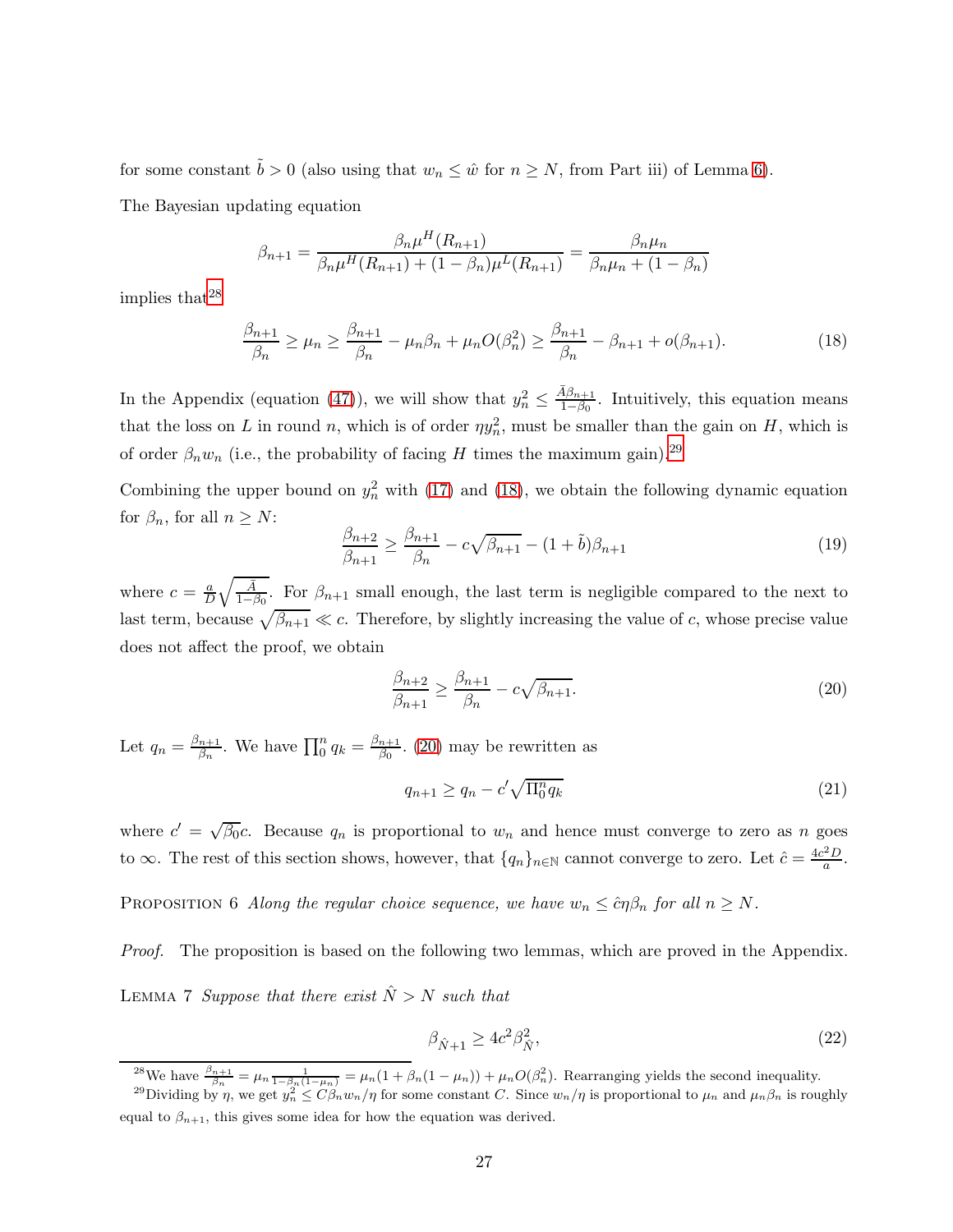$$
\beta_{\hat{N}}^{1/4} \le \frac{1}{2\sqrt{c}},\tag{23}
$$

<span id="page-27-1"></span>Then,

$$
\lim \inf_{n \to +\infty} \frac{q_{n+1}}{q_n} \ge 1.
$$

<span id="page-27-2"></span>LEMMA 8 Suppose that  $\{q_n\}$  is a strictly positive sequence such that

$$
q_n - q_{n+1} \le c' \sqrt{\Pi_0^n q_k}
$$

and  $\liminf_{n} q_{n+1}/q_n \geq 1$ . Then,  $\{q_n\}$  does not converge to zero.

To conclude the proof of Proposition [6,](#page-26-4) suppose that there exists  $\hat{N} \geq N$  such that  $w_{\hat{N}} > \hat{c}\eta\beta_{\hat{N}}$ . From [\(16\)](#page-25-2), this implies that  $\mu_{\hat{N}} > \frac{a}{D}$  $\frac{a}{D}\hat{c}\beta_{\hat{N}}$ , and from the first inequality of [\(18\)](#page-26-2), this implies (using the definition of  $\hat{c}$ ), that equation [\(22\)](#page-26-5) holds for  $\hat{N}$ . Moreover, from Lemma [6,](#page-24-2)  $\beta_{\hat{N}}$  clearly satisfies [\(23\)](#page-27-1), for  $\eta$  small enough. Therefore the hypotheses of Lemma [7](#page-26-6) are satisfied and, hence,  $\liminf_{n\to+\infty}\frac{q_{n+1}}{q_n}$  $\frac{q_{n+1}}{q_n} \geq 1$ . Combining this with Lemma [8](#page-27-2) then implies that  $w_n$  cannot converge to zero, which contradicts Proposition [2,](#page-11-1) since  $w_n$  converges to zero along any choice sequence.

<span id="page-27-0"></span>PROPOSITION 7 There exist  $\hat{w} > 0$  and  $\bar{\eta} > 0$  such that  $\bar{w}_N - w_N \leq \hat{w}\eta^{1+2d}$  for all for  $\eta \leq \bar{\eta}$ .

*Proof.* Recalling the definition of  $\bar{C}_H$  as the H-efficient contract that provides H with its asymptotic utility  $\lim_n u_H(n)$ , we have

$$
u_H(\bar{C}_H) - u_H(E_H(N)) = \sum_{n \ge N} u_H(E_H(n+1)) - u_H(E_H(n)) \le 2\alpha \sum_{n \ge N} \beta_n w_n,
$$

where the last inequality comes from [\(32\)](#page-38-0). From Proposition [6,](#page-26-4) we have  $w_n \leq c \eta \beta_n$  for all  $n \geq N$ . Therefore,

$$
u_H(\bar{C}_H) - u_H(E_H(N)) \leq \tilde{K}\eta \sum_{n \geq N} \beta_n^2,
$$

where  $\tilde{K} = 2\alpha \hat{c}$ .

We have  $\beta_{n+1} \leq 2\mu_n \beta_n = \frac{2aw_n}{D\eta}$ , by [\(16\)](#page-25-2). Using again the inequality  $\frac{w_n}{\eta} \leq \hat{c}\beta_n$ , which holds for all  $n \ge N$ , we have, letting  $\hat{K} = \frac{2a\hat{c}}{D}$ ,

$$
\beta_n \le \beta_N \prod_{k=N+1}^{n-1} (\hat{K}\beta_k) \le \beta_N (\hat{K}\beta_N)^{n-N}.
$$

For  $\beta_N < \frac{1}{\sqrt{2}\hat{K}}$ , this implies that

$$
\sum_{n\geq N} \beta_n^2 \leq \sum_{n\geq N} \beta_N^2 2^{-(n-N)} = 2\beta_N^2.
$$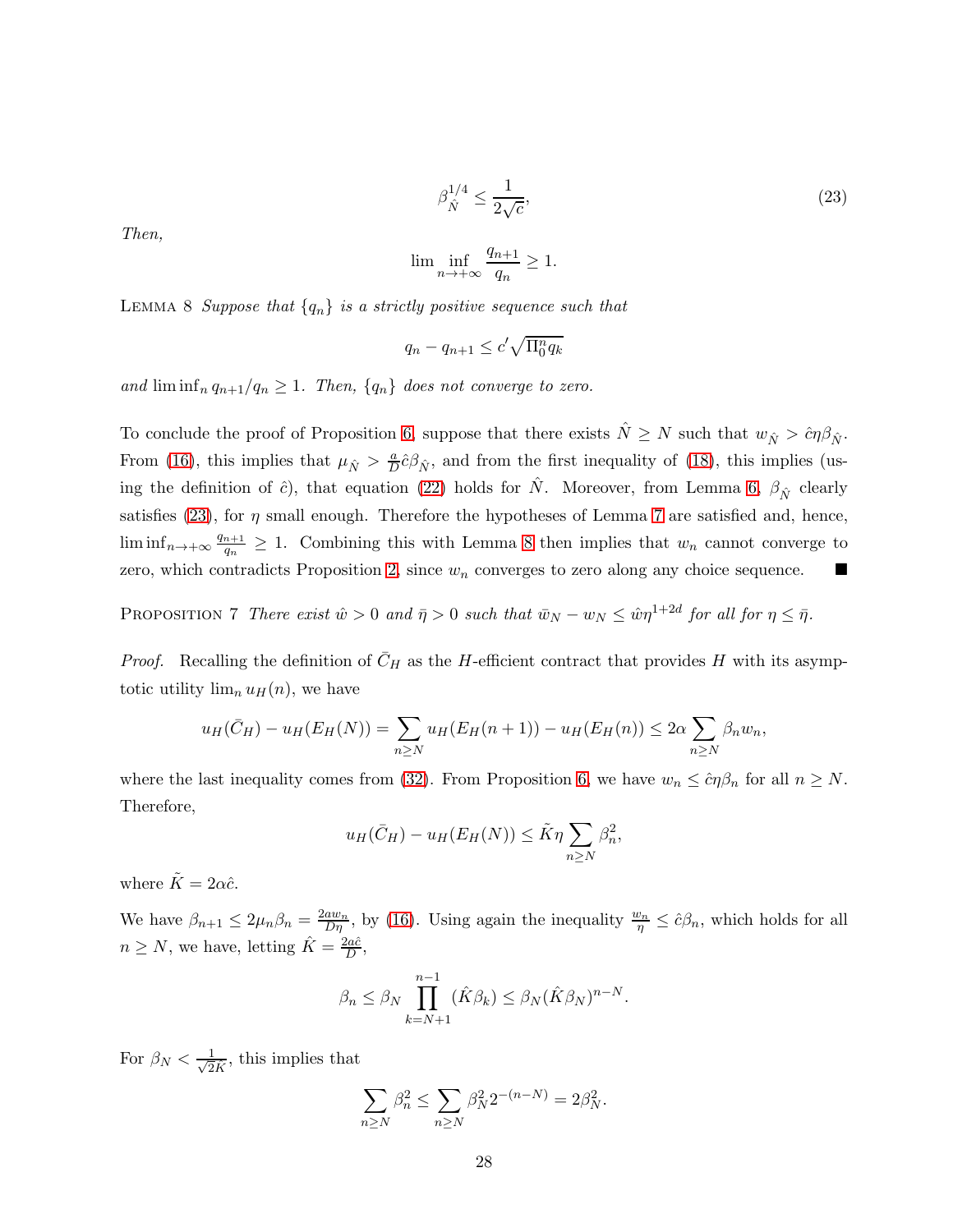We then obtain

<span id="page-28-0"></span>
$$
u_H(\bar{C}_H) - u_H(E_H(N)) \le 2\tilde{K}\eta \beta_N^2 \le 2\tilde{K}\eta^{1+2d},\tag{24}
$$

where the last inequality comes from the fact that  $\beta_N \leq \eta^d$ .

To conclude, note that  $\bar{w}_N - w_N = \max\{e_k : k \leq N\} - e_N = \max\{u_H(E_H(k)) : k \leq N\}$  $u_H(E_H(N))$ . Since  $\max\{u_H(E_H(k)) : k \leq N\} \leq u_H(\bar{C}_H)$ , by an argument that is similar to the proof of Lemma [14\)](#page-41-0), [\(24\)](#page-28-0) yields the result.

### 5 Conclusion

Whether it concerns trade, production, employment, finance, or any other economic activity, contract negotiation is central to economic analysis and has been widely studied from both pure and applied perspectives. However, much remains to discover when i) contracts are more complex than binary sales or divisions of a given "pie", ii) some parties hold private information, and iii) negotiation can extend beyond take-it-or-leave-it-offers. In this common situation, private information gets endogenously revealed through negotiation, even in the absence of any exogenous information arrival, and this affects remaining negotiation, providing a dynamic interaction between beliefs and contracts.

I have taken the view that parties should be able to react to this endogenous flow of information, particularly when it reveals some inefficiency of the current agreement, instead of being stuck with a contract just signed. This view captures the idea of unconstrained negotiation, and seems indeed es-sential to generate a foundation for renegotiation-proof contracts.<sup>[30](#page-28-1)</sup> While the analysis has focused on a specific negotiation protocol (a feature common to several inceptive works on foundations, from foundations of the Nash bargaining solution to foundations of the Coase conjecture), it would be useful to explore, in future research, more general protocols of negotiation. A natural conjecture is that contract negotiation should lead to efficient outcomes as long as it is unconstrained in the above sense.

In the present setting, where the efficiency "gap" is endogenous, varies over time, and converges to zero, it is perhaps surprising that ex post efficiency should obtain for all equilibria, including nonstationary ones, of the negotiation game, as frictions vanish. It would obviously be interesting to know what happens beyond the restriction to two types and contract dimensions and independent values imposed on the model, $31$  and the techniques developed here should prove helpful to study

 $30$ For instance, Wang (1998) shows that when the first signed contract is implemented, outcomes can be ex post efficient.

<span id="page-28-2"></span><span id="page-28-1"></span> $31$ Deneckere and Liang (2006) provide an in-depth analysis of the interdependent value case, for a binary sale.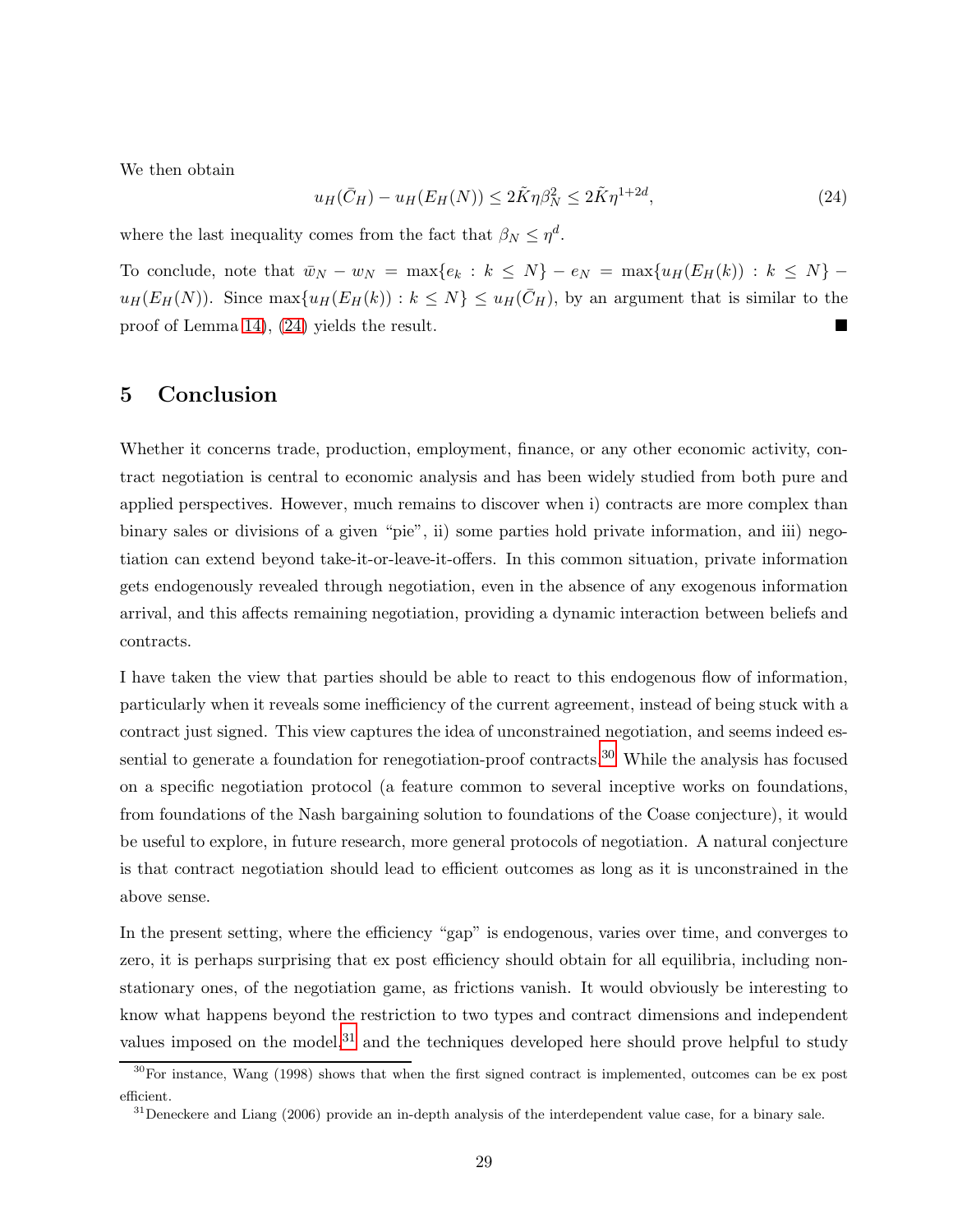those extensions. Another natural extension of the model would allow shared bargaining power between the principal and the agent.<sup>[32](#page-29-0)</sup> While important, this extension is not needed to provide a foundation for the renegotiation-proof contracts, most common in the literature,<sup>[33](#page-29-1)</sup> that are proposed by the principal: in fact, any negotiation protocol in which bargaining power is shared by the parties should generally *not* yield to the ex post efficient contract that is optimal for the principal, as is easily seen for the case of symmetric information.

To provide a foundation of multi-period renegotiation-proof contracts, one should also consider settings in which negotiation takes place across several "physical" events, at which payments are made or new exogenous information arrives. A renegotiation protocol of the type studied here would arise between each physical event, involving continuation contracts for the remaining horizon. For example, if physical transfers occur at integer times  $t = 1, 2, \ldots$ , the renegotiation rounds between the dates  $t-1$  and t of consecutive physical events would occur at times  $\tau_n^t = t - \frac{1}{2n}$ , for  $n \ge 1$ . This double time scale is natural in many contexts where physical deliveries have a particular calendar structure (e.g., monthly wage, weekly delivery, quarterly report, etc.), but no such restriction is a priori imposed on parties' abilities to negotiate (they can meet or call each other any time).<sup>[34](#page-29-2)</sup>

<span id="page-29-0"></span><sup>&</sup>lt;sup>32</sup>Ausubel and Deneckere (1992) analyze such a model. In that paper, the informed party (The buyer) is getting all the surplus even when the seller is making all the offers. When given the opportunity to make offers, the buyer does not lose anything by remaining silent. In the present setting however, the agent does not get all the surplus and it is clear that, even in the absence of private information, sharing bargaining power would affect the equilibrium allocation of surplus. The key question is whether shared bargaining power would create some efficiency loss.

<span id="page-29-1"></span><sup>33</sup>See, e.g., Dewatripont (1989), Maskin and Tirole (1992), and Battaglini (2007).

<span id="page-29-2"></span> $34$ The time structure described here allows unrestricted renegotiation between physical events, as there are infinitely many renegotiation rounds, and could in principle also be captured by a continuous-time model, in which the principal can propose new contracts at any instant between physical events occurring one a discrete time set.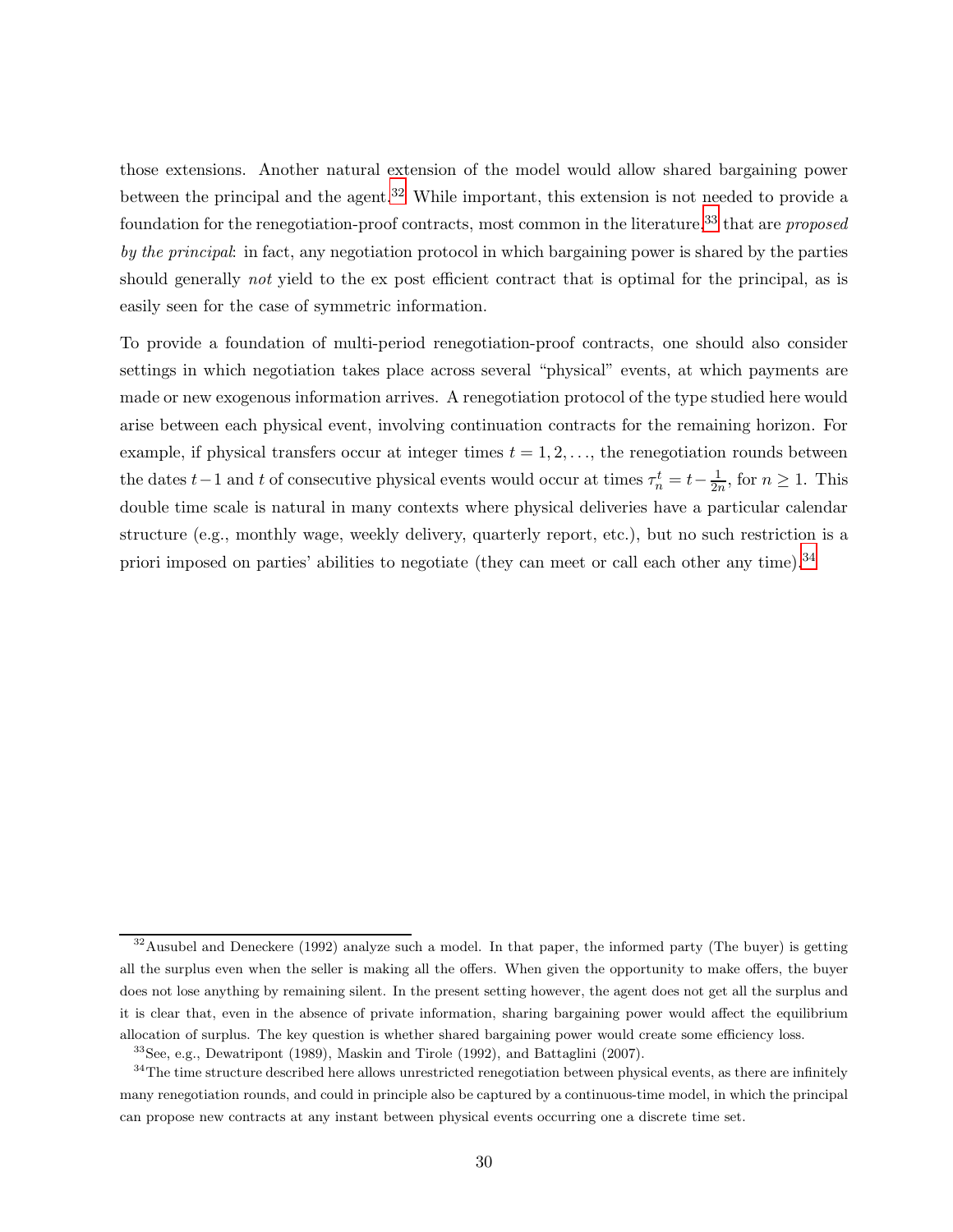# Appendices

# A Proof of Theorem [1](#page-5-2)

It suffices to prove the result for  $R_0$  in the H-Rent configuration and  $\beta_0 \in (0,1)$ : the degenerate prior and No-Rent cases obtain as direct consequences of Proposition [1,](#page-10-0) and the L-Rent case obtains by symmetry of the H-Rent case. The proof proceeds in two steps:

- Step 1 Prove the existence of an equilibrium in an auxiliary game played by  $P$  and  $H$ .
- Step 2 Construct a strategy profile of the original game based on the equilibrium established in Step 1, and verify that it defines a PBE of the original game.

### Step 1: Auxiliary game

The game starts with a contract  $R_0 \in \mathcal{H}$ , where  $\mathcal{H} \subset \mathcal{C}$  is the set of contracts in the H-Rent configuration, and a belief  $\beta \in (0, 1)$ . For this auxiliary game,  $\beta$  is just a parameter of the payoff functions and devoid of its interpretation as a belief.

The auxiliary game is a dynamic game with infinitely many rounds. At each round  $n$ , starting with the state  $R_n$ , P proposes new contracts  $R_{n+1} \in \mathcal{H}$  and  $C_n \in \mathcal{E}_H$  subject to the constraints

<span id="page-30-0"></span>
$$
u_L(R_{n+1}) \ge u_L(R_n) \tag{25}
$$

$$
u_H(C_n) \ge u_H(R_n) \tag{26}
$$

H then chooses a number  $\mu_n \in [0,1]$ . (The interpretation is that H accepts  $R_{n+1}$  with probability  $\mu_n$  and  $C_n$  with probability  $(1 - \mu_n)$ . For this auxiliary game, however,  $\mu_n$  is just an action deterministically affecting payoffs.)

The principal's cost, for a given strategy pair  $\{R_n, C_n\}$  and  $\{\mu_n\}$  is

$$
\mathcal{Q}(\{R_n, C_n\}, \{\mu_n\}) = \sum_{n \ge 0} Q(C_n) \beta (1 - \eta)^n (1 - \mu_n) \Pi_{k=0}^{n-1} \mu_k + \sum_{n \ge 0} Q(R_{n+1}) (\beta (1 - \eta)^n \eta \Pi_{k=0}^n \mu_j + (1 - \beta)(1 - \eta)^n \eta) \tag{27}
$$

 $H$ 's payoff is

<span id="page-30-1"></span>
$$
\mathcal{V}(\{R_n, C_n\}, \{\mu_n\}) = \sum_{n \ge 0} u_H(C_n)(1 - \eta)^n (1 - \mu_n) \Pi_{k=0}^{n-1} \mu_k + \sum_{n \ge 0} u_H(R_{n+1})(1 - \eta)^n \eta \Pi_{k=0}^n \mu_n \tag{28}
$$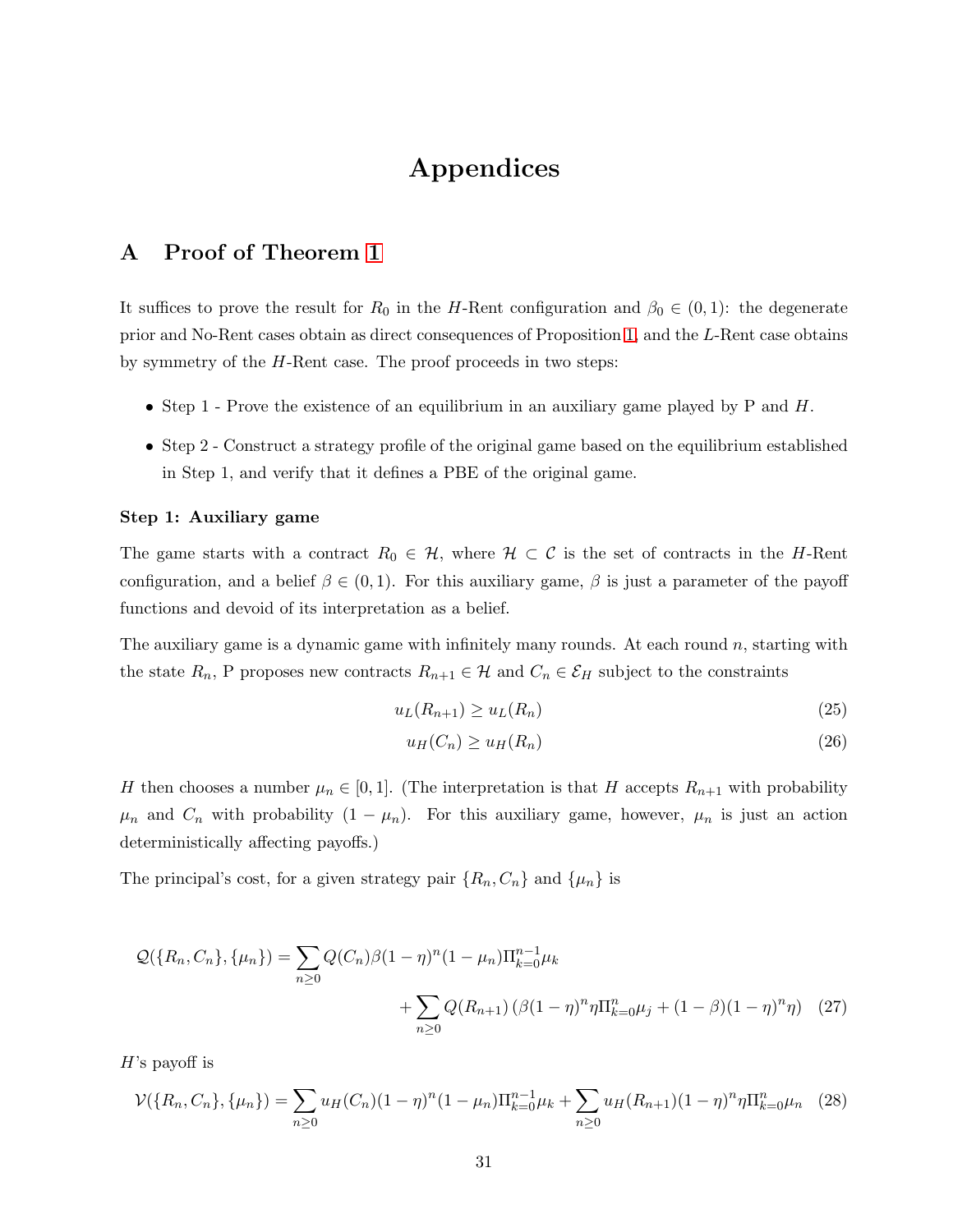These payoffs correspond to the expected cost and utility that P and H would obtain in an equilibrium of the original game in which P proposes two contracts at each round, the breakdown probability is  $\eta$ ,  $\{\mu_n\}$  is the mixing strategy of H, L always accepts  $R_{n+1}$ , and the initial probability of facing H is equal to  $\beta$ .

LEMMA 9 For any initial  $R_0$  and  $\beta \in (0,1)$ , there exists a perfect equilibrium of the auxiliary game

Proof. To apply Theorem 1 of Harris (1985), we need to check Assumptions 1–5 of that theorem. The payoff function of the principal is simply the negative of his cost,  $\mathcal{Q}$ . P's (unconstrained) action set in round n is  $S_{Pn} = \mathcal{H} \times \mathcal{E}_H$ , while H's action space is  $S_{Ln} = [0, 1]$  which are both compact and Hausdorff spaces. Hence, Assumptions 1 and 2 are satisfied. P's feasible set at each round  $n$ , as defined by the constraints [\(25\)](#page-30-0) and [\(26\)](#page-30-0), is closed and depends continuously on the current state. Therefore, the set  $\mathcal L$  of feasible sequences is closed in  $\mathcal S = \times_n(S_{P_n} \times S_{Ln})$  endowed with the product topology, and the set of feasible actions in round  $n$  depends continuously on past play. Thus, Assumptions 3 and 4 are satisfied. Finally, the payoffs  $-Q$  and V are clearly continuous on their domain  $\mathcal{L}$ , so Assumption 5 is satisfied as well. The result follows.

### Step 2: Equilibrium of the original game

Starting from  $R_0 \in \mathcal{H}$  and a belief  $\beta_0 \in (0,1)$ , consider the following strategies

At each round n:

- P proposes the contracts  $(C_n, R_{n+1})$  corresponding to the auxiliary game
- In equilibrium, L accepts  $R_{n+1}$  with probability 1, while H accepts  $R_{n+1}$  with probability  $\mu_n$ and  $C_n$  with probability  $(1 - \mu_n)$
- If P deviates by proposing a contract  $R_{n+1}$  such that  $u_L(R_{n+1}) < u_L(R_n)$ , L rejects that contract with probability 1 and if the agent accepts  $\beta_n$  jumps to 1. H randomizes between  $C_n$  and  $R_n$  as if he had been offered  $C_n$  and  $\tilde{R}_{n+1} = R_n$  in the auxiliary game
- If the agent deviates by rejecting both  $C_n$  and  $R_{n+1}$  (hence, holding on to  $R_n$ ),  $\beta_n$  jumps to 1
- If P deviates by proposing more than two contracts, L picks with probability 1 the contract  $R_{n+1}$  that gives him the highest utility, if that utility is weakly greater than  $u<sub>L</sub>(R<sub>n</sub>)$  and, among those, the on that is closest to L-efficiency, and rejects everything otherwise. H randomizes between  $R_{n+1}$  (if it exists) and the contract  $C_n \neq R_{n+1}$  that gives him the highest utility and is closest to  $H$ -efficiency among those, according to the same mixing distribution as the one obtained under the auxiliary equilibrium if P had only proposed  $R_{n+1}$  and the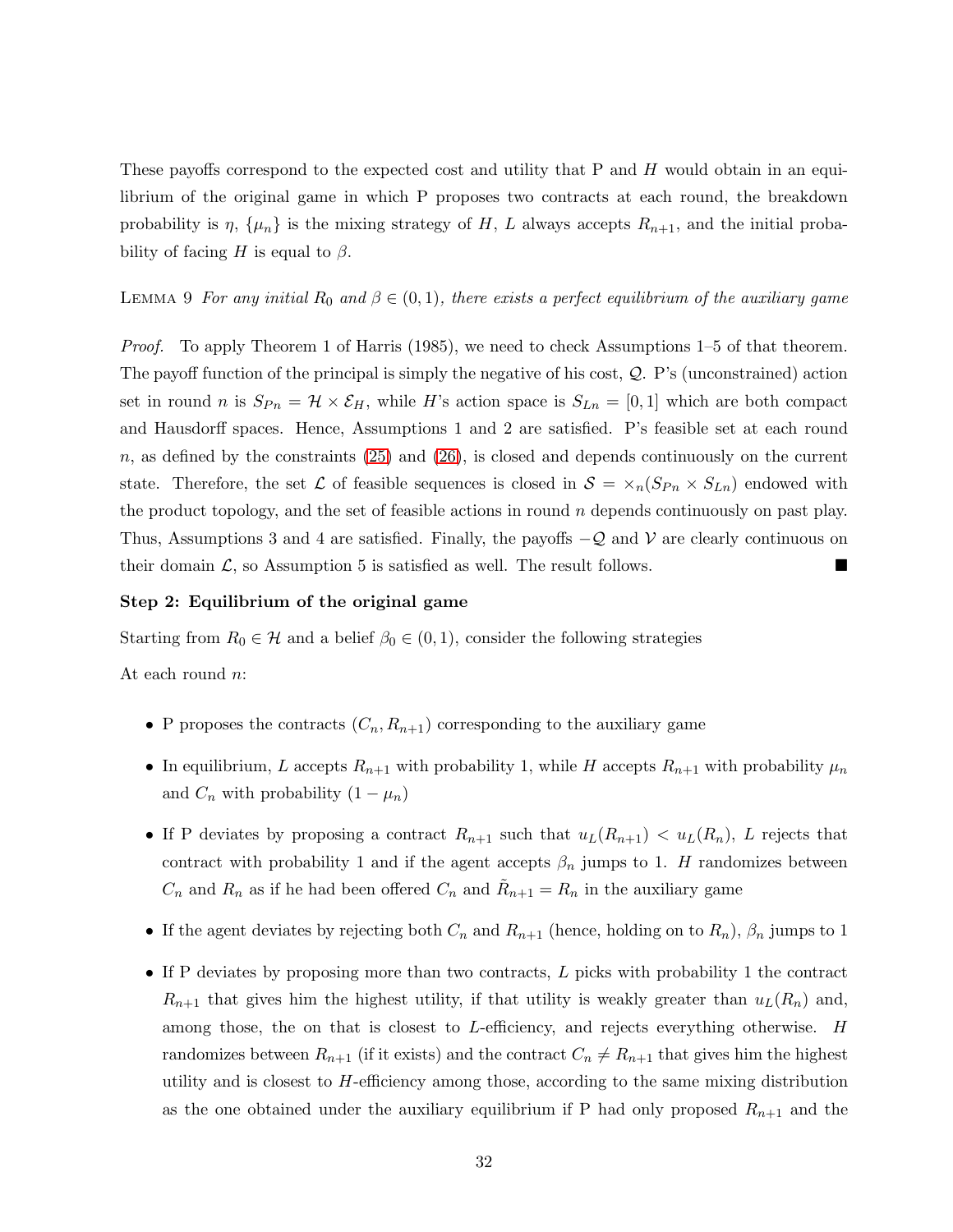contract  $\tilde{C}_n$  that is H efficient and gives H the same utility as  $C_n$ . Continuation play is the same as if P had only proposed two contracts,  $C_n, R_{n+1}$  as in the auxiliary equilibrium. Finally, if the agent picks any contract other than the two contracts described here, P assigns probability 1 to H.

We verify that this construction generates a PBE of the original game. Consider, first, the optimality of L's strategy. It is clearly suboptimal for L to accept  $C_n$ : that results in  $\beta_n$  jumping to 1 and in L getting utility  $u_L(C_n)$ , which is strictly less than his equilibrium payoff (given that  $R_n$ ) is in the H-Rent configuration). From  $(25)$ , L's continuation utility is weakly increasing along the equilibrium path. If L rejects  $R_{n+1}$  and holds on to  $R_n$ , his continuation payoff is bounded above by  $u_L(R_n)$ , which cannot be a strict improvement. Explain last point If P proposes more than two contracts L's strategy is optimal: if he picks any other contract  $C_n$ , P will believe him to be type H and jump to the H efficient contract that gives H the same utility as  $C_n$ , and thus a lower utility to L than the one maximizing his utility among all the contracts being proposed.

From  $(26)$ ,  $u_H(C_n) \geq u_H(R_n)$ . Therefore, if H holds on to  $R_n$  his continuation utility is equal to  $u_H(R_n)$ , which is weakly dominated by taking  $C_n$ . Moreover, given that H randomizes between  $C_n$ and  $R_{n+1}$ , his expected payoff is given by [\(28\)](#page-30-1), and by perfection of the auxiliary equilibrium, the strategy  $\{\mu_n\}$  is a best response to the sequence of contracts. If P proposes more than 2 contracts, then H cannot benefit from choosing a third contract  $C_n$ , other than the two identified in the strategy prescribed to him in such case. Indeed, any such choice would lead P to believe that he faces H, and cause him to propose the H-efficient contract that gives H the same utility as  $C_n$ . This is weakly dominated by accepting the contract that gives  $H$  his highest utility and reveals his type.

Finally, consider the optimality of P's strategy. By construction of the auxiliary equilibrium, P's strategy is optimal among all strategies that propose contracts  $(R_{n+1}, C_n)$  satisfying [\(25\)](#page-30-0) and [\(26\)](#page-30-0). If P proposes more than two contracts with at least one contract that gives L weakly more than  $u_L(R_n)$ , the result, given L and H's response in that case is clearly equivalent to proposing only two contracts (only, proposing a contract  $C_n$  that is H-efficient is actually better), and that deviation cannot be profitable by definition of the auxiliary equilibrium.

If P deviates by proposing a contract  $R_{n+1}$  such that  $u_L(R_{n+1}) < u_L(R_n)$ , it is optimal for L to reject, since if he accepts  $\beta_n$  jumps to 1 and L gets a continuation payoff bounded above by  $u_L(R_{n+1})$ . No matter what other contract  $C_n$  H chooses with positive probability, there is another deviation which consists in proposing  $\tilde{R}_{n=1} = R_n$  and the H-efficient contract  $\tilde{C}_n$  that gives H utility  $u_H(C_n)$ , which weakly reduces P's immediate cost and is consistent with the auxiliary equilibrium. The continuation play is assumed to be the one following that proposal in the auxiliary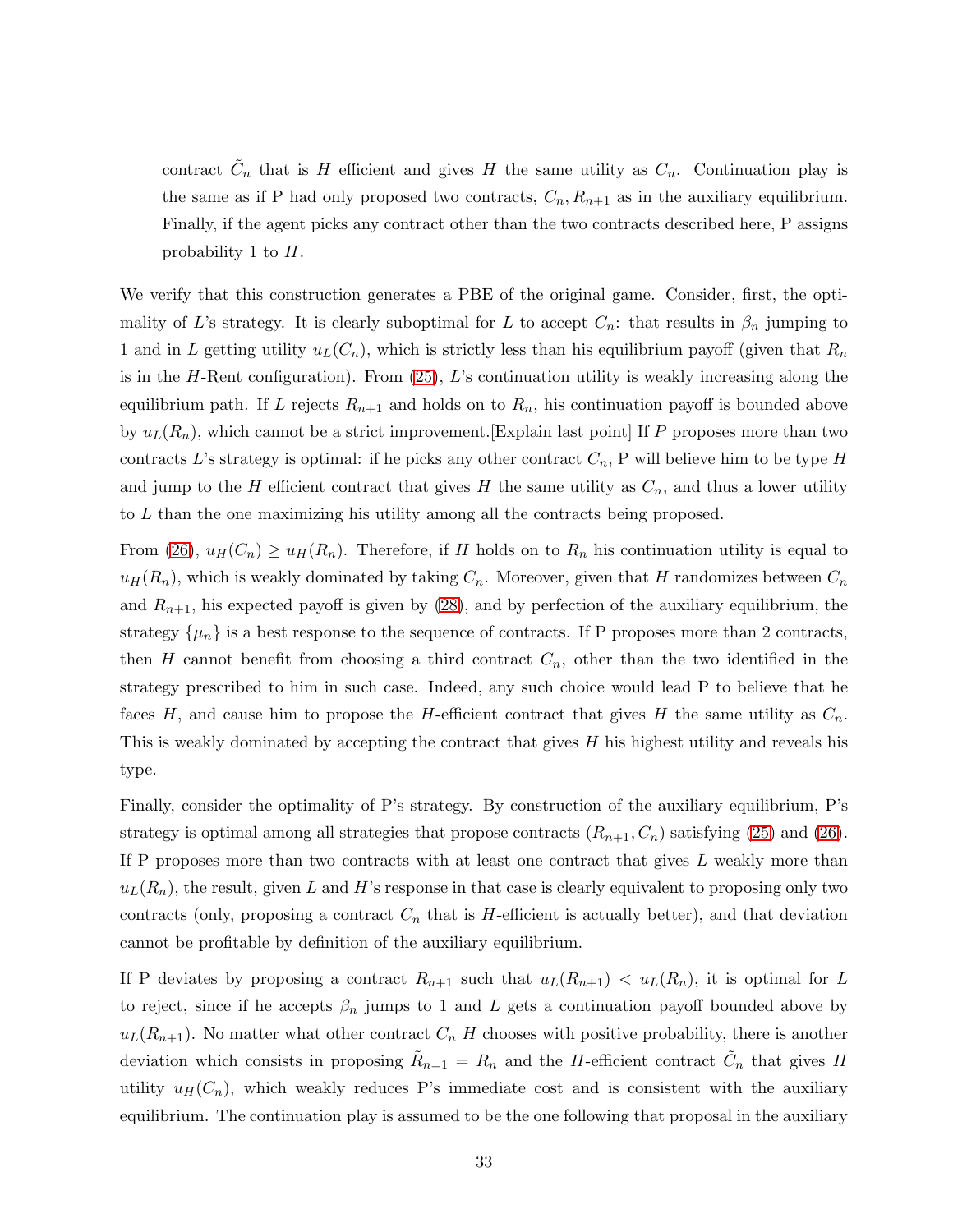equilibrium.[Conclude]

# B Proofs of Section [3](#page-10-3)

### PROOF OF PROPOSITION 1

Part i) Let  $\bar{u}$  denote the agent's maximal expected payoff, given his type  $\theta$ , over all possible continuation PBEs starting from  $R_0$  at which P puts probability 1 on type  $\theta$ , and let  $u = u_{\theta}(R_0)$ . By time homogeneity,  $\bar{u}$  will be the same in the next round if the agent rejects new offers from P in round 0 and the renegotiation block is not interrupted, by Assumption [1.](#page-5-1) Suppose by contradiction that  $u < \bar{u}$ . If the agent rejects any given offer, his continuation payoff is bounded above by  $\tilde{u} = \eta u + (1 - \eta)\bar{u} < \bar{u}$ . Therefore, the agent is willing to accept anything above  $\tilde{u}$ , showing that  $\bar{u} \leq \tilde{u}$ , a contradiction (as is clear, a deviation where P proposes the  $\theta$ -efficient contract that gives utility in  $(\tilde{u}, \bar{u})$  is strictly beneficial for P, given the concavity of the agent's utility). Let Q denote ¯ the cost of the  $\theta$ -efficient contract, C, that gives  $\theta$  utility u. Clearly, any PBE must cost exactly Q, otherwise P has a profitable deviation which is to propose the  $\theta$ -efficient contract that gives  $\theta$ ¯ slightly more than u and costs less than the PBE. Moreover, the only way of achieving  $Q$  is to ¯ propose  $C$  in the first round and have it accepted with probability one.

Part ii) Suppose without loss that  $\theta = L$  (the opposite case is treated identically). Let  $u_L =$  $u_L(R_0)$  and  $u_H = u_H(R_0)$ . Also let  $\bar{u}_H(\beta)$  denote the supremum utility that H can achieve over any continuation PBE starting from  $R_0$  when P assigns probability  $\beta$  to H, and let  $\bar{u}_H$  =  $\sup_{\beta\in[0,1]} \bar{u}_H(\beta)$ . Suppose by contradiction that  $\bar{u}_H > u_H$ . Then, for any small  $\varepsilon > 0$ , there exists  $\beta$  and an associated PBE for which H's continuation utility is above  $\bar{u}_H - \varepsilon > u_H$ . For that PBE, because L gets at least  $u<sub>L</sub>$  and C is L-efficient,  $\overline{Q}_L \ge Q$ , where  $Q = Q(R_0)$ , and  $\bar{Q}_L$  is the expected cost under that PBE conditional on facing  $\theta_L$ . Since not proposing any new contract is always feasible for P, and costs  $Q$ , the continuation cost  $\overline{Q}_H$  conditional on facing H must satisfy  $Q_H \leq Q$ . Suppose that P deviates from that PBE by proposing the H-efficient contract that gives  $\theta_H$  utility  $\bar{u}_H - \varepsilon - \epsilon$ , for arbitrarily small  $\epsilon$ . Because, for small enough  $\varepsilon$  and  $\epsilon$ ,  $\bar{u}_H - \varepsilon - \epsilon > \eta u_H + (1 - \eta)\bar{u}_H$ , H accepts this proposal with probability 1. For any strategy that  $\theta_L$  chooses and continuation equilibrium, this proposal strictly reduces P's expected cost (since  $\bar{Q}_H \leq Q$ ), yielding a contradiction. This shows that  $\bar{u}_H(\beta) = u_H$  for all  $\beta$ .<sup>[35](#page-33-0)</sup> To conclude, suppose that P proposes the H-efficient contract that gives H utility  $u_H + \tilde{\epsilon}$ , for  $\tilde{\epsilon}$  arbitrarily small. From the previous observation,  $H$  must accept that contract regardless of  $L$ 's strategy. This shows that

<span id="page-33-0"></span><sup>&</sup>lt;sup>35</sup>If  $\beta = 0$ , P does not propose anything new, from i) and L-efficiency of  $R_0$ , and the result trivially holds in that case too.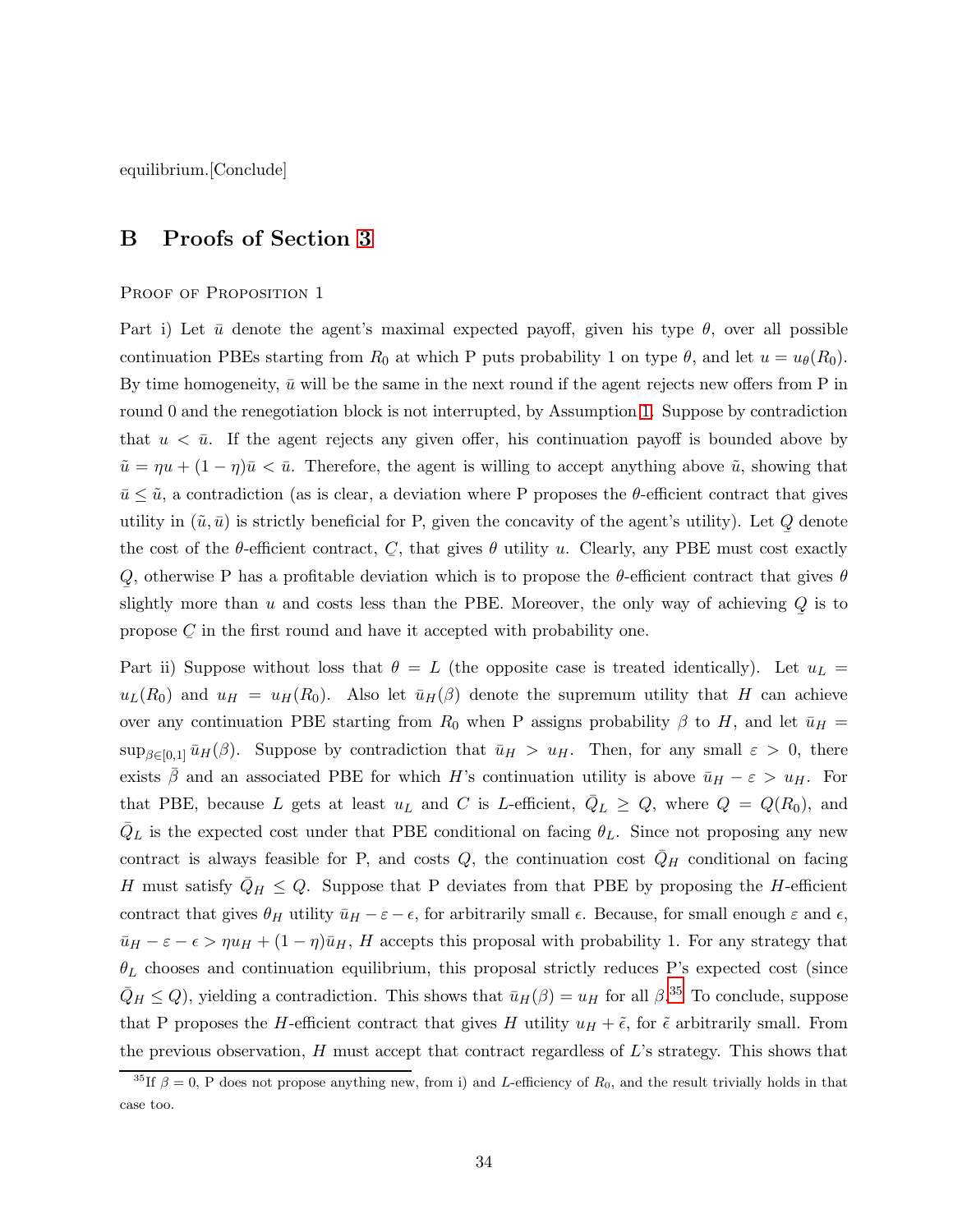P can and, hence, does achieve the full-commitment optimal cost under any PBE, and thus Part ii) of the proposition.

Part iii) Suppose without loss that  $Q_L \geq Q_H$ , where  $Q_\theta = Q(E_\theta(R_0))$  (the other case is proved symmetrically). Let  $\bar{Q}$  denote the maximal expected cost incurred by P over all PBEs and beliefs  $\beta \in [0,1]$ , starting from  $R_0$ . We start by showing that  $Q \leq Q_L$ . Suppose by contradiction that  $\bar{Q} > Q_L$  and consider any PBE that achieves  $\bar{Q}$ <sup>[36](#page-34-0)</sup> Now suppose that P deviates by proposing the pair  $\tilde{C}_L, \tilde{C}_H$  of contracts such that  $\tilde{C}_\theta$  is efficient for  $\theta$  and costs  $\bar{Q}-\varepsilon$  for some  $\varepsilon$  arbitrarily small compared to  $\eta$ . Those contracts maximize each type's utility subject to costing P at most  $\overline{Q}-\varepsilon$ . Because these contracts are efficient and incentive compatible, Part ii) guarantees that no type ever chooses the contract meant for the other type. Moreover, no matter what belief and continuation PBE follows rejection of these contracts, the continuation cost is by construction less than  $Q$ . This means that there is one type of the agent who must be getting a lower payoff if he rejects the contract  $\tilde{C}_{\theta}$  meant for him, because P has to be spending weakly no more on his contract than under  $\tilde{C}_{\theta}$  (up to  $\varepsilon$ , which is negligible compared to  $\eta$ ). The contract  $\tilde{C}_{\theta}$  maximizes that type's utility subject to that cost constraint. Since rejection also leads to a renegotiation breakdown with a probability  $\eta$ , which gives that type a strictly lower utility than  $\tilde{C}_{\theta}$ , accepting  $\tilde{C}_{\theta}$  is strictly more profitable than rejection for that type, and thus he accepts  $\tilde{C}_{\theta}$  with probability 1. As a result, a rejection fully reveals that the agent is of the other type. From Part i), that agent gets  $u_{\theta}(C)$  after rejection, which is strictly less than the utility he gets from  $\tilde{C}_{\theta}$  (since that contract maximizes the agent's utility subject to a higher cost than what  $P$  incurs with  $C$ ). Therefore, both types accept their contract, and this reduces the cost of the principal strictly below  $\overline{Q}$ , showing that this is a profitable deviation. This shows that, necessarily,  $Q \leq Q_L$ .

Since L cannot get utility less than  $u<sub>L</sub>(C)$ , under any PBE, and  $Q<sub>L</sub>$  is the cheapest way of providing that utility, this means that in all PBEs starting with  $\beta \in (0,1)$ , P must spend weakly less than  $\overline{Q}$ on the high type, in order to guarantee that  $\overline{Q} \leq Q_L$ . Let  $\overline{u}_H$  denote the highest expected utility that H gets over all PBEs and beliefs  $\beta > 0$ . Since the principal spends less than  $Q_L$  on H,  $\bar{u}_H$ is bounded by the utility  $\hat{u}_H$  obtained from the H-efficient contract  $C_H$  that costs  $Q_L$ . We will show that  $\bar{u}_H = u_H(C_H)$ . Suppose by contradiction that  $\bar{u}_H > u_H(C_H)$ , and consider a PBE that achieves  $\bar{u}_H$  (again, the proof is easily adapted if the maximum is not achieved, by considering a PBE that gets very close to providing  $\bar{u}_H$ ). The expected cost Q from that PBE must be above  $\beta Q(\bar{C}_H) + (1 - \beta)Q_L$ , where  $\bar{C}_H$  is the H-efficient contract that gives utility  $\bar{u}_H$  to H. Suppose that P deviates by proposing the contracts  $\tilde{C}_L, \tilde{C}_H$  such that  $\tilde{C}_L$  is L-efficient and gives utility

<span id="page-34-0"></span> $^{36}$ If the supremum  $\bar{Q}$  is not achieved, the argument below can easily be adapted by considering a PBE whose expected cost is arbitrarily close to  $Q$ .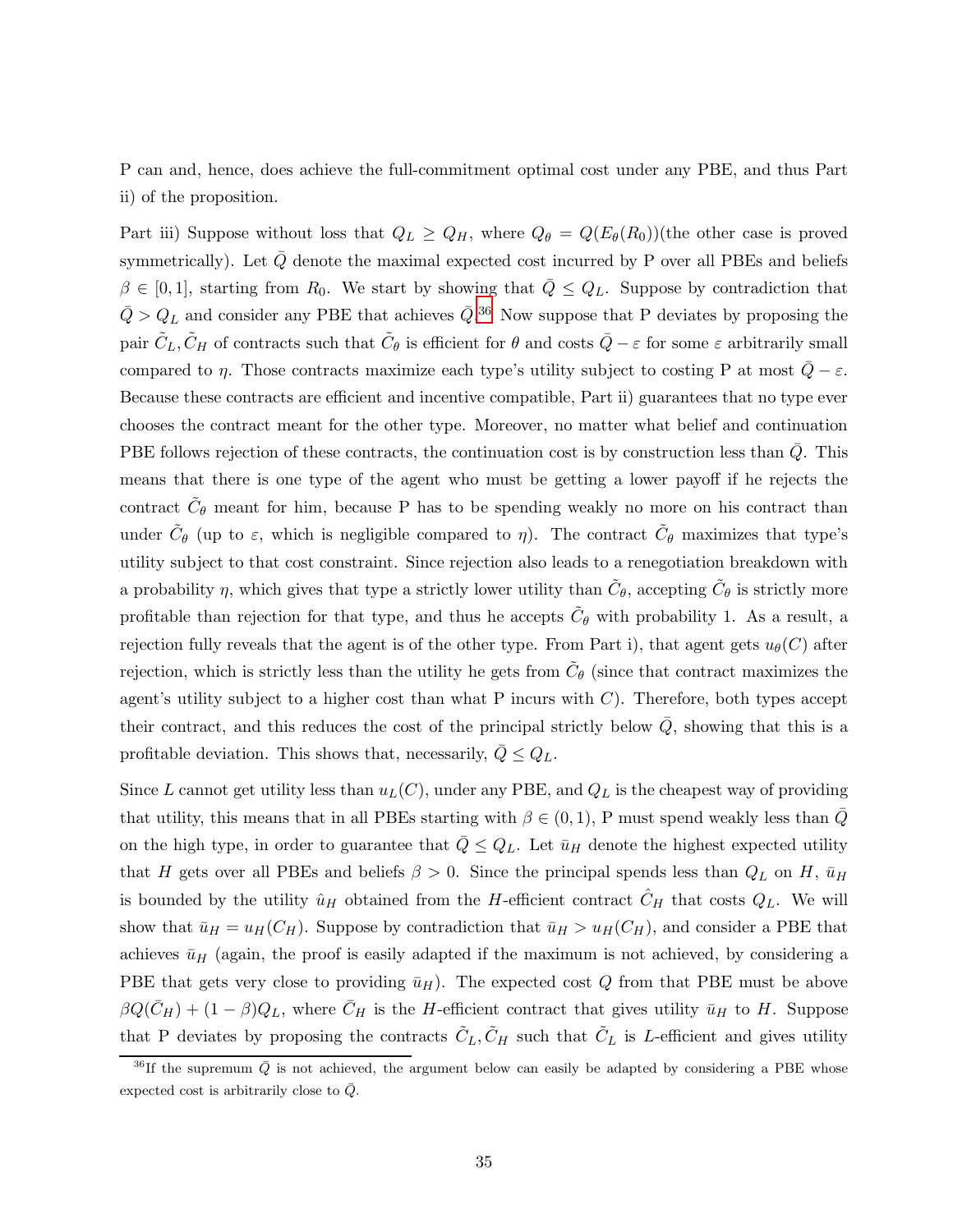$u_L(C) + \varepsilon^2$  to L, and  $\tilde{C}_H$  is H efficient and gives utility  $\bar{u}_H - \varepsilon$  to H, for  $\varepsilon$  small compared to  $\eta$ . H accepts  $\tilde{C}_H$ , since rejection leads to a continuation utility bounded above by  $\bar{u}_H$ , and a strictly lower payoff in case of a breakdown. Given that, L also accepts, since rejection will reveal his type, and, by Part i), result in a utility of  $u<sub>L</sub>(C)$ . The cost gain on the high type is of order  $\varepsilon$  compared to  $Q(\bar{C}_H)$  and the cost loss on the low type is of order  $\varepsilon^2$  compared to  $Q_L$ . Therefore, this deviation is strictly profitable for  $\varepsilon$  small enough. This shows that  $\bar{u}_H = u_H(C_H)$ . This immediately implies that L's maximal utility across all PBEs for  $\beta \in (0,1)$  is  $u_L(C_L)$ . The proof is a straightforward modification of the end of the proof of Part i).

Part iv) The argument is similar to the proof of Part iii). Let  $\overline{Q}$  denote P's maximal expected cost over all PBEs and beliefs, starting from C. We will start by showing that  $\overline{Q} \leq Q(E_L)$ , where  $E_L = E_L(R_0)$ . Suppose by contradiction that  $\overline{Q}$  is strictly greater than  $Q(E_L)$  and achieved for some PBE and belief,<sup>[37](#page-35-0)</sup> and consider the following deviation: P proposes the contracts  $\tilde{C}_{\theta}$  that are efficient for each type and cost  $\overline{Q} - \varepsilon$  for  $\varepsilon$  arbitrarily small. It is easily shown that these contracts are IC, and by a similar argument as in Part ii), rejecting those contracts is always a strictly dominated strategy for one of the two types, and hence for both types. This is a strictly profitable deviation for P, yielding a contradiction. Hence,  $\overline{Q} \leq Q(E_L)$ . Since L gets an expected utility of at least  $u_L(R_0)$  in all PBEs, and providing that utility costs at least  $Q_L = Q(E_L)$  to P, this means that P spends at most  $Q_L$  on H, in all PBEs, and for all initial beliefs  $\beta > 0$ . This implies that  $u_H(0)$  is bounded above by the utility that H achieves with the H-efficient contract that costs  $Q_L$ . We now show that  $u_H(0)$  is bounded above by  $u_H(E_L)$ . Suppose not, and consider a PBE that gives H its highest utility, across PBEs and beliefs,  $\bar{u}_H > u_H (E_L)$ . The expected cost Q from that PBE must be above  $\beta Q(\bar{C}_H) + (1 - \beta)Q_L$ , where  $\bar{C}_H$  is the H-efficient contract that gives utility  $\bar{u}_H$  to H. Suppose that P deviates by proposing the contracts  $\tilde{C}_L, \tilde{C}_H$  such that  $\tilde{C}_L$ is L-efficient and gives utility  $u_L(C) + \varepsilon^2$  to L, and  $\tilde{C}_H$  is H-efficient and gives utility  $\bar{u}_H - \varepsilon$  to H, for  $\varepsilon$  arbitrarily small. Because  $\tilde{C}_H$  gives strictly more to H than  $\bar{u}_H$ , H will accept  $\tilde{C}_H$  and, hence L will accept  $\tilde{C}_L$ . Repeating the proof of Part ii), one can show that this deviation is strictly profitable, establishing the desired contradiction. The only difference with that earlier proof lies in showing that the proposed contracts are incentive compatible. This is indeed true, for  $\varepsilon$  small enough, because  $\bar{u}_H > u_H(E_L)$  so H does not want to mimic  $L^{38}$  $L^{38}$  $L^{38}$ 

PROOF OF LEMMA [2](#page-10-1)

Consider any PBE starting with  $R_0$  in the H-Rent configuration. Consider, by contradiction,

<span id="page-35-0"></span><sup>&</sup>lt;sup>37</sup>As before, one can use a PBE that yields a cost arbitrarily close to  $\overline{Q}$ , in case it is not exactly achieved.

<span id="page-35-1"></span> $38$ It is straightforward to show that L does not want to mimic H, since P spends less on H than on L, and L is already getting his maximal utility given the cost that P incurs conditional on facing L.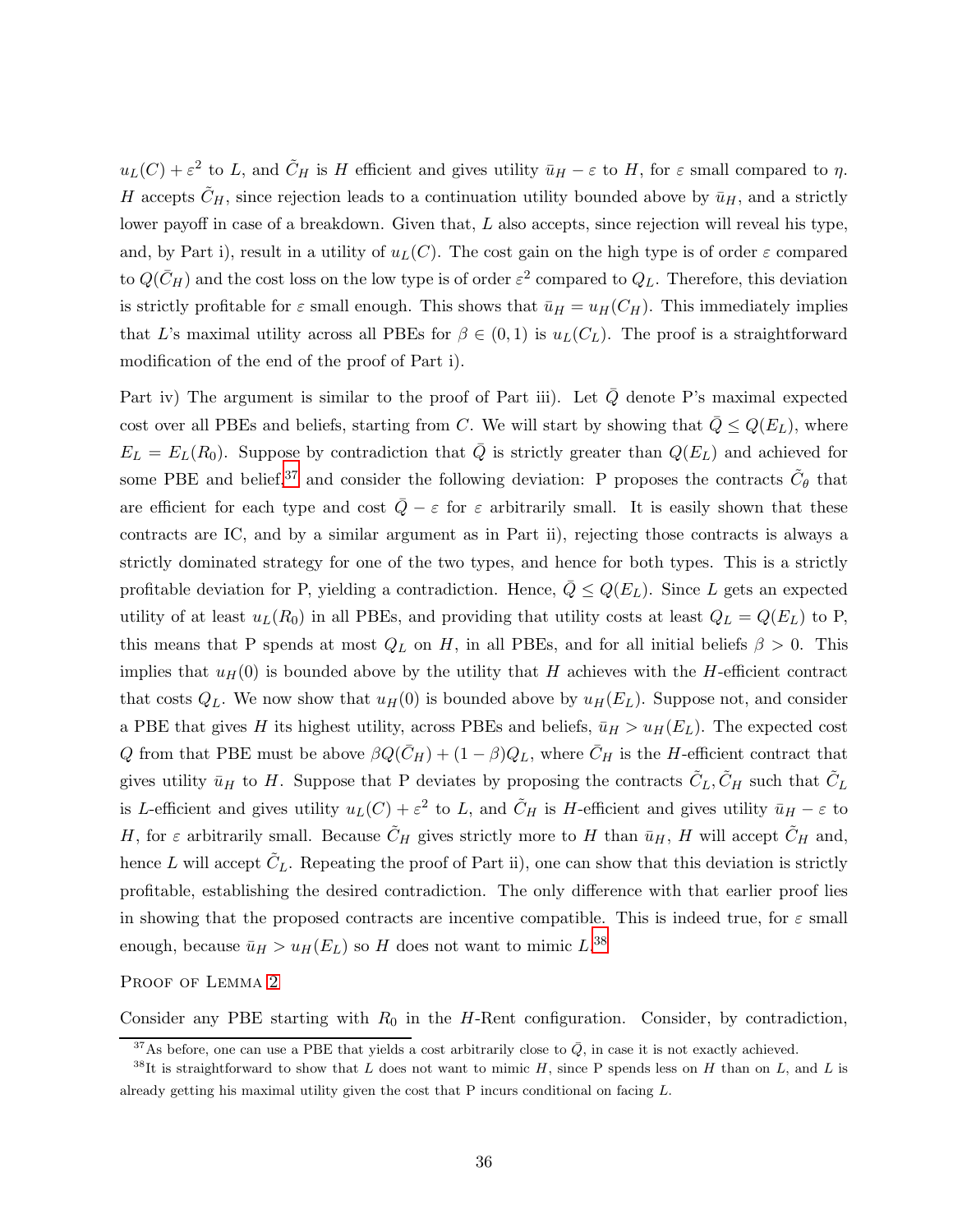the first round n such that i)  $R_n$  is the H-Rent configuration and ii) L accepts with positive probability a contract  $R_{n+1}$  that is in a different configuration. Suppose that  $R_{n+1}$  is in the No-Rent configuration. Then  $u_L(n) = u_L(R_{n+1})$ , by Part iii) of Proposition [1.](#page-10-0) This immediately implies that  $u_L(R_n) \leq u_L(R_{n+1})$ :  $R_{n+1}$  is on a weakly higher iso-utility curve of  $u_L$  than  $R_n$ . Moreover, because H can always accept  $R_{n+1}$ ,  $u_H(n) \geq u_H(R_{n+1}) \geq u_H(E_H(R_n))$ , where the last inequality comes from the fact that  $u_H$  is increasing along the iso-utility curve of  $u_L$  in the direction of  $\mathcal{E}_H$ . This implies that the continuation cost for P is strictly above  $\beta_n Q(E_H(R_n)) + (1 - \beta_n)Q(E_L(R_n))$ , which contradicts Lemma [1.](#page-10-2) Now suppose that  $R_{n+1}$  is in the L-Rent configuration. Part iv) of Proposition [1](#page-10-0) applied to the L-Rent configuration implies that, by choosing  $R_{n+1}$ , L gets a continuation utility of at most  $u_L(E_L(R_{n+1})$ . Therefore,  $u_L(E_L(R_{n+1})$  must be weakly greater than  $u_L(R_n)$ . This, along with the single-crossing property, implies that  $u_H(R_{n+1})$  is strictly greater than  $u_H(E_H(R_n))$  and contradicts Part iv) of Proposition [1](#page-10-0) applied to H.

### PROOF OF PROPOSITION [2](#page-11-1)

i) Observe, first, that negotiation cannot end endogenously at a finite round N such that  $\beta_n =$  $\beta_N > 0$  and  $R_n = R_N$  for all  $n \geq N$ . Indeed, P could strictly reduce his cost at round N by proposing the H-efficient contract  $E_H(R_N)$  and have it accepted by H with probability 1, by Part iv) of Proposition [1.](#page-10-0) Hence, consider the case in which P keeps proposing new contracts until renegotiation is exogenously interrupted, and suppose by contradiction that there is a choice sequence and corresponding belief subsequence  $\{\beta_{n(k)}\}_{k\in\mathbb{N}}$  that converges to  $\beta^* > 0$ . Let  $u_H^* =$  $\sup\{u_H(R_n)\}\.$  For H to accept  $R_n$  with positive probability infinitely often,  $u_H(R_n)$  must converge to  $u^*$ , including along the subsequence  $\{n(k)\}\cdot^{39}$  $\{n(k)\}\cdot^{39}$  $\{n(k)\}\cdot^{39}$  However, that implies that proposing the Hefficient contract  $C_H$  that gives  $u_H^*$  to H is again a strictly profitable deviation: it does not change P's cost conditional on facing  $L$ , but it strictly reduces the cost conditional on facing  $H$  (by an amount arbitrarily close to  $Q(C_L) - Q(C_H)$ , where  $C_{\theta}$  is the  $\theta$ -efficient contract that provides H with utility  $u_H^*$ ), which happens with a probability arbitrarily close to  $\beta^* > 0$ .

ii) Suppose that there exists  $\varepsilon > 0$  and a subsequence of rounds, indexed by m, for which  $Q(R_m)$  –  $Q(E_L(m)) \geq \varepsilon$ . For m large enough,  $\beta_m$  is bounded above by  $\frac{\eta \varepsilon}{2\Delta_Q}$ , where  $\Delta_Q = \max_{C \in \mathcal{C}} Q(C)$  –  $\min_{C \in \mathcal{C}} Q(C)$ . Therefore, P can deviate by proposing  $E_L(m), E_H(R_m)$ , which are respectively accepted by L and H. This deviation yields an immediate gain of  $\eta \varepsilon$  on L and a loss of at most ηε  $\frac{2\varepsilon}{2}$  on H, and is thus strictly profitable. This shows that the limit points of  $\{R_n\}$  are all Lefficient. Let  $u_L^* = \sup\{u_L(R_n)\}\.$  There is a subsequence  $\tilde{m}$  for which  $u_L(R_{\tilde{m}})$  converges to  $u_L^*$ .

<span id="page-36-0"></span><sup>&</sup>lt;sup>39</sup>Otherwise, there must exist a subsequence of rounds for which  $u_H(R_{m+1})$  is bounded above away from  $u_H^*$  by some constant  $\delta_u > 0$ . At the same time, H's continuation utility,  $u_H(m)$ , is nondecreasing and becomes arbitrarily close to  $u_H^*$ . When it gets within  $\varepsilon\eta$  for some  $\varepsilon$  arbitrarily small, this implies that accepting  $R_{m+1}$  causes a loss of order  $\eta \delta_u$  (due to the probability of a breakdown) and contradicts the fact that  $u_H(m)$  is within  $\varepsilon \eta$  of  $u_H^*$ .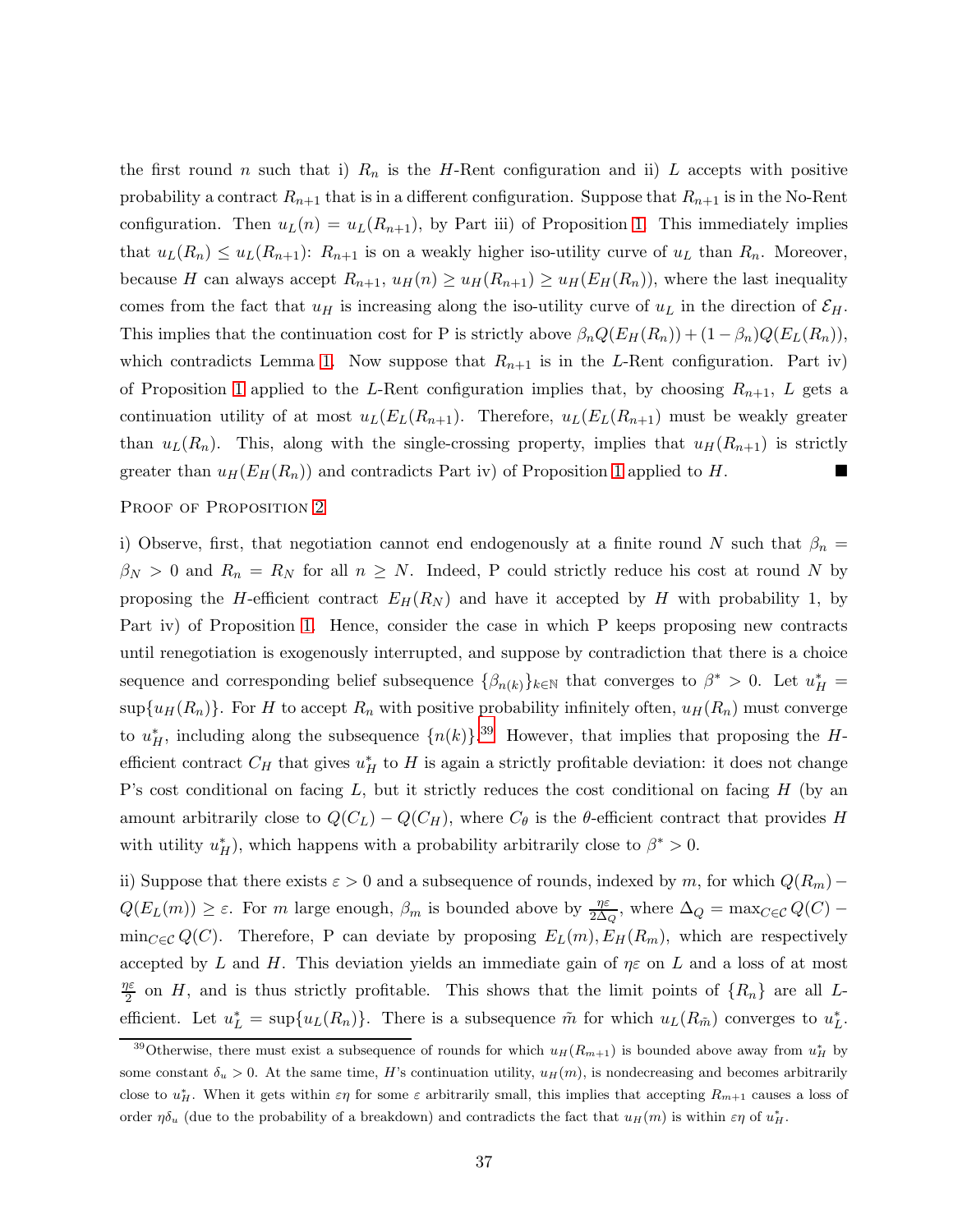Moreover, since L can always hold on to any contract  $R_n$  along the choice sequence, and thus in particular for contracts occurring along the subsequence  $\{\tilde{m}\}, u_L(R_n)$  must converge to  $u_L^*$  for all subsequences. Combining these observations,  $\{R_n\}$  must converge to the L-efficient contract  $\bar{C}_L$ such that  $u_L(\bar{C}_L) = u_L^*$ . In the second control of the second control of the second control of the second control of the second control

## <span id="page-37-0"></span>C Inequalities

LEMMA 10 (REGULARITY BOUNDS) There exist positive constants  $\underline{a}$ ,  $a$ ,  $b$  such that for any  $C, \hat{C} \in$  $\mathcal{E}_H$  such that  $u_H(C) < u_H(\hat{C})$ , we have

<span id="page-37-1"></span>
$$
a(u_H(\hat{C}) - u_H(C)) \le Q(\hat{C}) - Q(C) \le a(u_H(\hat{C}) - u_H(C))
$$
\n(29)

$$
Q(E_H(R_n)) - Q(E_H(R_{n+1})) \le b(Q(E_L(R_n)) - Q(E_L(R_{n+1})))
$$
\n(30)

*Proof.* The efficiency curve  $\mathcal{E}_H$  can be parameterized by a univariate parameter  $\lambda$ . Consider two contracts C and  $\hat{C}$  on  $\mathcal{E}_H$  as in the statement, and set  $\lambda = 0$  for C and  $\lambda = 1$  for  $\hat{C}$ . We have  $Q(\hat{C}) - Q(C) = \int_0^1$  $\frac{\partial Q}{\partial \lambda}d\lambda$ , where  $Q(\lambda)$  denotes P's cost along  $\mathcal{E}_H$ , and is continuously differentiable, by our assumptions. Because  $u_H$  is strictly increasing and continuously differentiable and  $\mathcal{E}_H$  is compact as a closed subset of C, there exists  $a > 0$  such that  $\frac{\partial Q}{\partial \lambda} \le a \frac{\partial u_H}{\partial \lambda}$  for all  $\lambda$ , where  $u_H(\lambda)$ similarly denotes the utility of H along  $\mathcal{E}_H$ . This implies that

$$
Q(\hat{C}) - Q(C) \le a \int_0^1 \frac{\partial u_H}{\partial \lambda} d\lambda = a(u_H(\hat{C}) - u_H(C)).
$$

The first inequality in [\(29\)](#page-37-1) is shown similarly.

Let  $\tau : \mathcal{E}_H \to \mathcal{E}_L$  denote the one-to-one, increasing map which to any H-efficient contract C associates the L-efficient contract which gives H the same utility as C. The map  $\tau$  is continuously differentiable, and hence Lipschitz on its (compact) domain. Since  $Q$  is also continuously differentiable and strictly increasing, there exists  $b > 0$  such that

$$
Q(E) - Q(E') \leq b(Q(\tau(E)) - Q(\tau(E'))
$$

for all E, E' on  $\mathcal{E}_H$ . Applying the result to  $E = E_H(R_n)$  and  $E' = E_H(R_{n+1})$  yields the desired in equality.

For the next proposition, let  $Q_{\theta}$  denote P's expected continuation cost at the beginning of round n, conditional on facing type  $\theta$ . (We omit dependence on n for simplicity).

LEMMA 11 (INCENTIVE BOUNDS) Given any PBE and choice sequence  $\{R_n\}$ , there exist positive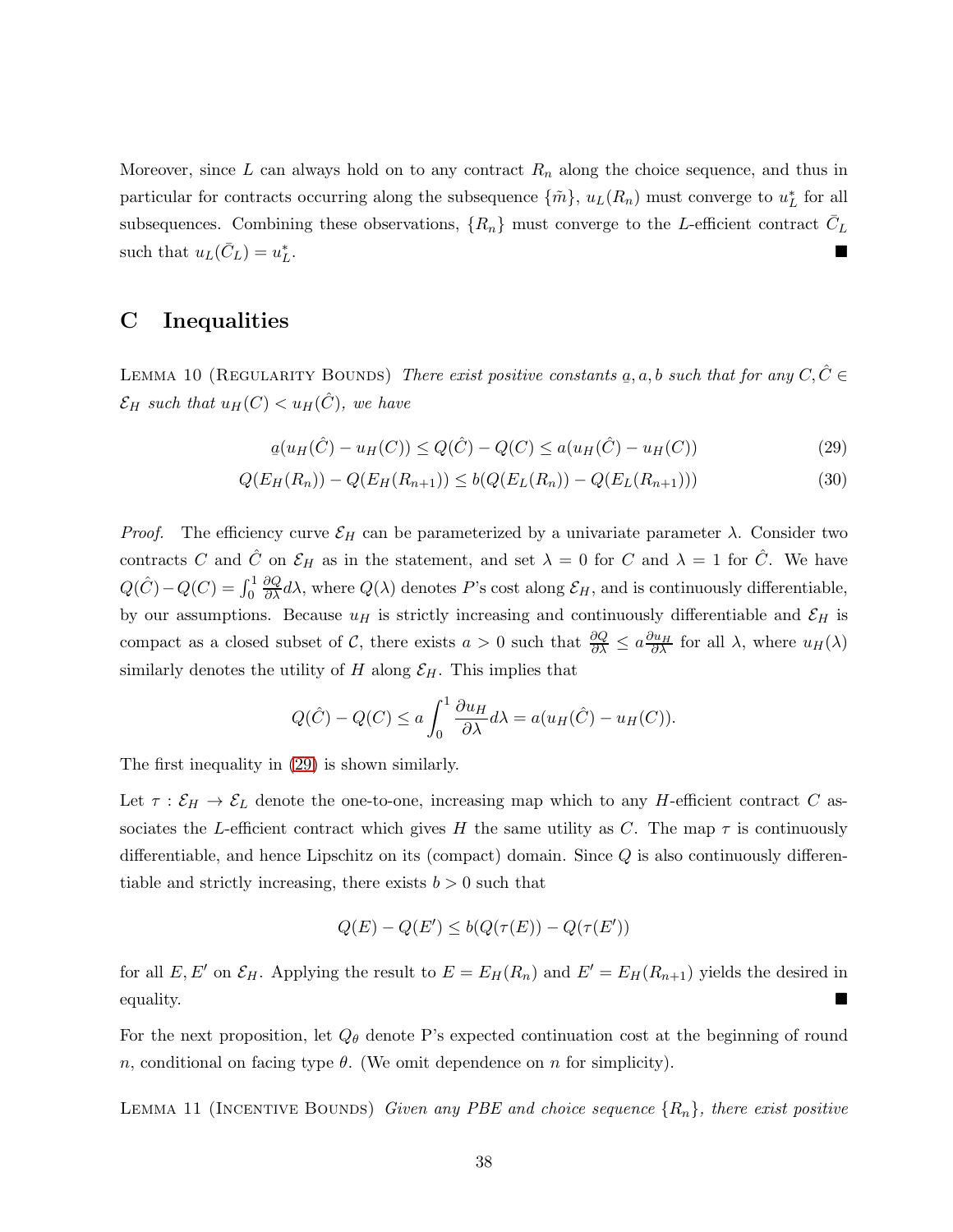constants  $\alpha$ ,  $\gamma$ ,  $\hat{b}$ , and b, such that

<span id="page-38-0"></span>
$$
Q_L \le Q(E_L(n)) + \frac{\beta_n}{(1 - \beta_n)} a w_n,
$$
\n(31)

$$
u_H(E_H(n+1)) - u_H(E_H(n)) \le \frac{\alpha \beta_n}{1 - \beta_n} w_n,
$$
\n(32)

$$
w_{n+1} \le w_n \left( 1 + \frac{\alpha \beta_n}{1 - \beta_n} \right),\tag{33}
$$

$$
u_L(R_n) - u_L(R_{n+1}) \le \gamma \beta_{n+1} w_{n+1},\tag{34}
$$

$$
u_H(E_H(n+1) - u_H(E_H(n))) \ge -\hat{b}\beta_{n+1}w_{n+1},\tag{35}
$$

$$
w_{n+1}(1 - b\beta_{n+1}) \ge w_n - \eta y_n.
$$
\n(36)

Proof. Lemma [1](#page-10-2) implies that

$$
(1 - \beta_n)Q_L + \beta_n Q_H \leq \beta_n Q(E_H(n)) + (1 - \beta_n)Q(E_L(n)).
$$

Moreover,  $Q_H$  is bounded below (by convexity of the cost function) by the cost of the H-efficient contract  $C_H(n)$  that provides utility  $u_H(n)$  to H, since that is the cheapest way of providing H with his continuation utility. This implies that  $Q_L \le Q(E_L(n)) + \frac{\beta_n}{1-\beta_n}(Q(E_H(n)) - Q(C_H(n))$ . The contracts  $E_H(n)$  and  $C_H(n)$  both lie on  $\mathcal{E}_H$ . Equation [\(29\)](#page-37-1) implies that  $Q(E_H(n)) - Q(C_H(n)) \le$  $a(u_H(E_H(n)) - u_H(n)) = aw_n$ . This shows [\(31\)](#page-38-0).

From [\(31\)](#page-38-0),  $R_{n+1}$  cannot give L a utility greater than the L-efficient contract that costs  $Q(E_L(n))$  +  $a\beta_n$  $\frac{a\beta_n}{1-\beta_n}w_n$ . This implies that  $Q(E_L(n+1)) - Q(E_L(n))$  is bounded above by  $\frac{a\beta_n}{1-\beta_n}w_n$ . Combining this with [\(30\)](#page-37-1) yields

$$
Q(E_H(n+1)) - Q(E_H(n)) \le \frac{ab\beta_n}{1 - \beta_n} w_n
$$

Applying the argument used to prove [\(30\)](#page-37-1), this time to the inverse of  $\tau$ , we have

$$
u_H(E_H(n+1)) - u_H(E_H(n)) \le \alpha''(Q(E_H(n+1)) - Q(E_H(n)))
$$

for some  $\alpha'' > 0$ . Combining these inequalities yields [\(32\)](#page-38-0). We have

$$
w_{n+1} = u_H(E_H(n+1)) - u_H(n+1) = [u_H(E_H(n+1)) - u_H(E_H(n))] + u_H(E_H(n)) - u_H(n+1)
$$
  
\n
$$
\leq [u_H(E_H(n+1)) - u_H(E_H(n))] + u_H(E_H(n)) - u_H(n)
$$
  
\n
$$
\leq w_n \left(\frac{\alpha \beta_n}{1 - \beta_n} + 1\right)
$$

where the first inequality comes from the monotonicity of  $u_H(n)$  in n, and the second inequality comes from [\(32\)](#page-38-0). This shows [\(33\)](#page-38-0).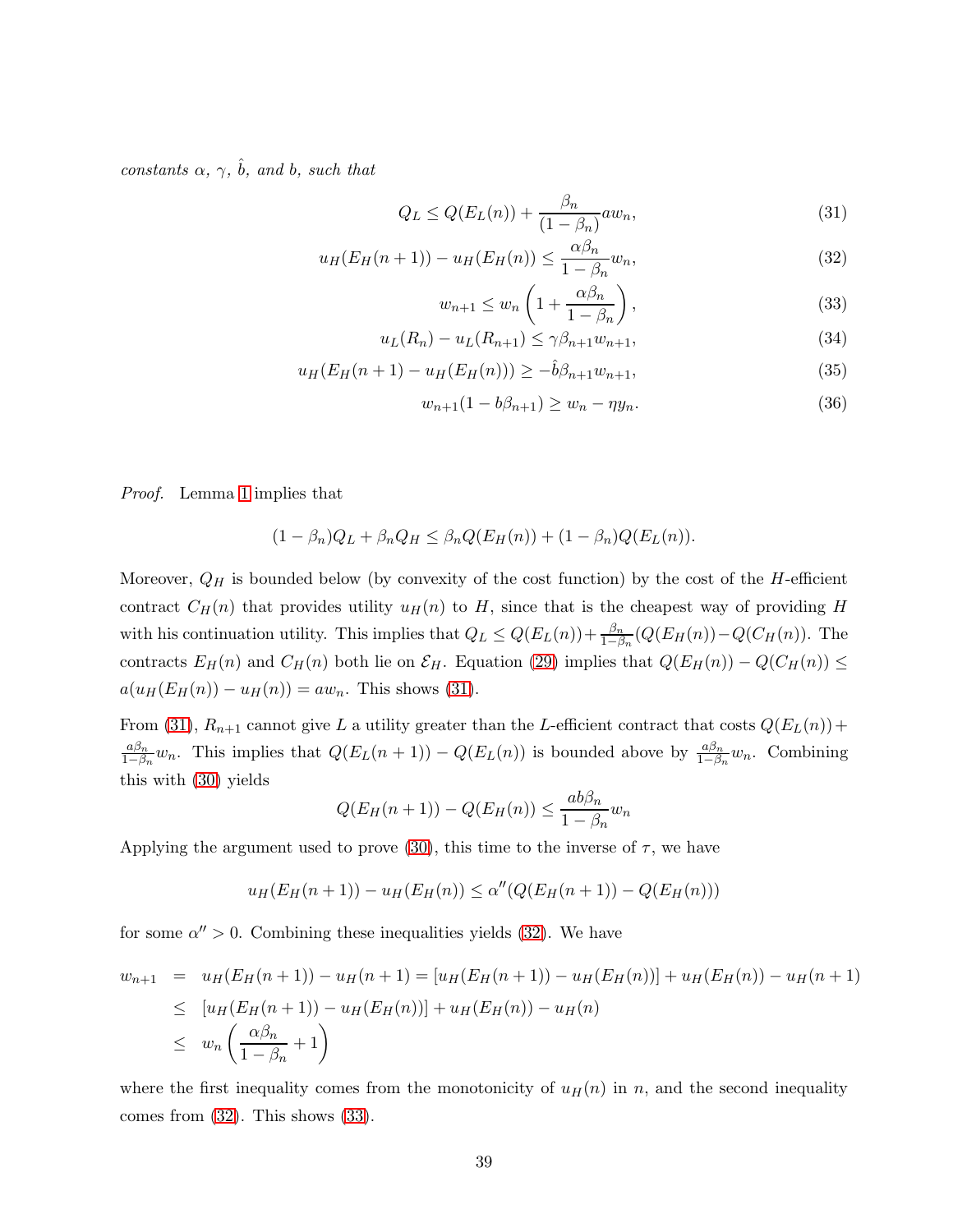Because L can hold on forever to  $R_n$ , his continuation utility  $u_L(n)$  is bounded below by  $u_L(R_n)$ . At round  $n + 1$ , P's expected cost conditional on facing L is bounded above by  $Q(E_L(n + 1))$  +  $\beta_{n+1}$  $\frac{p_{n+1}}{1-\beta_{n+1}}aw_{n+1}$ , from [\(31\)](#page-38-0). Repeating an earlier differential argument, we have  $u_L(E) - u_L(E') \leq$  $\alpha_L(Q(E) - Q(E'))$  for all  $E, E' \in \mathcal{E}_L$ , for some  $\alpha_L > 0$ . Therefore, the highest utility which may be achieved at that cost is bounded above by  $u_L(R_{n+1}) + \hat{\alpha}\beta_{n+1}/(1-\beta_{n+1})w_{n+1}$ , for some proportionality constant  $\hat{a}$ , and

$$
u_L(R_n) \le u_L(n) \le u_L(n+1) \le u_L(R_{n+1}) + \hat{a}\beta_{n+1}/(1-\beta_{n+1})w_{n+1},
$$

which yields [\(34\)](#page-38-0).

In general,  $u_H(E_H(n+1) - u_H(E_H(n)))$  may be negative. From [\(34\)](#page-38-0), we have

$$
u_L(R_n) - u_L(R_{n+1}) \leq \hat{a}\beta_{n+1}/(1 - \beta_{n+1})w_{n+1}.
$$

Using that the map  $\tau$  introduced earlier has a continuously differentiable inverse, this implies that

$$
u_H(E_H(n+1) - u_H(E_H(n))) \geq -\hat{b}\beta_{n+1}/(1 - \beta_{n+1})w_{n+1},
$$

for some  $\hat{b} > 0$ , proving [\(35\)](#page-38-0).

For the last equation, subtracting  $u_H(E_H(n))$  from [\(2\)](#page-14-3) and rearranging (recalling that  $w_n =$  $u_H(E_H(n)) - u_H(n)$  leads, along any choice sequence, to

$$
w_{n+1} = w_n - \eta y_n + \eta w_{n+1} + (1 - \eta)(u_H(E_H(n+1)) - u_H(E_H(n))).
$$
\n(37)

Combining this with [35](#page-38-0) yields

<span id="page-39-1"></span>
$$
w_{n+1} - w_n \ge \eta w_{n+1} - \eta y_n - b\beta_{n+1} w_{n+1},
$$

<span id="page-39-0"></span>and the hence [\(36\)](#page-38-0).

LEMMA 12 There exists  $q$  $q > 0$  such that for any C on  $\mathcal{E}_L$  and  $R \in \mathcal{H}$  such that  $u_L(R) = u_L(C)$ ,

$$
Q(R) - Q(C) \ge q(u_H(C) - u_H(R))^2.
$$

*Proof.* For each  $C \in \mathcal{E}_L$ , we parameterize the contract set  $\mathcal{U}_L(C) = \{R \in \mathcal{H} : u_L(\tilde{C}) = u_L(C)\}\$ as  $\{C_{\lambda}\}\$  where  $\lambda \in [0,1]$  and  $C_0 = C$ . Let  $Q(\lambda) = Q(C_{\lambda})$  and  $u_H(\lambda) = u_H(C_{\lambda})$ . By efficiency of C, we have  $Q'(0) = 0$ . Because  $u<sub>L</sub>$  is concave, Q is convex, and  $u<sub>L</sub>$ 's iso-level curves are nonlinear, there exists  $\hat{q} > 0$  such that  $Q(\lambda) - Q(0) \geq \hat{q} \lambda^2$  for  $\lambda$  in a right neighborhood of 0. By compactness and convexity of  $\mathcal{U}_L(C)$ , moreover,  $\hat{q}$  may be chosen small enough so that the inequality holds for all  $\lambda \in [0,1]$ . Since  $u_H$  has bounded derivatives, there must exists  $\bar{u} > 0$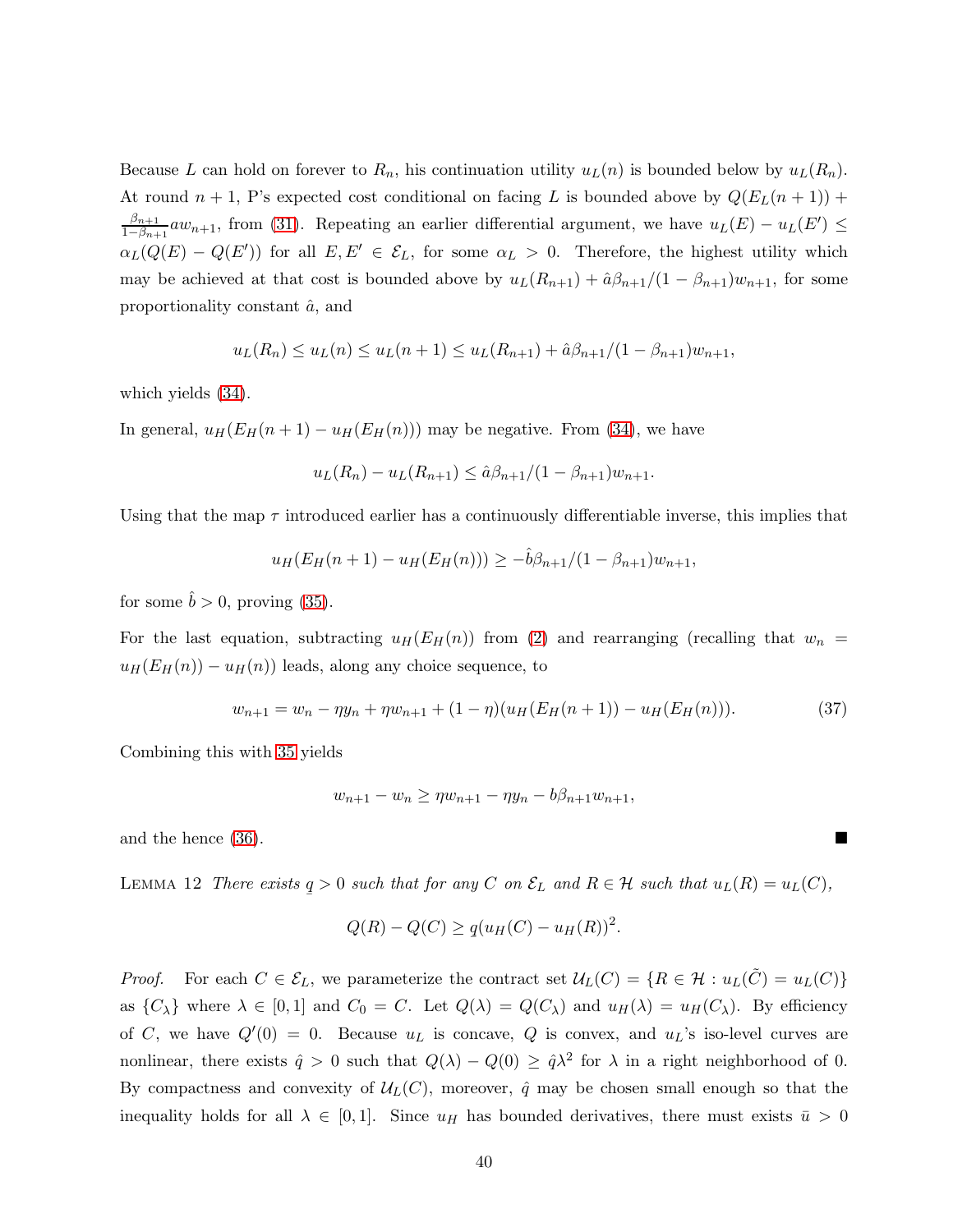such that  $|u_H(\lambda) - u_H(0)| \leq \bar{u}\lambda$  (the single crossing property between  $u_H$  and  $u_L$  imply that  $u_H(\lambda) \le u_H(0)$  for all  $\lambda \in [0, 1]$ ). Combining these inequalities, there exists  $q$  $(C) > 0$  such that

$$
Q(C_{\lambda}) - Q(C) \ge q(C) (u_H(C) - u_H(C_{\lambda}))^{2}.
$$

<span id="page-40-0"></span>Moreover,  $q(C)$  can clearly be chosen to vary continuously in  $C \in \mathcal{E}_L$ . By compactness of  $\mathcal{E}_L$ , ¯ q  $q = \min_{C \in \mathcal{E}_L} q$ ¯  $(C)$  is strictly positive and yields the desired inequality.

LEMMA 13 There exist positive constants  $k_2, k_3$  such that

$$
y_n^2 \le k_2 [Q(R_{n+1}) - Q(E_L(n))] + k_3 \gamma \beta_{n+1} w_{n+1}
$$
\n(38)

Proof. We have

$$
y_n^2 = [(u_H(E_H(n) - u_H(E_H(n+1)))) + (u_H(E_H(n+1)) - u_H(R_{n+1}))]^2
$$
  
\n
$$
\leq 2[u_H(E_H(n) - u_H(E_H(n+1)))]^2 + 2[u_H(E_H(n+1)) - u_H(R_{n+1})]^2
$$
  
\n
$$
\leq k_1[Q(E_H(n)) - Q(E_H(n+1))]^2 + k_2[Q(R_{n+1}) - Q(E_L(n+1))]
$$
  
\n
$$
\leq k_2[Q(R_{n+1}) - Q(E_L(n))] + k_3[Q(E_L(n)) - Q(E_L(n+1))].
$$

The first inequality is standard  $((a + b)^2 \leq 2a^2 + 2b^2)$ . The second inequality comes from the linear relation between  $Q(E_H(n))$  and  $u_H(E_H(n))$  (see Lemma [11\)](#page-38-0) and Lemma [12](#page-39-0) applied to the contracts  $C = E_L(R_{n+1})$  and  $R = R_{n+1}$ . The last inequality comes from [\(30\)](#page-37-1) and the fact that  $[Q(E_L(n)) - Q(E_L(n+1))]^2$  is bounded above by  $\overline{Q}(Q(E_L(n)) - Q(E_L(n+1)))$  for some constant  $Q$ , by compactness.

The difference  $Q(E_L(n)) - Q(E_L(n+1))$  is proportional to  $u_L(R_n) - u_L(R_{n+1})$  (by a simple transpo-sition of the proof of [\(30\)](#page-37-1)), which is bounded above by  $\gamma \beta_{n+1} w_{n+1}$ , from [\(34\)](#page-38-0) [Also put in Regular bounds]. Therefore, we get

$$
y_n^2 \le k_2 [Q(R_{n+1}) - Q(E_L(n))] + k_3 \gamma \beta_{n+1} w_{n+1}
$$

which yields the result.

## D Proofs for Parts I and II

PROOF OF LEMMA [3](#page-13-0) Fix any choice sequence and let  $n_0$  denote the first round along that sequence such that  $\bar{w}_{n_0} \leq \varepsilon$ . By construction,  $\bar{w}_{n_0-1} > \varepsilon$ . From Lemma [4](#page-14-2) (whose proof, in the main text, is independent of this lemma), we have  $u_H(n_0) \le u_H(n_0 - 1) + \eta \Delta_H$ . Therefore,

$$
\bar{w}_{n_0} \ge \bar{w}_{n_0-1} + u_H(n_0 - 1) - u_H(n_0) \ge \varepsilon - \eta \Delta_H.
$$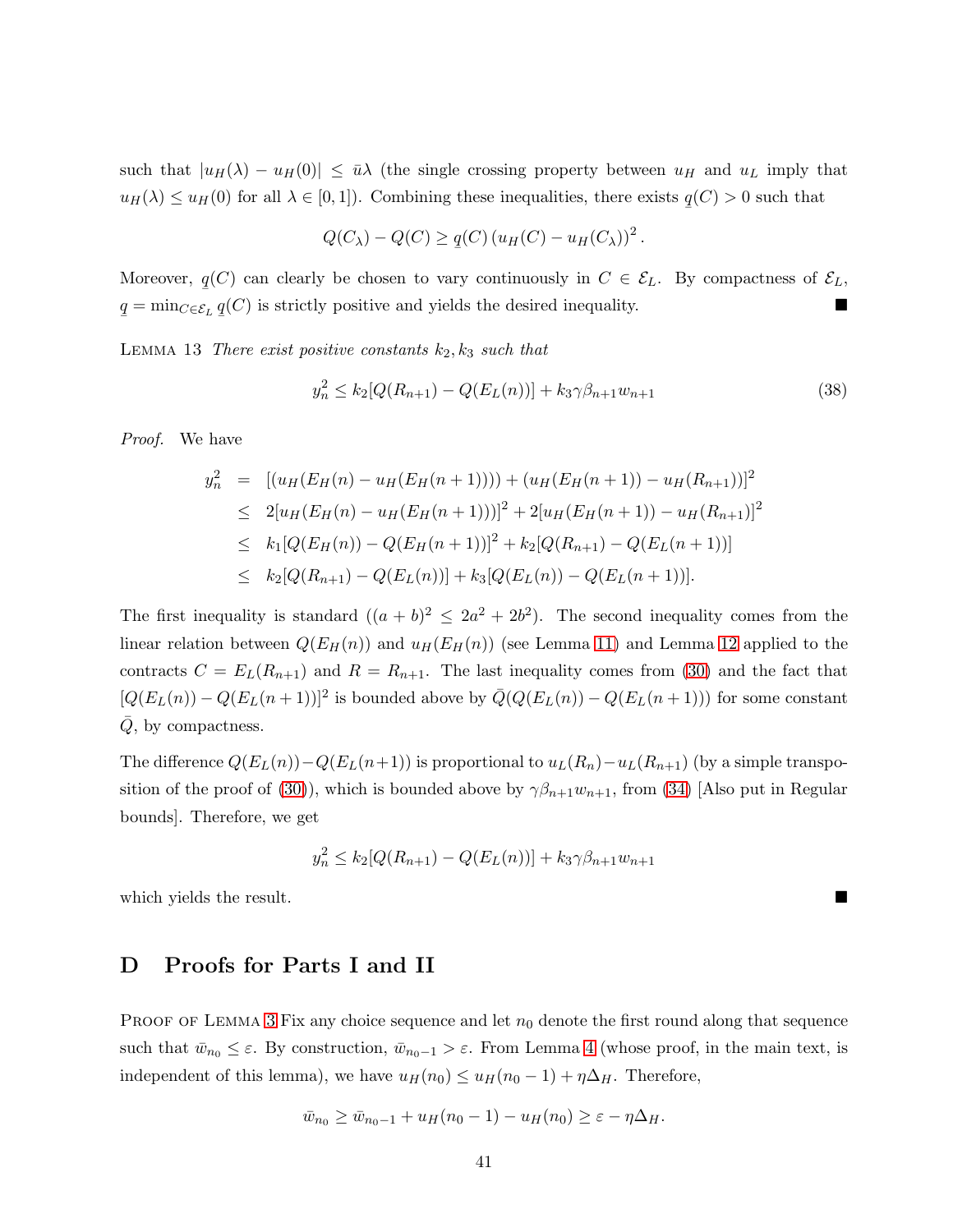<span id="page-41-0"></span>Since we can always select a choice sequence along which  $\beta_n$  is weakly decreasing, we also get  $\beta_{n_0} \leq \beta_0$ .

LEMMA 14 i) For any round  $n_0$ ,  $\tilde{\varepsilon} > 0$ , and choice sequence, there exists a round  $n > n_0$ such that  $u_H(R_n) \geq \max\{u_H(E_H(R_m)) : m \leq n_0\} - \breve{\varepsilon}$ . ii) The augmented rent index  $\bar{w}_n =$  $\max\{u_H(E_H(R_m)) : m \leq n\} - u_H(n)$  converges to zero as n goes to infinity, along any choice sequence.

*Proof.* i) Fix  $\epsilon > 0$ . Proposition [2](#page-11-1) guarantees that, along any choice sequence,  $R_n$  converges to an L-efficient  $\bar{C}_L$ . Continuity of  $u_H(\cdot)$  implies that there exists a round  $\check{n}$  such that  $u_H(R_n) \geq$  $u_H(\bar{C}_L)-\tilde{\varepsilon}$  for all  $n \geq \tilde{n}$ . Therefore, it suffices to show that  $u_H(\bar{C}_L) \geq \max\{u_H(E_H(R_m)) : m \leq n_0\}$ for all  $n_0$ . Equivalently, we must show that  $u_H(\bar{C}_L) \ge \max\{u_H(E_L(R_m)) : m \le n_0\}$  for all  $n_0$  since, by construction,  $E_H(R)$  and  $E_L(R)$  give the same utility to H for any  $R \in \mathcal{H}$ . For contracts C, C' on the L-efficiency line  $\mathcal{E}_L$ ,  $u_H(C) \leq u_H(C')$  if and only if  $u_L(C) \leq u_L(C')$ . Therefore, it suffices to show that  $u_L(\bar{C}_L) \ge \max_{m \in \mathbb{N}} \{u_L(E_L(R_m))\}$ . By construction,  $u_L(E_L(R)) = u_L(R)$  for all  $R \in \mathcal{H}$ , since  $E_L(R)$  is the L-efficient contract that gives L the same utility as R. Therefore, we have reduced the problem to showing that

$$
u_L(\bar{C}_L) \ge \max_{m \in \mathbb{N}} \{ u_L(R_m) \}.
$$

We recall that for all  $n, u_L(n) \geq u_L(R_n)$  (since holding on to  $R_n$  is always a feasible strategy for L, and that  $u_L(n)$  is nondecreasing in n for all choice sequences (see Lemma [4,](#page-14-2) the argument also applies to L). Since  $R_n$  converges to  $\bar{C}_L$  and  $u_L(n)$  must converge to  $u_L(\bar{C}_L)$ . Since  $u_L(n)$  is nondecreasing, we get

$$
u_L(R_n) \le u_L(n) \le u_L(\bar{C}_L),
$$

<span id="page-41-1"></span>which concludes the proof of i). To prove ii), it suffices to notice that  $\max\{u_H(E_H(R_m)) : m \leq n\}$ and  $u_H(R_n)$  both converge to  $u_H(\bar{C}_L)$ , from the previous reasoning.

Lemma 15 There exists a pushdown sequence at Block 1.

*Proof.* Let  $\mu^{\theta}(\{\tilde{R}_n\})$  denote the probability, conditional on facing type  $\theta$ , of observing choice sequence  $\{\tilde{R}_n\}$  until  $\hat{u}_1$  is reached. By definition, summing over all choice sequence with elements in H and truncated at the first round when  $\hat{u}_1$  is reached, we have  $\sum_{\{\tilde{R}_n\}} \mu^H(\{\tilde{R}_n\}) = \mu_0$ . Because L always chooses contracts in  $\mathcal{H}$ , we also have  $\sum_{\{\tilde{R}_n\}}\mu^L(\{\tilde{R}_n\})=1$ . These two equations immediately imply that there exists a choice sequence  ${R_n^0}$  such that  $\mu^H({R_n^0})/\mu^L({R_n^0}) \leq \mu_0$ . Conditional on observing that choice sequence, the posterior is given by Bayesian updating

$$
\hat{\beta}_1 = \frac{\mu^H(\{R_n^0\})\hat{\beta}_0}{\mu^H(\{R_n^0\})\hat{\beta}_0 + \mu^L(\{R_n^0\})(1 - \hat{\beta}_0)}
$$

.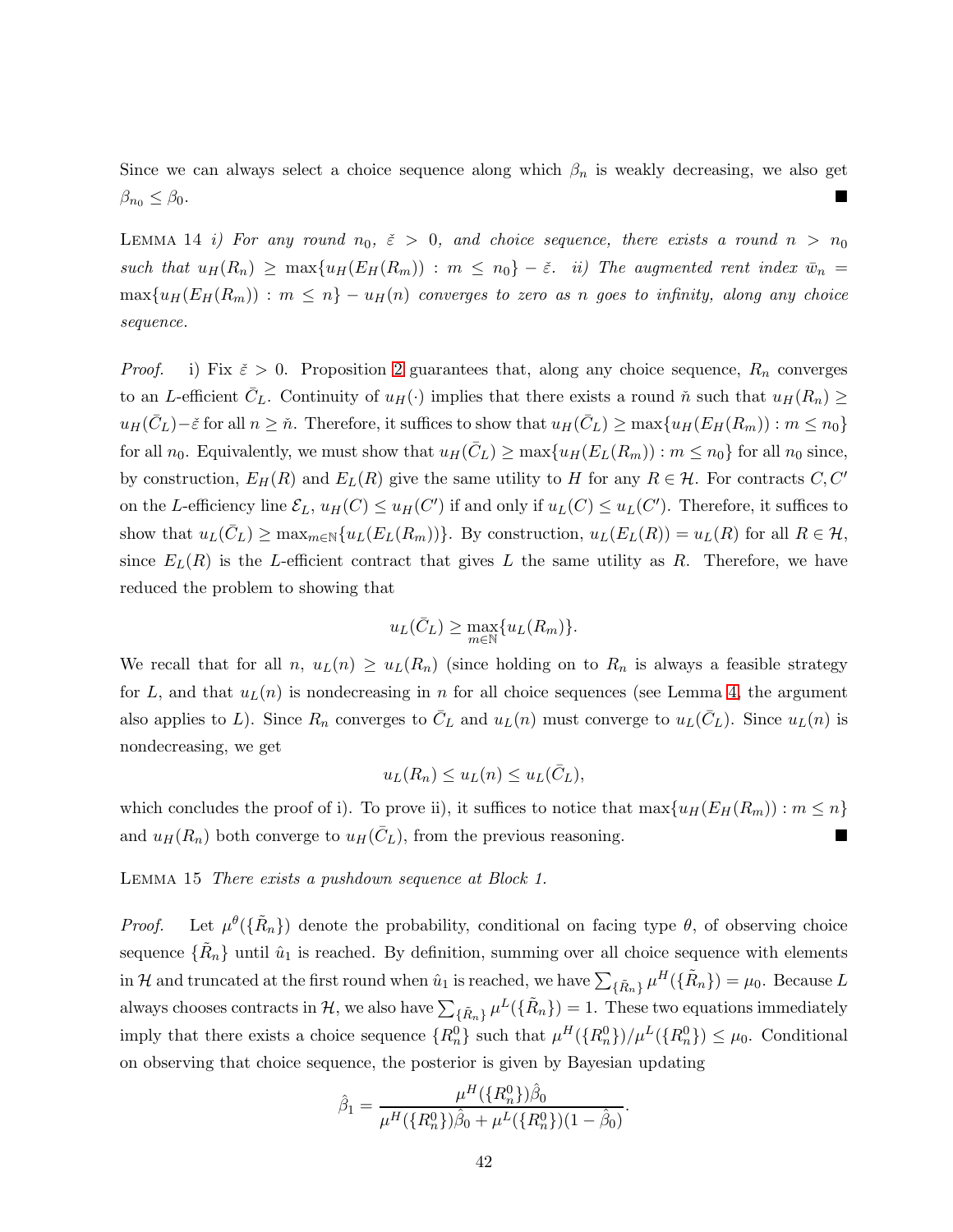Dividing by  $\mu^L(\lbrace R_n^0 \rbrace)$  and using that  $\mu^H(\lbrace R_n^0 \rbrace)/\mu^L(\lbrace R_n^0 \rbrace) \leq \mu_0$  yields the result. For any  $\tilde{\epsilon}$ , let

<span id="page-42-0"></span>
$$
D(\tilde{\epsilon}) = \min\{Q(C) - Q(E) : C \in \mathcal{H}, E \in \mathcal{E}_H : u_H(E) \le u_H(E_H(C)) + \tilde{\epsilon}\}.
$$
 (39)

<span id="page-42-1"></span> $D(\tilde{\epsilon})$  is nonincreasing in  $\tilde{\epsilon}$ . Moreover, because  $\mathcal{E}_H$  and  $\mathcal{E}_L$  are smooth and disjoint curves of the compact domain  $\mathcal{C}, D(\tilde{\epsilon})$  is strictly positive for  $\tilde{\epsilon}$  small enough. For such values of  $\tilde{\epsilon}, D(\tilde{\epsilon})$  defines a lower bound on the inefficiency of contracts in  $\mathcal H$  conditional on facing  $H$ .

LEMMA 16 If at the beginning of any block k,  $w_{n(k-1)} \leq \varepsilon$ , then for all rounds n of block k,

$$
Q(R_n) \ge Q(E_H(R_{n(k-1)})) + D(\varepsilon)
$$

*Proof.* Let C denote the L-efficient contract that gives H utility  $u_H(n(k-1))$ . Since  $u_H(n)$ is nondecreasing, we have for any round n of block k,  $u_H(n(k-1)) \le u_H(n)$ . From part iv) of Proposition [1,](#page-10-0) this implies that  $R_n$  must cost weakly more than C: otherwise, we would have  $u_L(E_L(R_n)) < u_L(C)$ , which would imply that  $u_H(n) \leq u_H(E_H(R_n)) < u_H(E_H(C)) = u_H(n(k-1))$ 1)), a contradiction. By assumption, we have  $u_H(E_H(R_{n(k-1)})) - u_H(C) = w_{n(k-1)} \leq \varepsilon$ . By definition of  $D(\varepsilon)$ , this implies that  $Q(C) \ge Q(E_H(R_{n(k-1)})) + D(\varepsilon)$ . Since  $Q(R_n) \ge Q(C)$ , this proves the lemma.

<span id="page-42-2"></span>We will consider  $\varepsilon$  such that  $D(2\varepsilon) > 0$ , we let  $D = D(2\varepsilon)$  denote the lower bound on the loss that is used throughout the proof.

REMARK 2 In principle, one could reach a block k for which  $w_{k-1}$ , and hence  $\hat{w}_{k-1}$ , is greater than  $2\varepsilon$ , which would imply that the lower bound D on the loss is not quaranteed to hold for that block. If that is the case, however, Lemma [3](#page-13-0) guarantees that one can find a later round for which  $\bar{w}_n$  is in  $(\varepsilon/2, \varepsilon)$ , and one can restart the analysis from that round (i.e., this is our new "n<sub>0</sub>"). Moreover,  $\hat{\beta}_{k-1} \leq \beta_0$ , so the two conclusions of Lemma [3](#page-13-0) hold. Re-starting Part I from the new round  $n_0$ , one may encounter a block for which this problem arises again, in which case one reinitialize the analysis again, starting from a yet later round. However, because  $\bar{w}_n$  converges to zero along any choice sequence as n goes to infinity, by Lemma [14,](#page-41-0) there can only be finitely many initializations: there must be a round  $n_0$  such that i)  $\bar{w}_{n_0} \in (\varepsilon/2, \varepsilon)$ , ii)  $\beta_{n_0} \leq \beta_0$ , and iii)  $\hat{w}_k$ remains below  $2\varepsilon$  for all blocks constructed from  $n_0$ .

### PROOF OF LEMMA [5](#page-19-3)

We fix throughout some small  $\bar{\varepsilon} > 0$ . Consider some round n contract  $R_{n+1}$  in the menu  $M_n \cup \{R_n\}$ . If  $\mu_n^L(R_{n+1}) \geq \bar{\varepsilon}$ , then  $\mu_n(R_{n+1}) \leq \frac{1}{\bar{\varepsilon}}$  $\frac{1}{\bar{\varepsilon}}$ , and hence  $\beta_{n+1} \leq \frac{\beta_n}{\bar{\varepsilon}}$  $\frac{S_n}{\bar{\varepsilon}}$ . The set of contracts  $R_{n+1}$  for which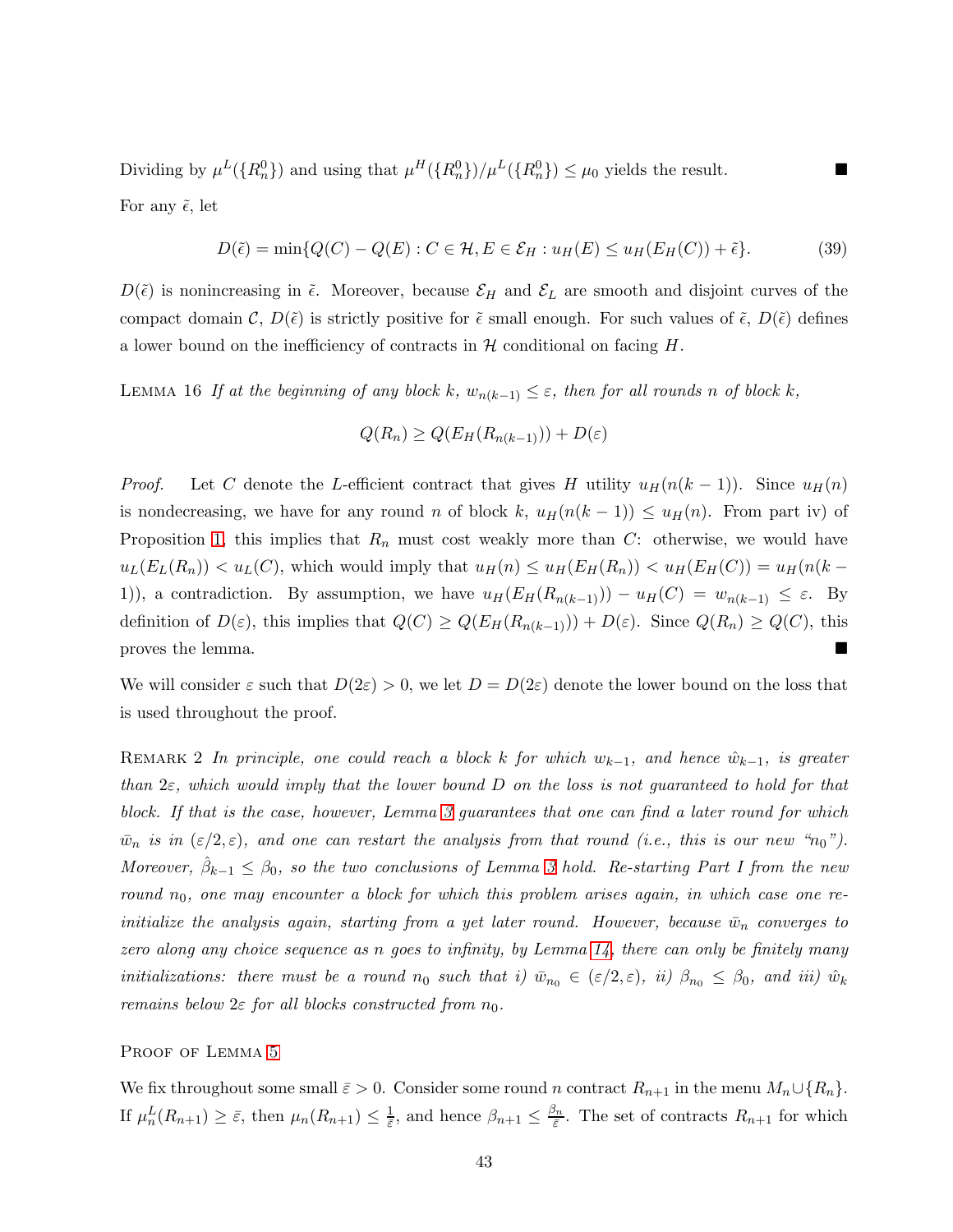$\mu_n^L(R_{n+1}) < \bar{\varepsilon}$  has probability at most  $G\bar{\varepsilon}$ , where G is the upper bound on the size of the menu. Therefore, with probability  $1 - G\bar{\varepsilon}$ .

$$
\beta_{n+1} \leq \frac{\beta_n}{\bar{\varepsilon}}
$$

From [\(33\)](#page-38-0) in the Appendix,  $w_{n+1} \leq w_n \left(1 + \frac{\alpha \beta_n}{1 - \beta_n}\right)$ .

At round  $\bar{n}$ , we have  $\beta_{\bar{n}} \leq \eta^d$  and  $w_{\bar{n}} \leq \bar{w}\eta$ . Therefore,  $\beta_{\bar{n}+1} \leq \eta^d/\bar{\varepsilon}$  and  $w_{\bar{n}+1} \leq k_1\eta$  for some constant k<sub>1</sub>. This implies in particular that with probability  $1 - G\bar{\varepsilon}$ , the lower bound  $D = D(2\varepsilon)$ on the loss is valid for round  $\bar{n} + 1$ , because  $w_{n+1} \leq 2\varepsilon$ . The previous reasoning can be applied by induction to rounds  $n = \bar{n}, \ldots, \bar{n} + \bar{N} - 1$ . It implies that with probability  $1 - k(\bar{N})\bar{\varepsilon}$ , we have

$$
\beta_n \le (\bar{\varepsilon})^{-\bar{N}} \bar{\beta} \eta^d \tag{40}
$$

$$
w_n \le \bar{W}(\bar{N})\eta \tag{41}
$$

for all  $n \in {\overline{n}, \ldots, \overline{n} + \overline{N}}$ , for some constants  $k(\overline{N})$  and  $\overline{W}(\overline{N})$  independent of  $\overline{\varepsilon}$  and  $\eta$ .

Consider choice sequences such that  $\beta_n$  and  $w_n$  satisfy the inequalities above throughout the block, which occur with probability  $1 - k(\bar{N})\bar{\varepsilon}$ . We now show that, at round  $n = \bar{n}$ ,  $Q(R_{n+1}) - Q(E_L(n))$ must be of order  $O\left(\frac{\beta_n}{n^L(R)}\right)$  $\mu_n^L(R_{n+1})$  . If each term in the sum entering P's IC constraint [\(11\)](#page-24-0) is nonnegative, this result comes from the inequality[40](#page-43-0)

<span id="page-43-1"></span>
$$
w_n a \beta_n \ge \mu_n^L(R_{n+1})[\beta_n \mu_n(R_{n+1}) \eta D + (1 - \beta_n) \eta(Q(R_{n+1}) - Q(E_L(n)))]
$$

which implies that

$$
Q(R_{n+1}) - Q(E_L(n)) \le \frac{aw_n}{\eta(1 - \beta_n)} \frac{\beta_n}{\mu_n^L(R_{n+1})}.
$$
\n(42)

In general, while some terms  $\mu_n^L(R_{n+1})(1-\beta_n)\eta(Q(R_{n+1})-Q(E_L(n)))$  of that sum may be negative, they can only be very slightly so: we have

$$
Q(R_{n+1}) - Q(E_L(n)) \ge Q(E_L(n+1)) - Q(E_L(n)) \ge -k\beta_{n+1}w_{n+1},
$$

where the second inequality comes [\(34\)](#page-38-0) of Lemma [11](#page-38-0) in the Appendix. Moreover,  $w_{n+1} \leq$  $w_n\left(1+\frac{\alpha\beta_n}{1-\beta_n}\right)$ ), from equation [\(33\)](#page-38-0) in the Appendix, and  $\mu_n^L(R_{n+1})\beta_{n+1}$  is of order  $\beta_n$ . Therefore, the lower bound is of order  $\eta \times w_n \beta_n$ , for each term of the sum that is negative. Since there are at most G of them, we conclude that [\(42\)](#page-43-1) holds up to a term of order  $\eta\beta_n$ , which is negligible. This shows that for all  $R_{n+1}$  such that  $\mu_n^L(R_{n+1}) \geq \sqrt{\beta_n}$ , the difference  $Q(R_{n+1}) - Q(E_L(n))$  is at most of order  $\sqrt{\beta_n}$ . By Lemma [13](#page-40-0) of the Appendix, this implies that  $y_n$  is  $O(\eta^{d/4})$ , because  $y_n^2$  is bounded above  $Q(R_{n+1}) - Q(E_L(n)) + b\beta_{n+1}w_{n+1}$ , and the first term is of order  $\beta_n^2$ , while the latter

<span id="page-43-0"></span><sup>&</sup>lt;sup>40</sup>The inequality holds, because each term in the sum is nonnegative, and  $w_n a \beta_n$  is bigger than the sum.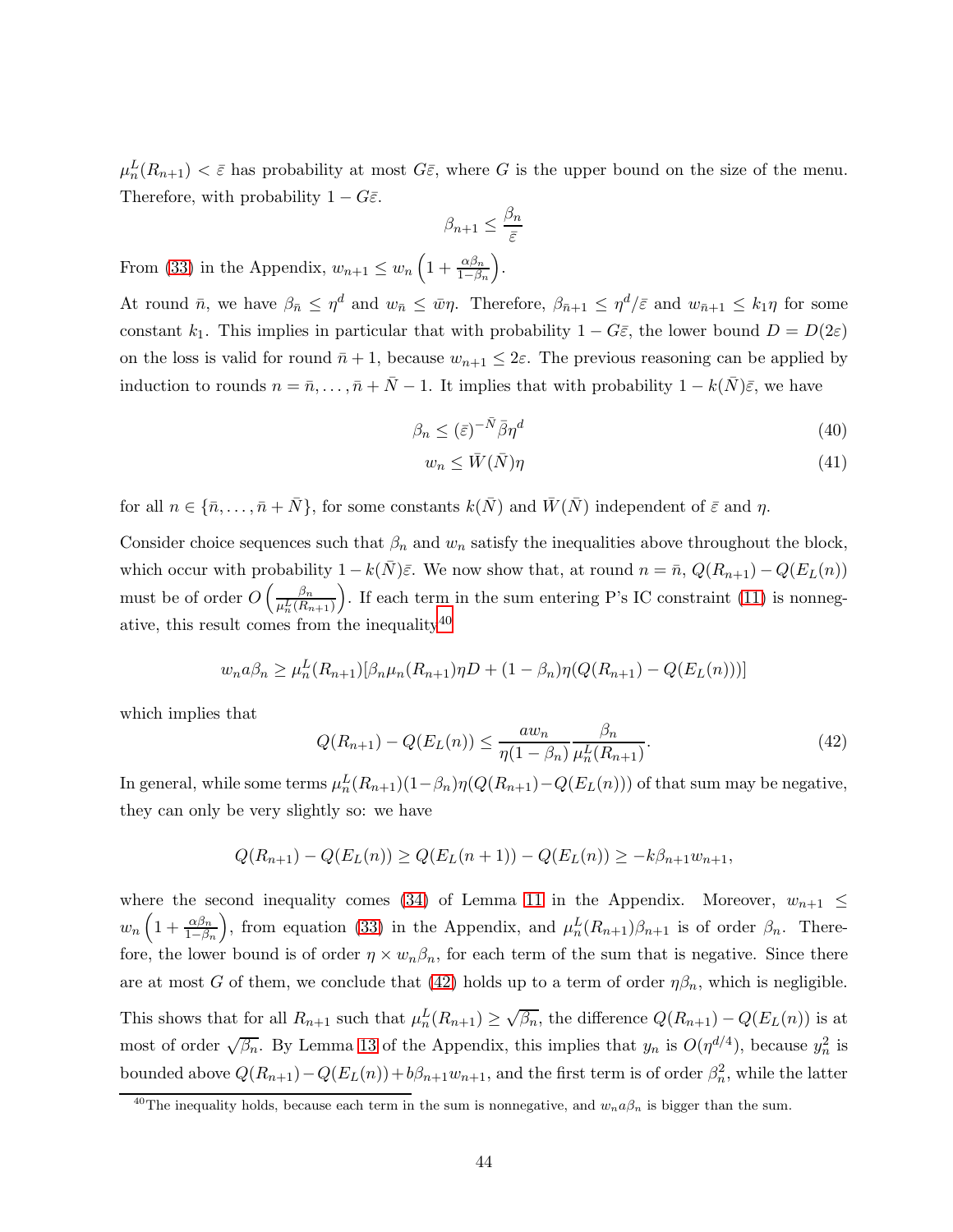is of order  $\beta_n \eta$ . Moreover, the set of contracts  $R_{n+1}$  for which  $\mu_n^L(R_{n+1}) < \sqrt{\beta_n}$ , is negligible: it arises with probability at most  $G\sqrt{\beta_n}$ . Since  $\sqrt{\beta_n} = O(\eta^{d/2})$  is small compared to  $\bar{\varepsilon}$  for  $\eta$  small enough, we conclude that with probability  $1 - O(\bar{\varepsilon})$ ,  $\beta_n = O(\eta^d)$ ,  $w_n = O(\eta)$  and  $y_n = O(\eta^{d/4})$  for round  $\bar{n}$  and, by induction, for all rounds of the block.

# E Proofs for Part III

PROOF OF LEMMA [6](#page-24-2)

By assumption,  $\beta_N \leq \eta^d$  so  $\beta_N$  becomes arbitrarily small as  $\eta$  gets small. Recall equation [\(33\)](#page-38-0) from Lemma [11](#page-38-0)

$$
w_{n+1} \le w_n \left( 1 + \frac{\alpha \beta_n}{1 - \beta_n} \right)
$$

where  $\alpha > 0$ . By Bayesian updating, we have  $\beta_{n+1} = \frac{\mu_n \beta_n}{\mu_n \beta_n + (1 - \mu_n)}$  $\frac{\mu_n p_n}{\mu_n \beta_n + (1-\beta_n)}$ . Since  $\beta_N$  is arbitrarily small, the denominator is arbitrarily close to 1 for  $n = N$ . More generally we have, for  $\eta$  small enough,

<span id="page-44-1"></span>
$$
\beta_{n+1} \le \mu_n \beta_n (1 + \epsilon) \tag{43}
$$

where  $\epsilon$  is a small positive constant, as long as  $\beta_n$  remains small. At N, we have  $\beta_N \leq \eta^d$  and  $w_N = e_N - u_N \leq \bar{e}_N - u_N \leq \frac{\eta D}{2a}$  $\frac{pD}{2a}$ , which implies that  $w_{N+1} \leq \frac{pD}{2a}$  $\frac{\partial D}{\partial a}(1+(1+\varepsilon)\alpha\beta_n)$ . From [\(13\)](#page-24-3), this implies that  $\mu_N \leq \frac{1}{2} + O(\eta) \leq \frac{3}{5}$  $\frac{3}{5}$ .

<span id="page-44-3"></span>Consider the first round  $M > N$  for which  $\mu_M \geq 3/4$ . The probability  $\beta_n$  is decreasing<sup>[41](#page-44-0)</sup> until at least round  $M$ . Proceeding by induction, from round  $N$  to round  $M$ , the previous inequalities imply that

$$
w_{N+m} \le w_N \prod_{i=1}^m (1 + \alpha (1 + \varepsilon) \beta_{N+i}) \tag{44}
$$

<span id="page-44-2"></span>and

$$
\beta_{N+i} \le \beta_N \prod_{j=0}^{i-1} \left(\mu_{N+j}(1+\epsilon)\right),\tag{45}
$$

and [\(43\)](#page-44-1) is valid for all rounds  $n \in \{N, \ldots, M\}$ . From [\(45\)](#page-44-2), we have

$$
\beta_{N+i} \le \left(\frac{3(1+\epsilon)}{4}\right)^i \beta_N
$$

Therefore, [\(44\)](#page-44-3) implies that

$$
w_M \le w_N \prod_{i=1}^{M-N} \left( 1 + \alpha (1+\varepsilon) \eta^d \left( \frac{3(1+\epsilon)}{4} \right)^i \right)
$$

<span id="page-44-0"></span><sup>&</sup>lt;sup>41</sup>This comes from the Bayesian updating equation  $\beta_{n+1} = \frac{\mu_n \beta_n}{\mu_n \beta_n + (1-\beta_n)}$ , which is nondecreasing in  $\mu_n$ . Taking  $\mu_n = 1$  shows that  $\beta_{n+1} \leq \beta_n$  as long as  $\mu_n \leq 1$ .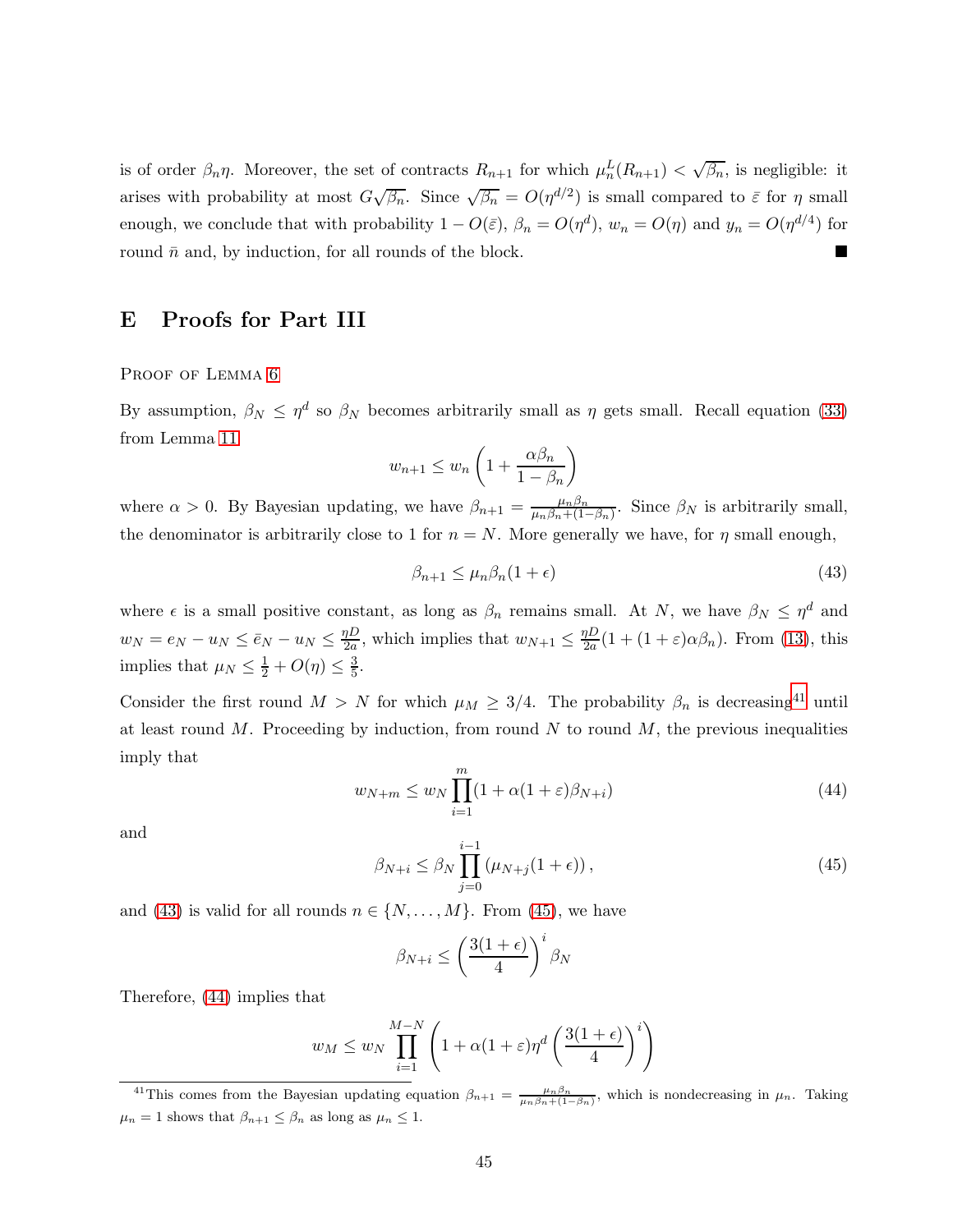The product

$$
\prod_{i=1}^{\infty} \left( 1 + \alpha (1 + \varepsilon) \eta^d \left( \frac{3(1 + \epsilon)}{4} \right)^i \right) \tag{46}
$$

is finite for  $\eta$  small enough, and converges to 1 as  $\eta$  goes to zero.<sup>[42](#page-45-1)</sup> Therefore, for  $\eta$  small,  $w_M$  is bounded above by  $\frac{5}{4}w_N \leq \frac{5\eta D}{8a}$  $\frac{\eta D}{8a}$ . From [\(13\)](#page-24-3), this implies that  $\mu_M$  is bounded above by  $5/8 + O(\eta)$  < 3/4, so M cannot be finite. This shows that for  $\eta$  below some threshold  $\hat{\eta}$ ,  $\mu_n$  is bounded above by 3/4 for all  $n \geq N$  and, from [\(43\)](#page-44-1), that  $\beta_n$  is decreasing. Since  $w_n$  is bounded above by  $\frac{3}{2}w_N$  and  $w_N \leq \frac{\eta D}{2a}$  $\frac{pD}{2a}$ , the last claim follows easily.

LEMMA 17 There exists a positive constant  $\bar{A}$  such that

<span id="page-45-0"></span>
$$
y_n^2 \le \frac{\bar{A}\beta_{n+1}}{1-\beta_0} \tag{47}
$$

*Proof.* Equation [\(15\)](#page-24-5) implies that  $Q(R_{n+1}) - Q(E_L(n)) \leq \frac{\beta_n w_n a}{\eta(1-\beta_0)}$  $\frac{\beta_n w_n a}{\eta(1-\beta_0)}$ , since  $\beta_n \leq \beta_0$ . This, along with  $(16)$ , yield<sup>[43](#page-45-2)</sup>

$$
Q(R_{n+1}) - Q(E_L(n)) \le \frac{D\beta_{n+1}}{1 - \beta_0}.
$$

Combining this inequality with Lemma [13,](#page-40-0) we get

$$
y_n^2 \le k_2 \frac{D\beta_{n+1}}{1 - \beta_0} + k_4 \gamma \beta_{n+1} w_{n+1}.
$$

Since  $w_{n+1} \leq \frac{\eta D}{2a} \ll 1$ , taking  $\overline{A}$  slightly greater than  $k_2D$  proves the lemma. PROOF OF LEMMA<sub>7</sub>

Taking the square root of [\(22\)](#page-26-5) and multiplying the result by  $\frac{\sqrt{\beta_{\hat{N}+1}}}{\beta_{\hat{N}}}$  $\frac{\beta_{N+1}}{\beta_{\hat{N}}}$ , we get

$$
\frac{\beta_{\hat{N}+1}}{\beta_{\hat{N}}} \ge 2c\sqrt{\beta_{\hat{N}+1}}.
$$

Combining this with [\(20\)](#page-26-3) yields

$$
\frac{\beta_{\hat{N}+2}}{\beta_{\hat{N}+1}} \ge c\sqrt{\beta_{\hat{N}+1}}
$$

and, taking the square root of this expression,

<span id="page-45-3"></span>
$$
\frac{\sqrt{\beta_{\hat{N}+2}}}{\beta_{\hat{N}+1}} \ge \frac{\sqrt{c}}{\beta_{\hat{N}+1}^{1/4}}\tag{48}
$$

<span id="page-45-1"></span> $^{42}$ Indeed, taking the logarithm of that product, we obtain a sequence that is approximately geometric with geometric factor 3/4 and, hence converges, uniformly in  $\eta$ . Moreover, each term of the sequence is of order  $\eta^d$ , which converges to 0 as  $\eta$  goes to zero. This implies that all partial sums converge to zero and, by uniform convergence, that the sequence converges to zero as well. By continuity of the exponential function, the product itself thus converges to 1 as  $\eta$  goes to zero.

<span id="page-45-2"></span><sup>&</sup>lt;sup>43</sup>We are using  $\beta_{n+1} \geq \mu_n \beta_n$ , which comes from the first inequality of [\(18\)](#page-26-2).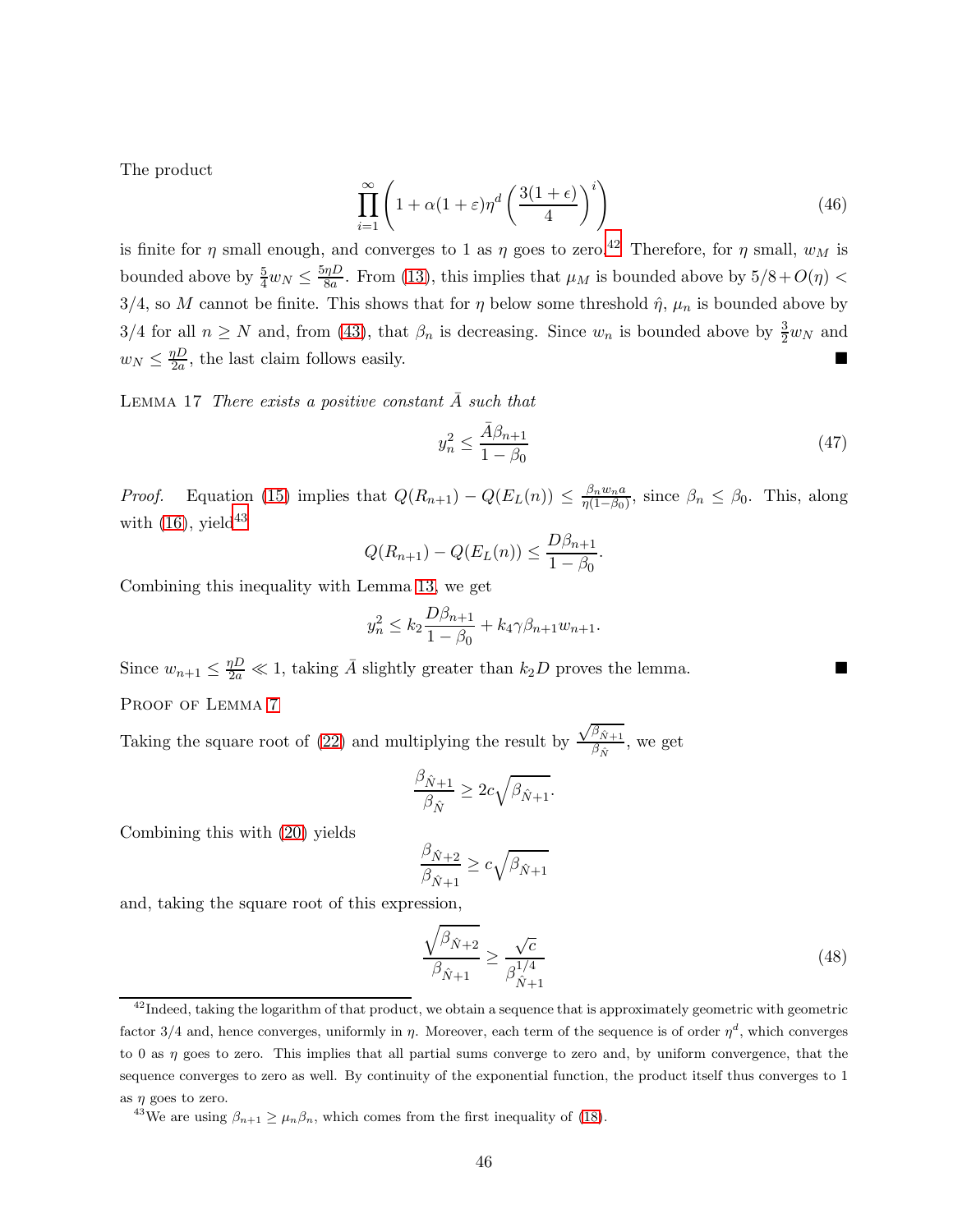Combining this with [\(23\)](#page-27-1) shows that [\(22\)](#page-26-5) holds at round  $\hat{N} + 1$ . Since  $\beta_n$  is non-increasing in n for  $n \geq \hat{N}$  and hence satisfies [\(23\)](#page-27-1) for all  $n \geq \hat{N}$ , we can apply the previous argument by induction to conclude that [\(22\)](#page-26-5) and [\(48\)](#page-45-3) hold for all  $n \geq \hat{N}$ .

Multiplying [\(20\)](#page-26-3) by  $\frac{\beta_n}{\beta_{n+1}}$ , we obtain

$$
\frac{q_{n+1}}{q_n} \ge 1 - \frac{c\beta_n}{\sqrt{\beta_{n+1}}}.
$$

From [\(48\)](#page-45-3) applied to round n (instead of  $\hat{N} + 1$ ), the last term is bounded above by  $\frac{c\beta_n^{1/4}}{\sqrt{c}}$ , which converges to zero as n goes to infinity.

### PROOF OF LEMMA [8](#page-27-2)

Suppose by contradiction that  ${q_n}$  converges to zero. This, along with the second assumption of the lemma, implies the existence, for any  $\varepsilon > 0$ , of an integer  $\bar{N}$  such that i)  $\frac{q_{n+1}}{q_n} \geq 1 - \varepsilon$  and ii)  $q_n \leq q_{\bar{N}} \leq \varepsilon$  for all  $n \geq \bar{N}$ .<sup>[44](#page-46-1)</sup> Convergence of  $\{q_n\}$  to zero also implies that  $\max_N \Pi_0^N q_k$  is bounded above by some constant  $\overline{\Pi}$ . Letting  $\tilde{\varepsilon} = \sqrt{q_{\overline{N}}}$ , we have  $\Pi_{\overline{N}+1}^{\overline{N}+k} q_k \leq \tilde{\varepsilon}^{2k}$  for all integers  $k \geq 1$ . Therefore, for any integer  $K \geq 1$ , we have

$$
q_{\bar{N}+K} = q_{\bar{N}+K} - q_{\infty} = \sum_{n \ge \bar{N}+K} (q_n - q_{n+1}) \le \tilde{c}\tilde{\varepsilon}^K \sum_{k \ge 0} \tilde{\varepsilon}^k,
$$

where  $\tilde{c} = c' \sqrt{\overline{\Pi}}$ . Taking  $K = 3$ , this yields

$$
q_{\bar{N}+3} \le \frac{c'}{1-\tilde{\varepsilon}} q_{\bar{N}}^{3/2} \le 2c' q_{\bar{N}}^{3/2}.
$$

Applying inequality i) above to  $n = \overline{N}$ ,  $\overline{N} + 1$ , and  $\overline{N} + 2$ , yields

$$
q_{\bar{N}+3} \ge q_{\bar{N}}(1-\varepsilon)^3.
$$

Combining these two inequalities yields  $(1-\varepsilon)^3 \leq 2c' q_{\bar{N}}^{1/2} \leq 2c' \varepsilon^{1/2}$ , which is impossible if we choose  $\varepsilon$  small enough. This yields the desired contradiction.

# <span id="page-46-0"></span>F Proof of Theorem [2,](#page-6-2) Part B

Let  $Q(u, \theta, \varepsilon)$  denote the cost of the cheapest contract that provides  $\theta$  with utility at least u and that is not within a distance  $\varepsilon$  of the  $\theta$ -efficient contract  $E_{\theta}(u)$  that provides  $\theta$  utility with that

<span id="page-46-1"></span><sup>&</sup>lt;sup>44</sup>Indeed, there exist N<sub>1</sub> such that i) holds for all  $n \geq N_1$  and N<sub>2</sub> such that  $q_n \leq \varepsilon$  for all  $n \geq N_2$ . Letting  $N = \max\{N_1, N_2\}$ , any  $\overline{N} \in \arg \max_{n \geq N} \{q_n\}$  satisfies conditions i) and ii).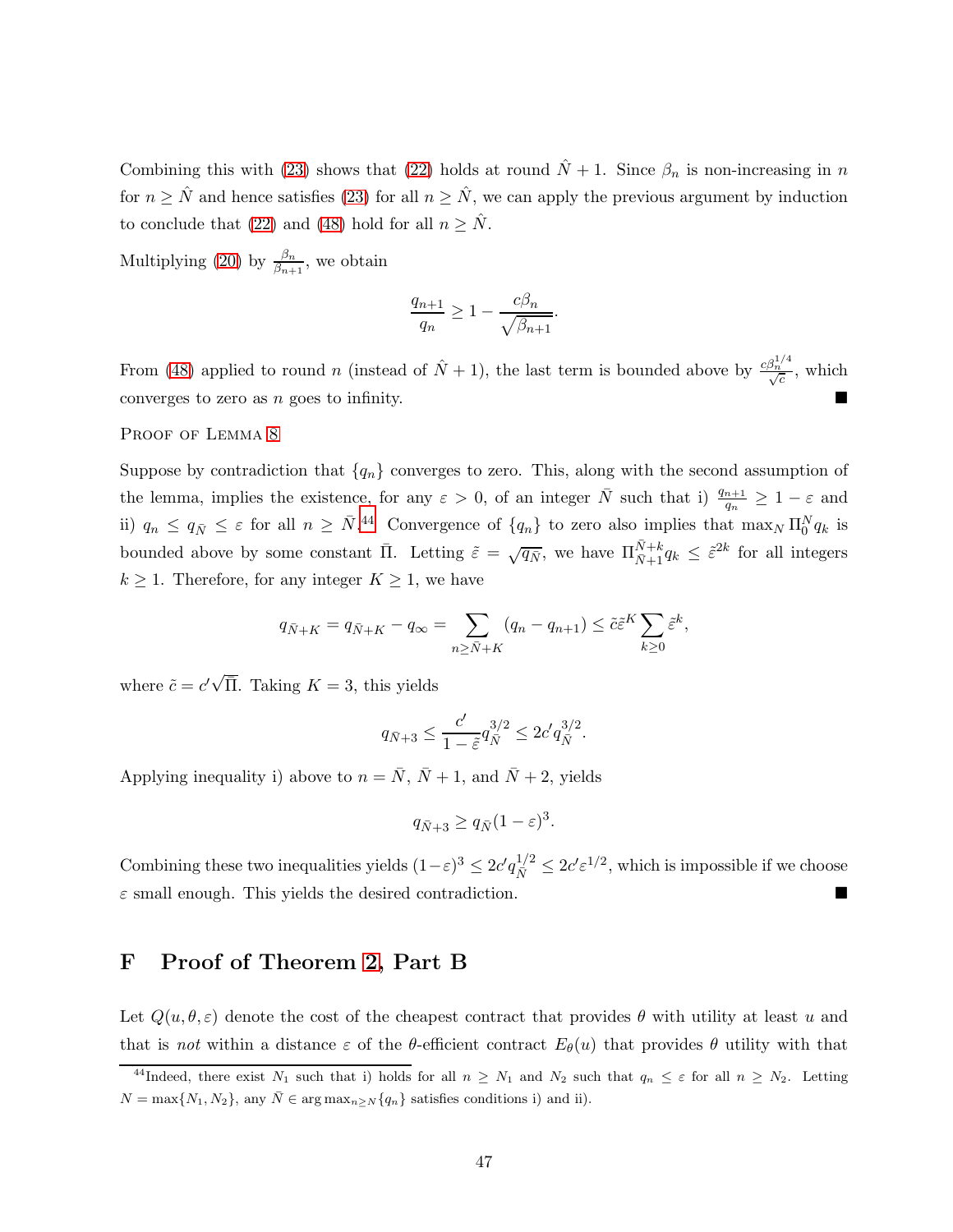utility. By a standard Taylor approximation argument (using convexity of Q and strict concavity of  $u_{\theta}$ , see proof of Lemma [12\)](#page-39-0), it is easy to show that  $Q(u, \theta, \varepsilon) \ge Q(E_{\theta}(u)) + \varepsilon^2$ .

From Part A, there exists a threshold  $\tilde{\eta}(\varepsilon^4)$  such that P must leave an expected utility to each type θ that is bounded below by  $u_{θ}(E_{θ}(R_0)) - ε^4$  for all η's below that threshold. The cheapest contract  $E_{\theta} = E_{\theta}(u_{\theta}(E_{\theta}(R_0)) - \varepsilon^4)$  that provides this utility costs  $Q(E_{\theta}(R_0)) - O(\varepsilon^4)$ . From Lemma [1,](#page-10-2) P's expected cost is bounded above by  $\beta_0 Q(E_H(R_0)) + (1 - \beta_0) Q(E_L(R_0))$  for any  $\eta$  and PBE. These observations imply Part B): if  $\theta$  accepted contracts that are  $\varepsilon$  away from  $E_{\theta}(R_0)$ , those would be  $\varepsilon + O(\varepsilon^4)$  away from  $E_\theta$ , and incur an excess cost of order  $\varepsilon^2$  above  $Q(E_\theta(R_0))$ . Therefore, if  $\theta$ accepted such contracts with probability at least  $\varepsilon$ , the efficiency loss, compared to accepting  $E_{\theta}(u)$ would be of order  $\varepsilon^3$ , compared to a maximal potential gain of order  $\varepsilon^4$ . Setting  $\bar{\eta}(\varepsilon) = \tilde{\eta}(\varepsilon^4)$  then yields the statement of Part B.

# G Notation

- $u_{\theta}(n)$ : type  $\theta$ 's continuation utility at the beginning of round n.
- $E_{\theta}(R)$ : If R is the H-Rent configuration,  $E_L(R)$  is the L-efficient contract that gives L the same utility as R and  $E_H(R)$  is the H-efficient contract that gives H the same utility as  $E_L(R)$  (see the definition preceding Theorem [2\)](#page-6-2).
- $E_{\theta}(n) = E_{\theta}(R_n)$ .
- $w_n = E_H(n) u_H(n)$ .
- $\bar{w}_n = \max\{E_H(m) : m \leq n\} u_H(n).$
- $y_n = E_H(n) u_H(R_{n+1}).$
- $\bar{C}_{\theta} = \lim_{n \to +\infty} u_{\theta}(n)$ .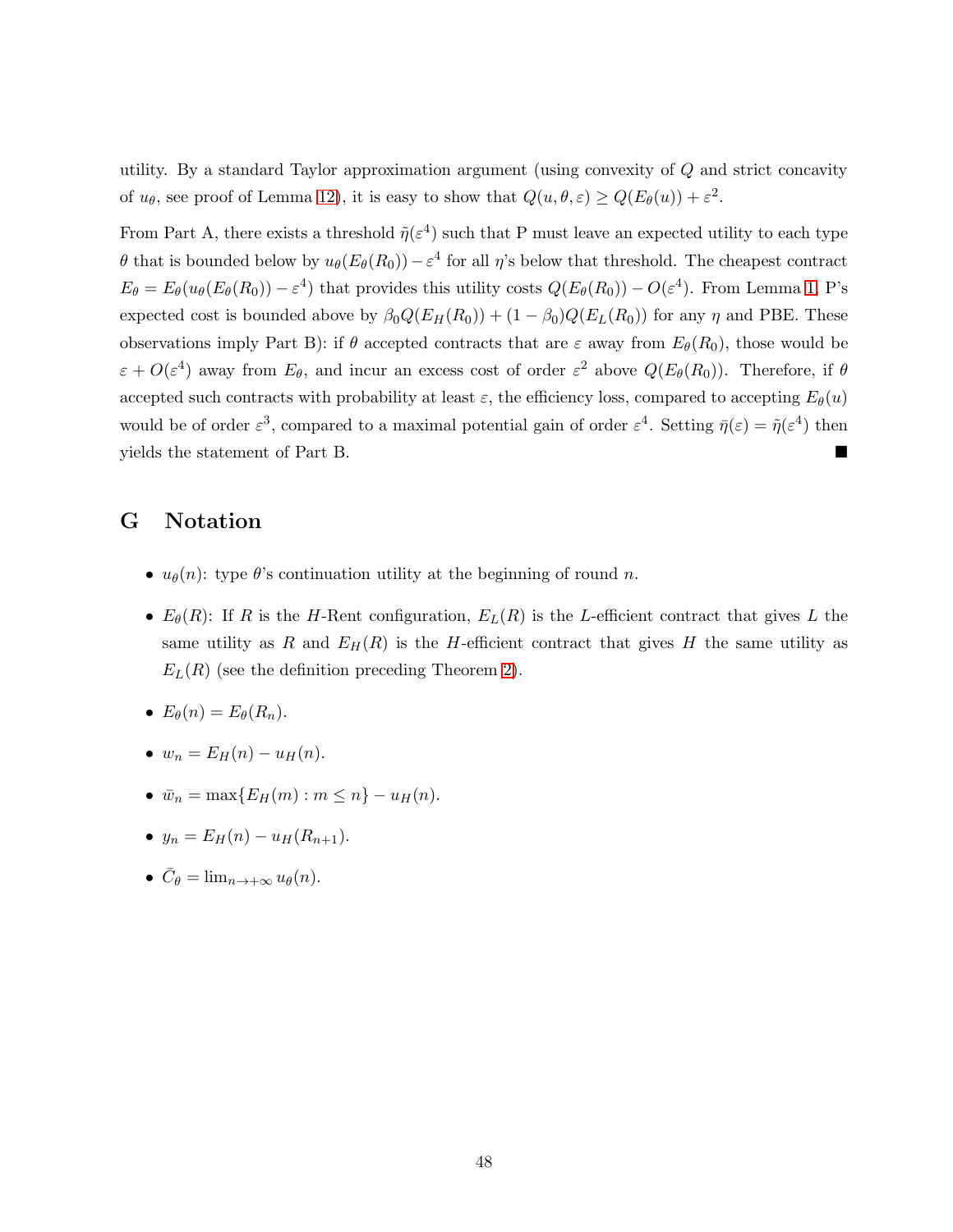# References

ABREU, D., GUL, F. "Bargaining and Reputation," *Econometrica*, Vol. 68, pp. 85–117.

ATAKAN, A., EKMEKCI, M. (2012) "Reputation in Long-Run Relationships," Review of Economic Studies, Vol. 79, pp. 451–480.

Ausubel, L., Deneckere, R (1989) "Reputation in bargaining and durable goods monopoly," Econometrica, Vol. 57, pp. 511–531.

BATTAGLINI, M. (2007) "Optimality and Renegotiation in Dymamic Contracting," Games and Economic Behavior, Vol. 60, pp. 213–246.

BERNHEIM, B.D., RAY, D. (1989) "Collective Dynamic Consistency in Repeated Games," Games and Economic Behavior, Vol. 1, pp. 295–326.

Bester, L., Strausz, R. (2001) "Contracting with Imperfect Commitment and the Revelation Principle: The Single Agent Case," Econometrica, Vol. 69, pp. 1077–1098.

BOARD, S., PYCIA, M. (2013) "Outside Options and the Failure of the Coase Conjecture," Forthcoming, American Economic Review.

Cripps, M., Dekel, E., and W. Pesendorfer (2005) "Reputation with Equal Discounting in Repeated Games with Strictly Conflicting Interests," Journal of Economic Theory, Vol. 121, pp. 259–272.

DENECKERE, R., LIANG, M-Y (2006) "Bargaining with Interdependent Values," Econometrica, Vol. 74, pp. 1309–1364.

Dewatripont, M. (1989) "Renegotiation and Information Revelation over Time: The Case of Optimal Labor Contracts," Quarterly Journal of Economics, Vol. 104, pp. 589–619.

FARRELL, J., MASKIN, E. (1989) "Renegotiation in Repeated Games," Games and Economic Behavior, Vol. 1, pp. 327–360.

Fuchs, W., Skrzypacz, A. (2010) "Bargaining with Arrival of New Traders," American Economic Review, Vol. 100, pp. 802-836.

FUDENBERG, D., LEVINE, D., AND J. TIROLE (1985) "Infinite Horizon Models of Bargaining with One-Sided Incomplete Information," in Game Theoretic Models of Bargaining, ed. by A. Roth. Cambridge University Press, Cambridge, UK.